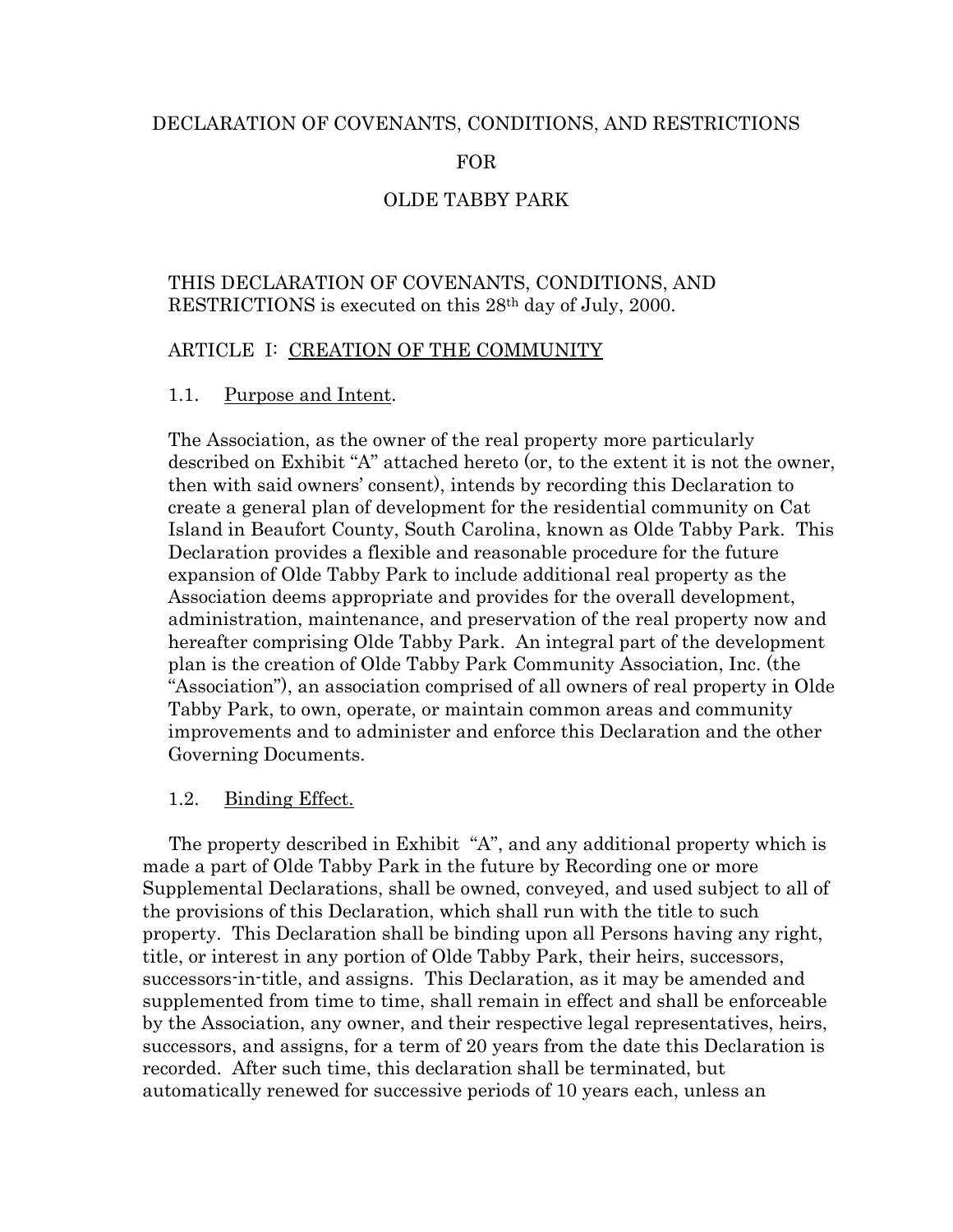instrument signed by a majority of the then Owners has been Recorded within the year preceding any extension, agreeing to terminate this Declaration, in which case it shall terminate as of the date specified in such instrument. Nothing in this Section shall be construed to permit termination of any easement created in this Declaration without the consent of the holder thereof.

# 1.3. Governing Documents.

The Governing Documents create a general plan of development for Olde Tabby Park. Additional restrictions, or provisions which are more restrictive than the provisions of this Declaration, may be imposed on any portion of Olde Tabby Park, in which case, the more restrictive provisions will be controlling. No Person shall record any additional covenants, conditions, or restrictions affecting any portion of Olde Tabby Park without the association's consent. Owners representing at least 75% of the Association's total votes must consent. Any instrument recorded without the required consent is void and of no force and effect.

All provisions of the Governing Documents shall apply to all Owners and to all occupants of their Units, as well as their respective tenants, guests, and invitees. Any lease on a Unit shall provide that the lessee and all occupants of the leased Unit shall be bound by the terms of the Governing Documents.

If any provision of this Declaration is determined by judgment or court order to be invalid, or invalid as applied in a particular instance, such determination shall not affect the validity of other provisions or applications.

# ARTICLE II: CONCEPTS AND DEFINITIONS

The terms used in the Governing Documents generally shall be given their natural, commonly accepted definitions unless otherwise specified. Capitalized terms shall be defined as set forth below.

"Architectural Guidelines": The architectural, design, and construction guidelines and review procedures adopted pursuant to Article V, as they may be amended.

"Area of Common Responsibility": The Common Area, together with such other areas, if any, for which the association has or assumes responsibility pursuant to the terms of this Declaration, any Supplemental Declaration, or other applicable covenants.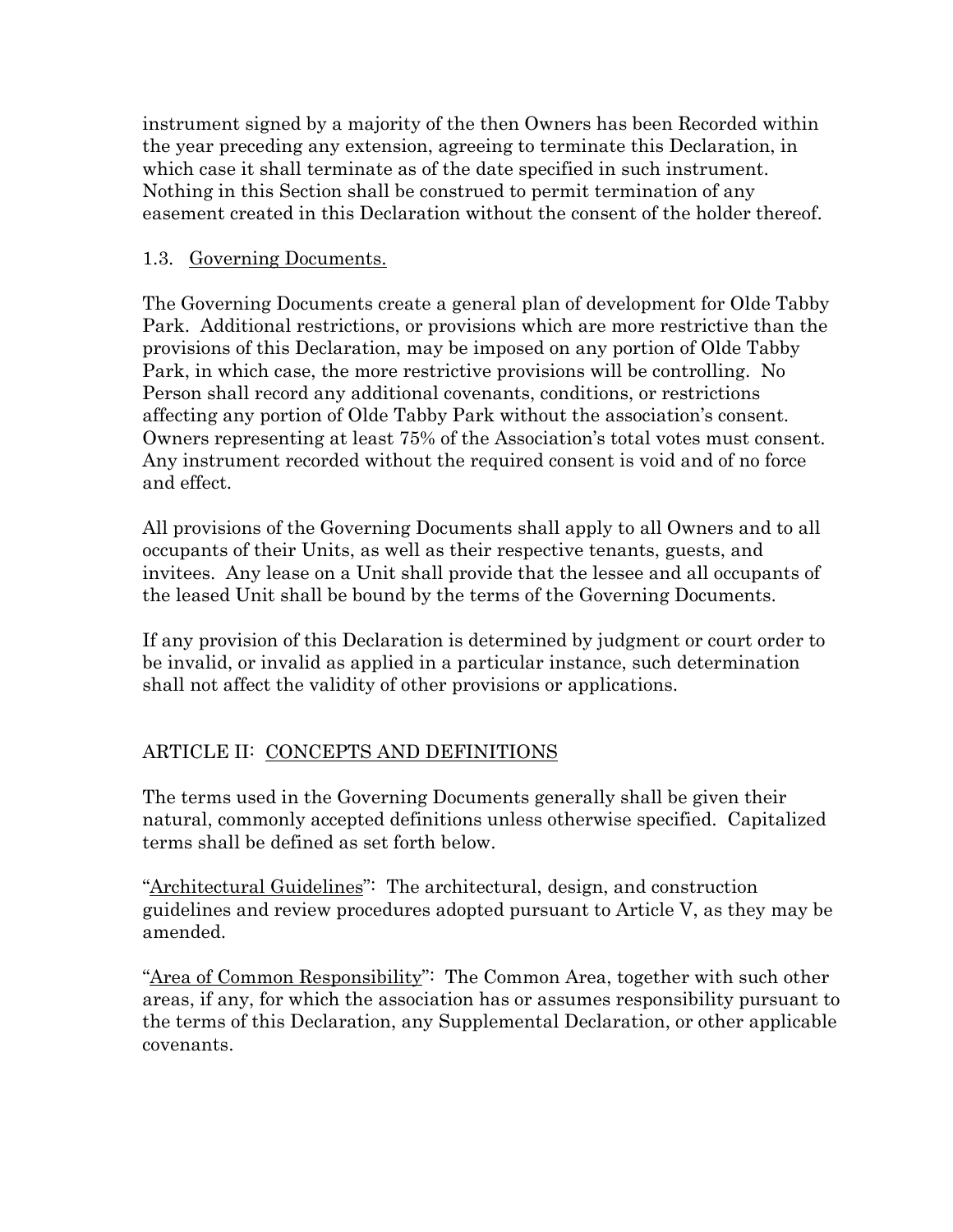"Articles of Incorporation" or "Articles": The Articles of Incorporation for Olde Tabby Park Community Association, Inc., a South Carolina nonprofit corporation.

"Association": Olde Tabby Park Community association, Inc., a South Carolina nonprofit corporation, its successors or assigns.

"Base Assessment": Assessments levied on all Units subject to assessment under Article IX to fund Common expenses, as determined in accordance with Section 9.1.

"Board of Directors" or "Board: The body responsible for administering the Association, selected as provided in the By-Laws and serving the same role as the board of directors under South Carolina corporate law.

"By-Laws": The By-Laws of Olde Tabby Park Community Association, Inc., attached for informational purposes as Exhibit "D", as may be amended.

"Common Area": All real and personal property, including easements, which the Association owns, leases, or otherwise holds possessory or use rights in for the Owners' common use and enjoyment.

"Common Expenses": The actual and estimated expenses the Association incurs, or expects to incur for all Owners' general benefit, including any reasonable reserve, as the Board may find necessary and appropriate pursuant to the Governing Documents.

"Community-Wide Standard": The standard of conduct, maintenance, or other activity generally prevailing in Olde Tabby Park, or the minimum standards established pursuant to the Architectural Guidelines, Rules and Regulations, and Board resolutions, whichever is the highest standard. The Association shall establish such standard and it may contain both objective and subjective elements. The Community-Wide Standard may evolve as development progresses and desires within Olde Tabby Park change.

"Declaration": This Declaration of Covenants, Conditions, and Restrictions for Olde Tabby Park, as it may be amended or supplemented from time to time.

"Governing Documents": A collective term referring to this Declaration, any applicable Supplemental Declaration, the By-Laws, the Articles, the Architectural Guidelines, and the Rules and Regulations, as each may be amended.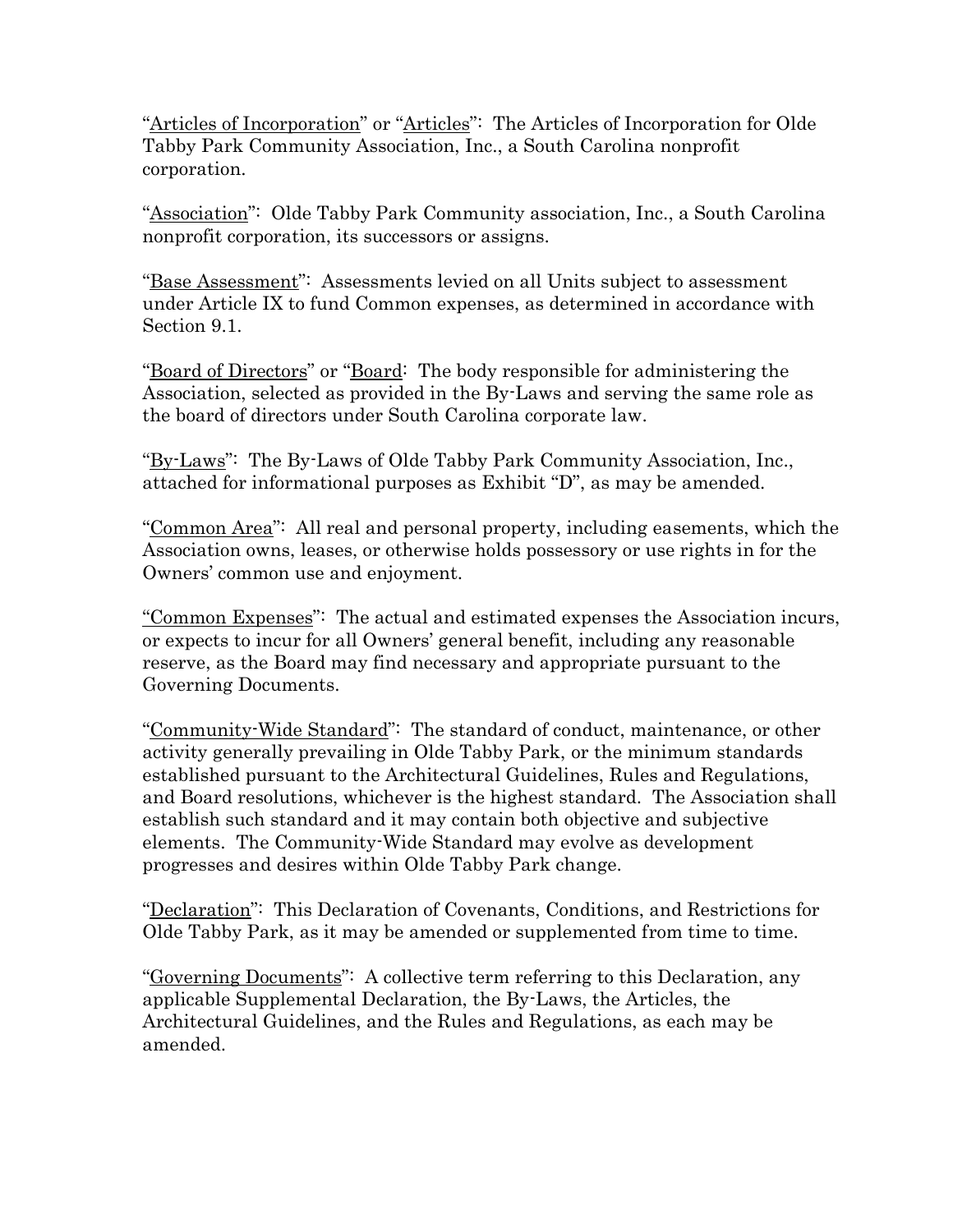"Master Plan": The land use plan for the development of Olde Tabby Park approved by the Beaufort County (SC) Development Review Team, as it may be amended, which includes all of the property described in Exhibit "A".

"Member": A Person subject to membership in the Association pursuant to Section 7.3.

"Mortgage": A mortgage, a deed of trust, a deed to secure debt, or any other form of security instrument affecting title to any Unit. "Mortgagee" shall refer to a beneficiary or holder of a Mortgage. "First Mortgage" shall be a Recorded mortgage having first priority over all other Mortgages encumbering a Unit, and "First Mortgagee" shall refer to a beneficiary or holder of a First Mortgage.

"Owner": One or more Persons who hold the record title to any Unit, but excluding in all cases any party holding an interest merely as security for the performance of an obligation. If a Unit is sold under a Recorded contract of sale and the contract specifically so provides, the purchaser (rather than the fee owner) shall be considered the Owner.

"Person": An individual, corporation, partnership, trustee, or any other legal entity.

"Private Amenity": Certain real property and any improvements and facilities thereon located adjacent to, in the vicinity of, or within Olde Tabby Park, which are privately owned and operated by Persons other than the Association for recreational and related purposes, on a club membership basis or otherwise, and shall include, without limitation, the golf course, if any, which is so located and all related and supporting facilities and improvements.

"Record," "Recording," or "Recorded": The appropriate recordation or filing of any document in the office of the Beaufort County (SC) Register of Deeds, or such other place which is designated as the official location for recording deeds and similar documents affecting title to real estate. The date of recording shall refer to that time at which a document, map, or plat is recorded.

"Rules and Regulations": The initial rules and regulations set forth in Exhibit "C", as they may be supplemented, modified, and repealed pursuant to Article IV.

"Special Assessment": Assessments levied in accordance with section 9.3.

"Specific assessment": Assessment levied in accordance with Section 9.4.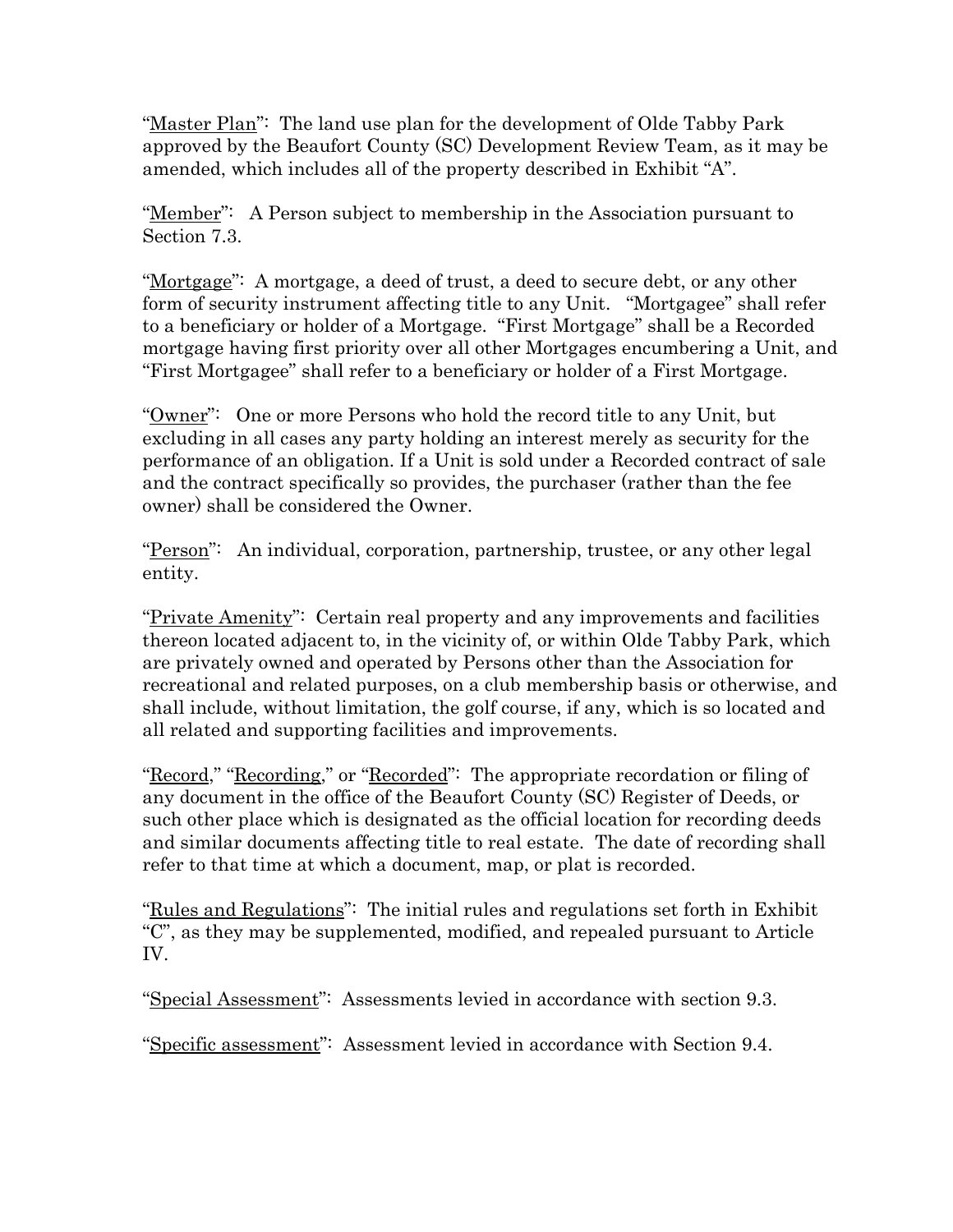"Supplemental Declaration": A Recorded instrument which subject's additional property to this Declaration pursuant to Article X, designates Neighborhoods pursuant to Article XI, and/or imposes additional restrictions and obligations on the land described in such instrument.

"Olde Tabby Park or Community": The real property described in Exhibit "A" together with such additional property as is subjected to this Declaration in accordance with Article X.

"Unit": A portion of Olde Tabby Park, whether improved or unimproved, which may be independently owned and is intended for development, use, and occupancy as an attached or detached single-family residence. The term shall refer to the land, if any, which is part of the Unit as well as any improvements thereon. In the case of a parcel of land upon which improvements are under construction, the parcel shall be deemed to contain the number of Units designated for residential use for such parcel on the Master Plan or the site plan approved by the Association, whichever is more recent.

# ARTICLE III: USE, OCCUPANCY AND TRANSFER

# 3.1. General

Various restrictions on the use, occupancy, and transfer of Units are set forth in this Article. Each Owner, by acceptance of a deed or other instrument granting an interest in any Unit, acknowledges and understands that the use of such Unit is subject to Rules and Regulations and restrictions on occupancy and transfer, as they may be expanded, modified, or otherwise amended in accordance with the procedures set forth in Article XVIII.

# 3.2 Restrictions on Use.

Olde Tabby Park shall be used only for residential, recreational, and related purposes consistent with the Governing Documents. Notwithstanding the above, home business use ancillary to the primary residential use of a Unit is permitted subject to the Rules and Regulations and, further, as provided in Section 12.1.

# 3.3. Restrictions on Occupancy.

All occupants of a single Unit shall be members of a single housekeeping unit. The number of occupants in each Unit shall be limited to a reasonable number based on the Unit's facilities and size and its fair use of the Common Area.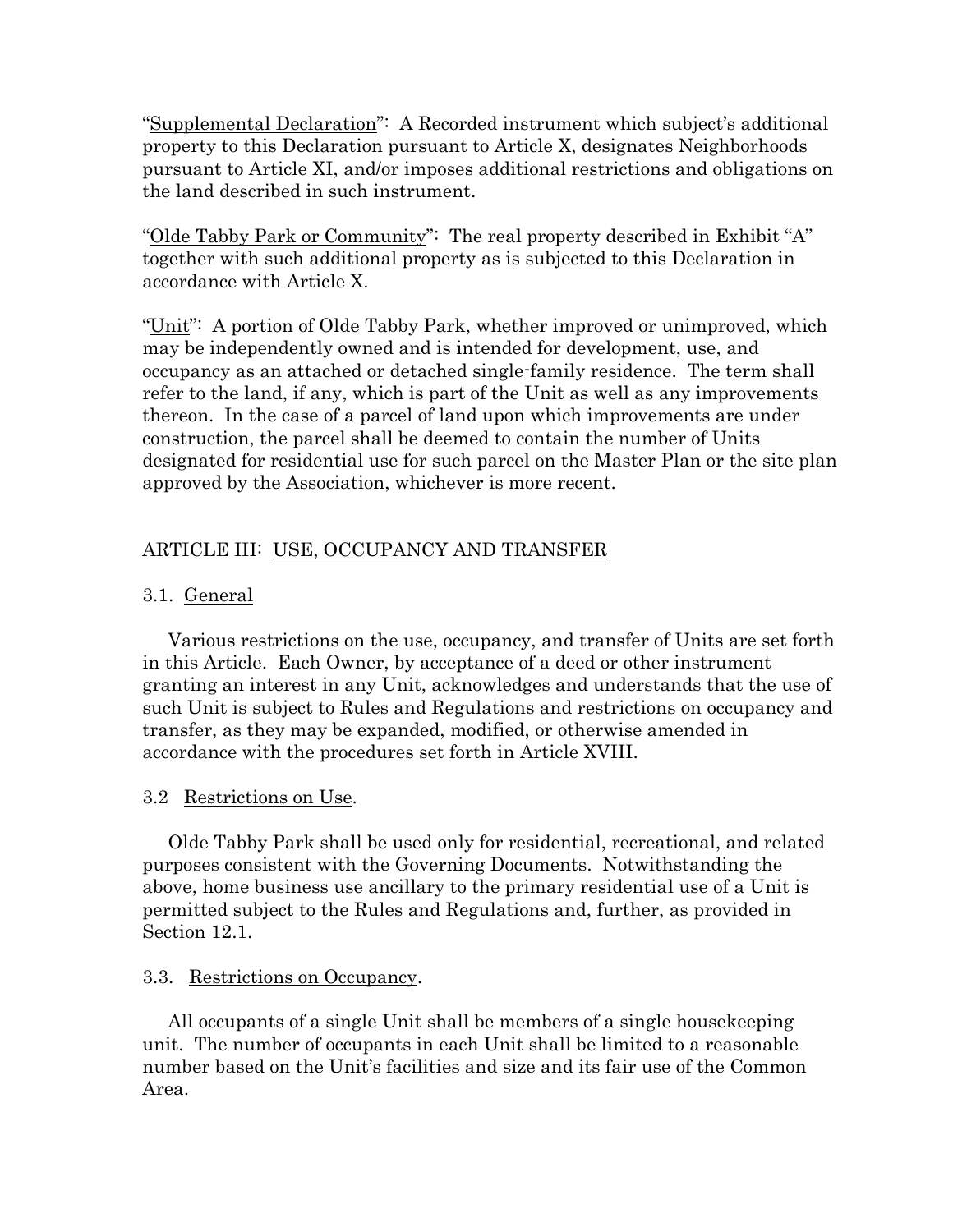# 3.4. Restrictions on Transfer; Changes in Ownership of Units.

Any Owner desiring to sell or otherwise transfer title to his or her Unit shall give the Board at least seven day's prior written notice of the name and address of the purchaser or transferee, the date of such transfer of title, and such other information as the Board may reasonably require. The transferor shall continue to be jointly and severally responsible with the transferee for all obligations of the Owner of the Unit, including assessment obligations, until the Board receives such notice, notwithstanding the transfer of title.

# ARTICLE IV: CONDUCT

# 4.1. Framework for Regulation.

The Governing Documents establish, as part of the general plan of development for Olde Tabby Park, a framework of affirmative and negative covenants, easements, and restrictions governing Olde Tabby Park, within which the Board and the Members shall have the ability to respond to problems and changes in circumstances, conditions, needs, trends, and technology which inevitably will affect Olde Tabby Park, its Owners, and residents. Toward that end, this Article establishes procedures for modifying and expanding the initial Rules and Regulations set forth in Exhibit "C".

# 4.2. Regulation Making Authority.

(a) Board Authority. Subject to the terms of this Article and the Board's duty to exercise business judgment and reasonableness on behalf of the Association and its Members, the Board may adopt, repeal, and modify regulations governing matters of conduct and aesthetics and the activities of Members, residents, and guests within Old Tabby Park. The Board shall send notice by mail to all Members concerning any such proposed action at least five business days prior to the Board Meeting at which such action is to be considered. Members shall have a reasonable opportunity to be heard at a Board Meeting prior to such action being taken.

(b) Members' Authority. Alternatively, Members representing more than 50% of the total votes in the Association, at an Association meeting duly called for such purpose, may vote to adopt regulations that modify, cancel, limit, create exceptions to, or expand the Rules and Regulations then in effect.

(c) Notice; Opportunity to Disapprove. Notice of any board resolution or member action adopting, repealing, or modifying regulations shall be sent to all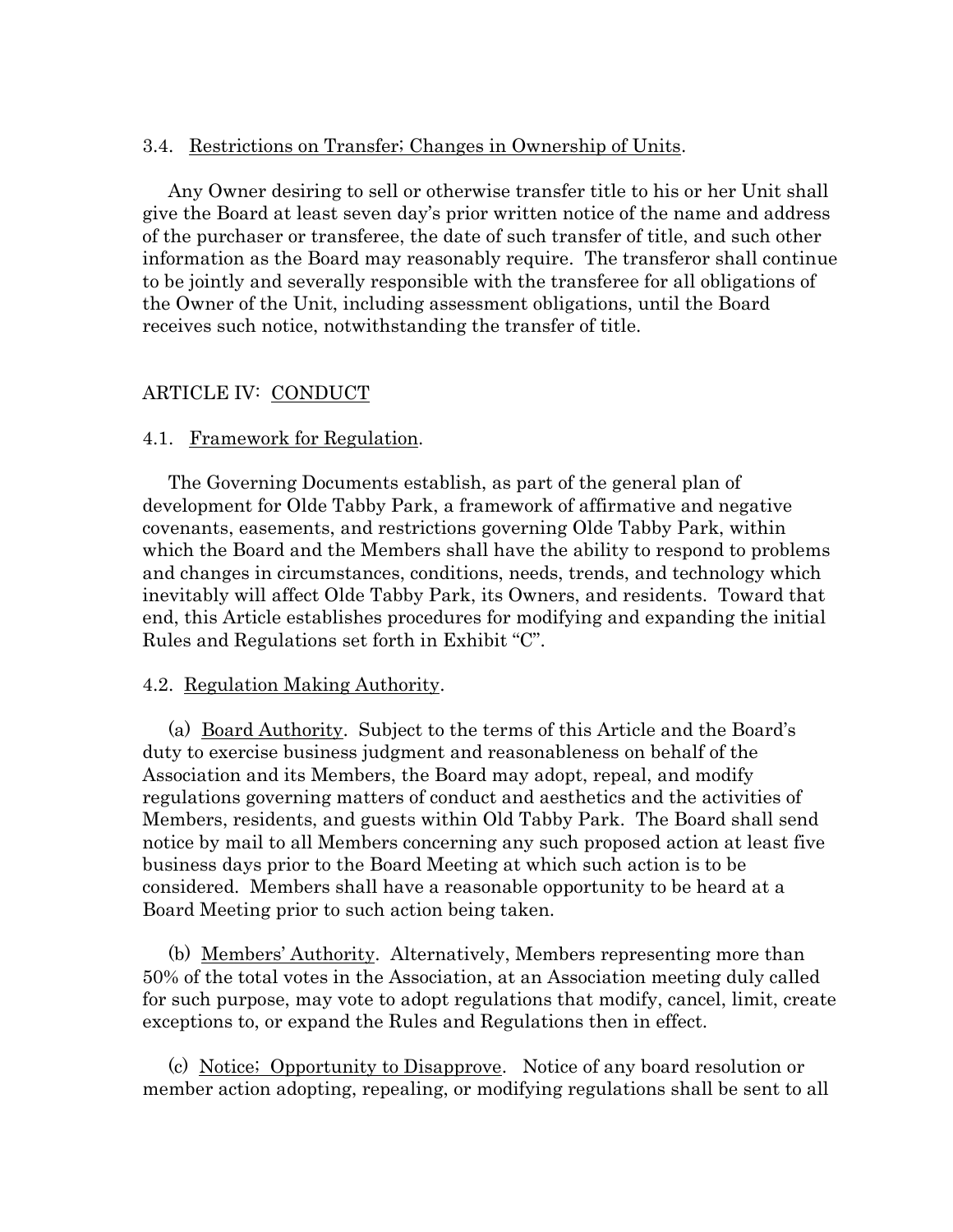Members at least 30 days prior to the effective date. The resolution or Member action shall become effective on the date specified in the notice unless (i) Members petition for a special meeting, in accordance with the By-Laws, to reconsider such resolution, and (ii) the resolution is disapproved at the meeting by Members representing more than 50% of the total votes in the Association.

(d) Conflicts. Nothing in this Article shall authorize the Board or the Members to modify, repeal, or expand the Architectural Guidelines or other provisions of this Declaration. In the event of a conflict between the Architectural Guidelines and the Rules and Regulations, the Architectural Guidelines shall control.

(e) Common Area Administrative Rules. The procedures required under this section 4.2 shall not apply to the enactment and enforcement of Board resolutions or administrative rules and regulations governing use of the Common Area unless the Board chooses in its discretion to submit to such procedures.

(f) Limitations. Except as may be contained in this Declaration either initially or by amendment or in the initial Rules and Regulations set for the in Exhibit "C" all Rules and Regulations shall comply with the following provisions:

(i) Similar Treatment. Similarly situated Owners shall be treated similarly.

(ii) Signs and Displays. The rights of Owners to display religious and holiday signs, symbols, and decorations inside structures on their Units of the kinds normally displayed in single-family residential neighborhoods shall not be abridged, except that the Association may adopt time, place, and manner restrictions with respect to displays visible from outside the dwelling. No rules shall regulate the content of political signs; however, rules may regulate the time, place, and manner of posting such signs (including design criteria) and limit to a reasonable number the number of signs that may be posted. Other signs may be posted in accordance with applicable Board rules and to an extent not inconsistent with the terms of this Declaration, provided that such Owners shall be responsible for removing such signs in a timely manner and shall be subject to enforcement actions for failing to do so.

(iii) Household Composition. No rule established pursuant to this article shall interfere with the Owners freedom to determine the composition of their households. Section 3.3 shall govern restrictions on occupancy.

(iv) Activities Within Dwellings. No rule established pursuant to this Article shall interfere with the activities carried on within the confines of dwellings, except that the Association may restrict or prohibit any activities that create monetary costs for the Association or other Owners, that create a danger to the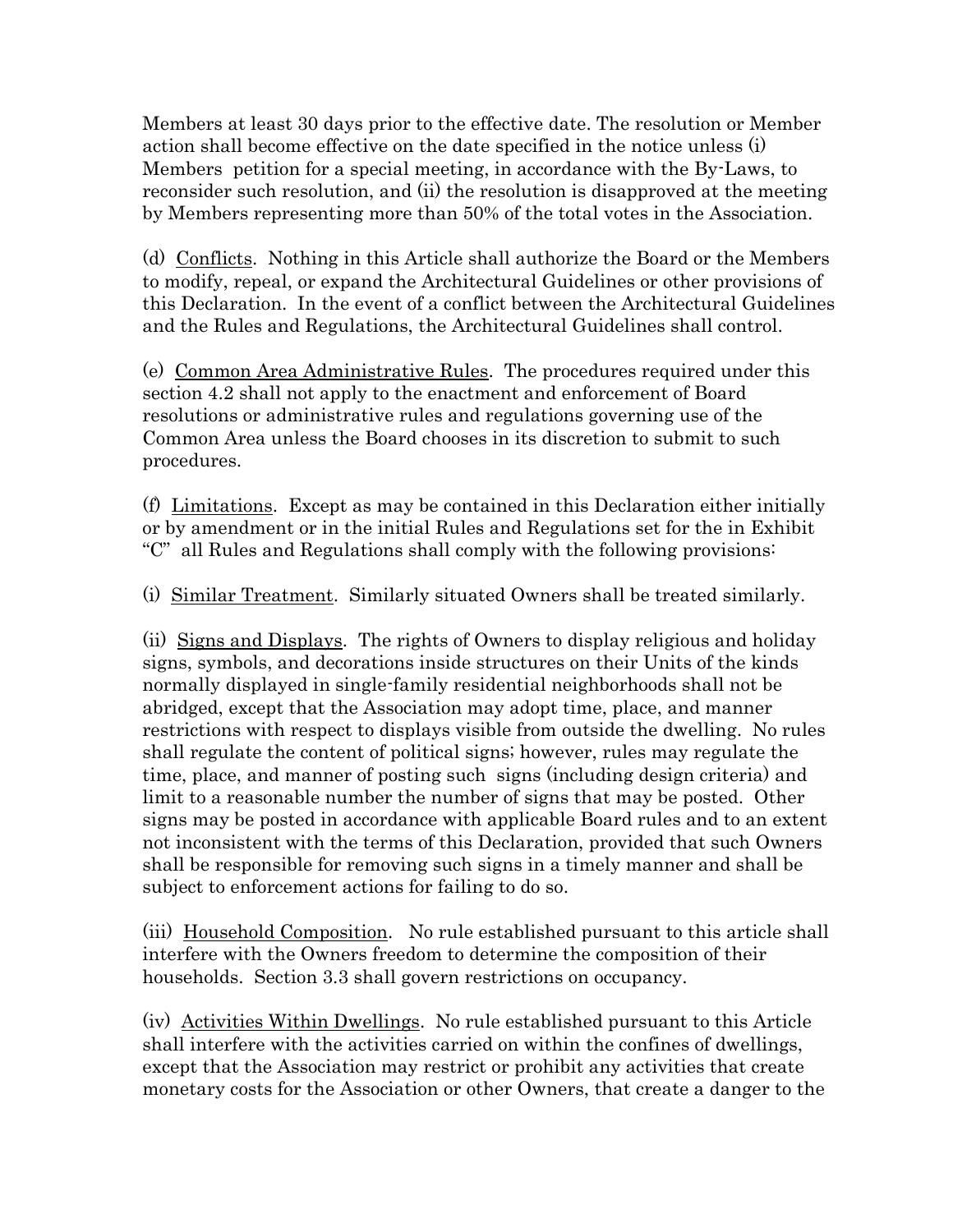health or safety of others, that generate excessive noise, parking congestion or traffic, that create unsightly conditions visible outside the dwelling or that create an unreasonable source of annoyance.

(v) Allocation of Burdens and Benefits. No rule shall alter the allocation of financial burdens among the various Units or rights to use the Common Area to the detriment of any Owner over that Owner's objection expressed in writing to the Association. Nothing in this provision shall prevent the Association from changing the Common Area available, from adopting generally applicable rules for use of Common Area, or from denying use privileges to those who abuse the Common Area or violate the governing documents. This provision does not affect the right to increase the amount of assessments as provided in Article IX.

(vi) Alienation. No rule promulgated pursuant to this Section shall prohibit leasing or transfer of any Unit, or require consent of the Association or Board for leasing or transfer of any Unit; however, the Association or the Board may require a minimum lease term of up to 12 months. The Association may require that Owners use lease forms approved by the Association, but shall not impose any fee on the lease of any Unit grater than an amount reasonable based on the costs to the Association of administering that lease.

(vii) Abridging Existing Rights. No rule shall require an Owner to dispose of personal property that was in or on a Unit prior to the adoption of such rule and which was in compliance with all rules previously in force. This dispensation shall apply only for the duration of such Owner's ownership of the Unit personally, and this right shall not run with title to any Unit.

The limitations in subsections (i) through (vii) of this subsection 4.2 (f) shall limit only regulation making authority exercised under Section 4.2.

# 4.3. Owners' Acknowledgment and Notice to Purchasers.

All Owners and prospective purchasers are given notice that use of their Units and the Common Area is limited by the Rules and Regulations, as they may be amended, expanded, and otherwise modified hereunder. Each Owner, by acceptance of a deed, acknowledges and agrees that the use, enjoyment and marketability of his or her Unit can be affected by this provision, that the Rules and Regulations may change from time to time, and that the current Rules and Regulations may not be set forth in a Recorded instrument. All purchasers of Units are on notice that the Association may have adopted changes to the Rules and Regulations. The Association shall provide a copy of the current Rules and Regulations to any Member or Mortgagee upon request and payment of the reasonable cost of such copy.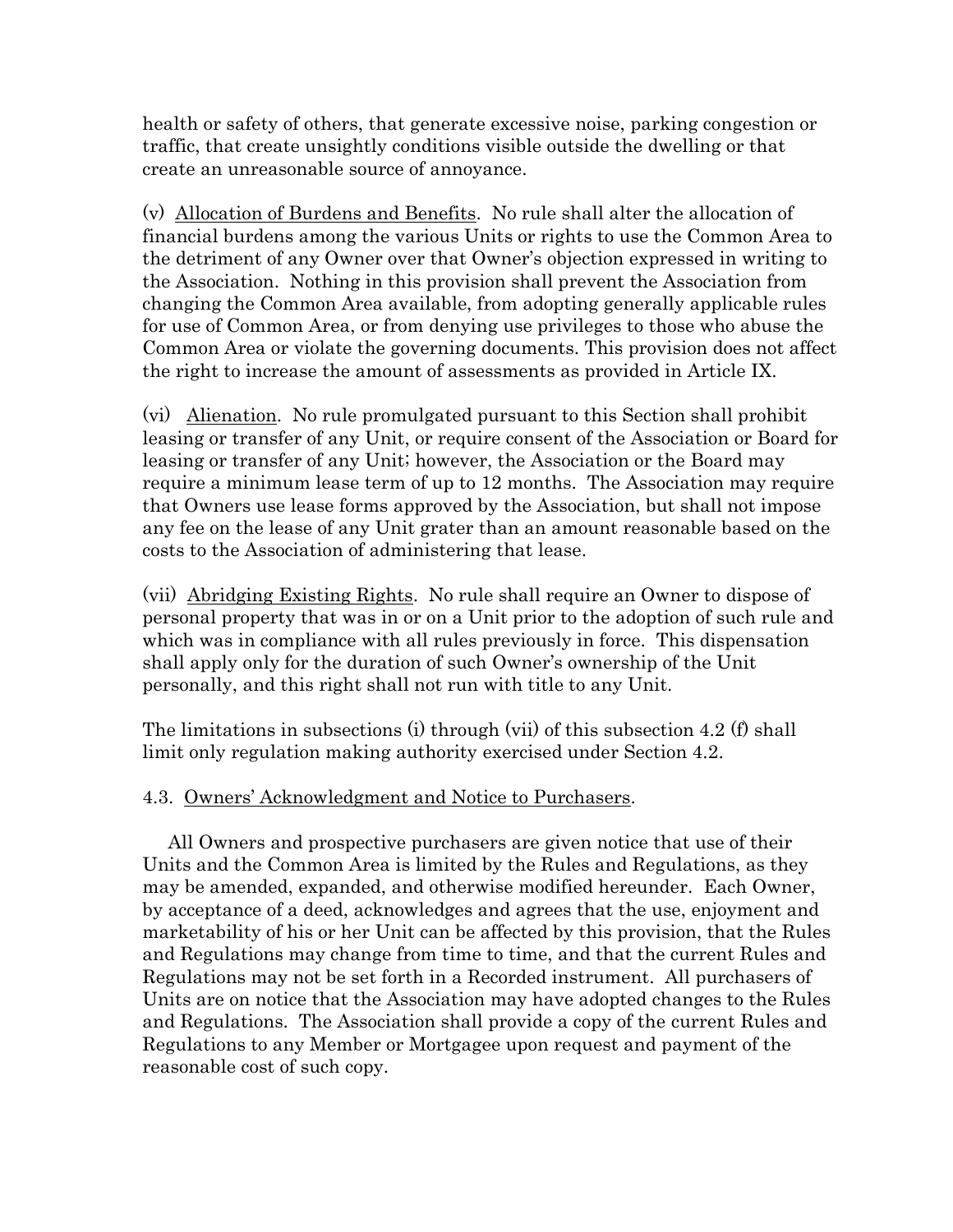# ARTICLE V: ARCHITECTURE AND LANDSCAPING

# 5.1. General.

No structure or thing shall be placed, erected, or installed upon any Unit and no improvements or other work (including staking, clearing, excavation, grading, and other site work, exterior alterations of existing improvements, or planting or removal of landscaping) shall take place on such Unit, except pursuant to approval in compliance with this Article and the Architectural Guidelines.

No approval shall be required to repaint the exterior of a structure in accordance with the originally approved color scheme or to rebuild in accordance with originally approved plans and specifications. Any owner may remodel, paint, or redecorate the interior of his or her Unit without approval. However, modifications to the interior of a Unit visible from outside the structure shall be subject to approval.

Any improvements constructed on a Unit (and appurtenances thereto, such as mailboxes) shall be designed by and built in accordance with the plans and specifications of a licensed architect and must be approved by the Architectural Review Committee. It is expressly understood that the ARC shall also have the right to require that the Owner plant, at the Owner's cost, specimen trees on the Unit in places adjacent to the right-of-way.

# 5.2. Architectural Review.

(a) Architectural Review Committee. The Association, acting through an Architectural Review Committee appointed by the Board (the "ARC"), shall assume jurisdiction over architectural matters. The ARC shall consist of at least three, but not more than seven, Persons who shall serve and may be removed and replaced in the Board's discretion. The ARC members need not be Members, and may, but need not, include architects, engineers, or similar professionals, whose compensation, if any, the Board shall establish from time to time.

(b) Reviewer. For purposes of this Article, the entity having jurisdiction in a particular case shall be referred to as the "Reviewer".

(c) Fees; Assistance. The Reviewer may establish and charge reasonable fees for review of applications hereunder and may require such fees to be paid in full prior to review of any application. Such fees may include the reasonable costs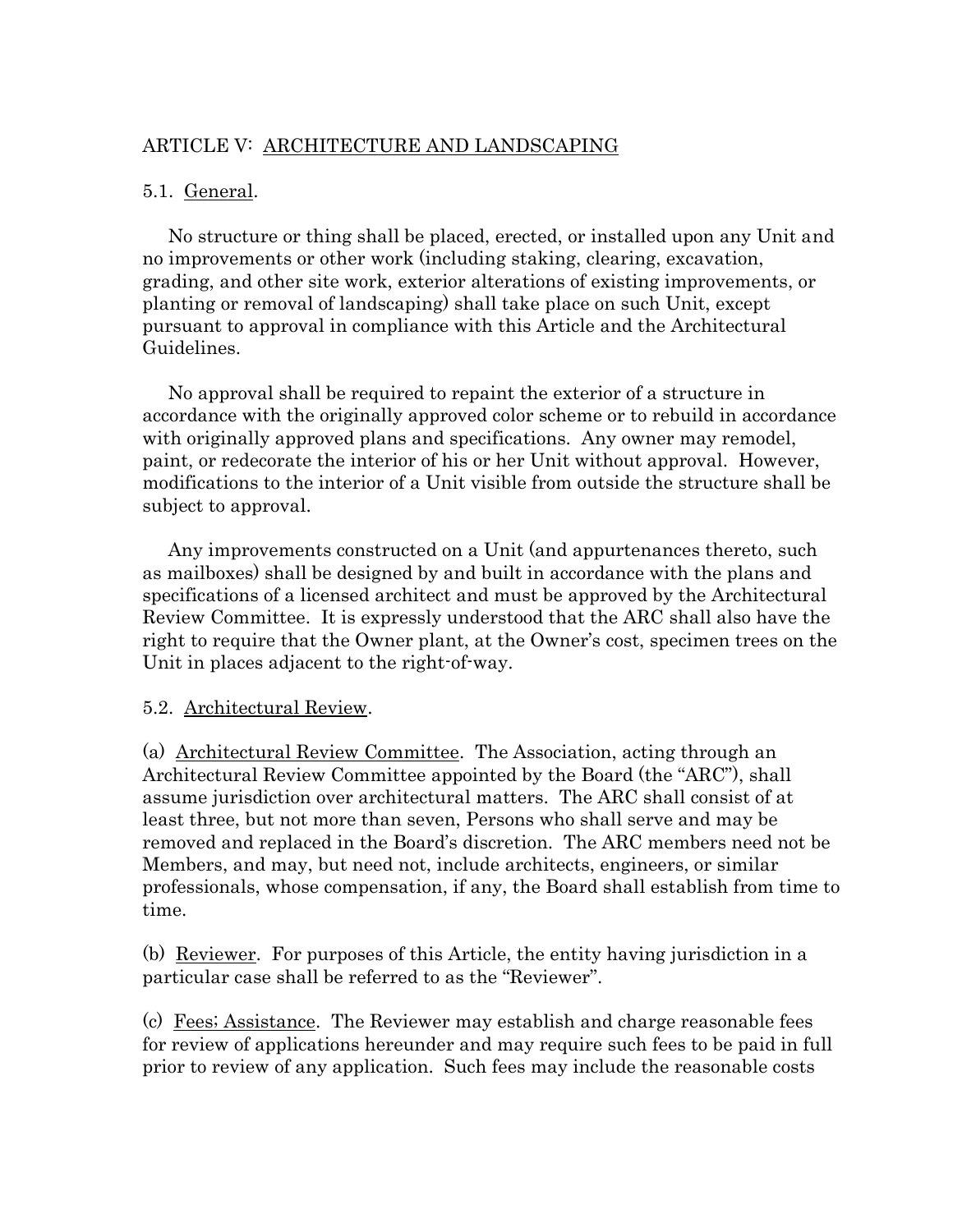incurred in having any application reviewed by architects, engineers, or other professionals.

# 5.3. Guidelines and Procedures.

(a) Architectural Guidelines. The ARC may prepare Architectural Guidelines applicable to Units, which may contain general provisions applicable to all Units, as well as specific provisions, which vary among the Units according to location, use, or other factors. The Architectural Guidelines are intended to provide guidance to Owners regarding matters of particular concern to the Reviewer in considering applications hereunder. The architectural Guidelines are not the exclusive basis for the Reviewer's decisions, and compliance with the Architectural Guidelines does not guarantee approval of any application.

The ARC shall have the authority to amend the Architectural Guidelines with the Board's consent. Any amendments to the Architectural Guidelines shall be prospective only and shall not require modifications to or removal of structures previously approved once the approved construction or modification has commenced. There shall be no limitation on the scope of amendments to the Architectural Guidelines, and such amendments may remove requirements previously imposed or otherwise make the Architectural Guidelines less restrictive.

The association shall maintain a copy of the Architectural Guidelines, as they may exist from time to time, and shall make them available to Members or Owners for inspection and copying upon reasonable notice during the Association's business hours. In the ARC's discretion, such Architectural Guidelines may be recorded, in which event the Recorded version, as it may be amended, shall control in the event of any dispute as to which version of the Architectural Guidelines was in effect at any particular time.

(b) Procedures. Except as the Architectural Guidelines otherwise specifically provide, no activity described in Section 5.1 shall commence on any Unit until an application for approval has been submitted to and approved by the Reviewer. Such application shall include plans and specifications showing site layout, exterior elevations, exterior materials and colors, landscaping, drainage, exterior lighting, irrigation, and other features of proposed construction, as applicable. The Architectural Guidelines and the Reviewer may require the submission of such additional information as deemed necessary to consider any application.

In reviewing each submission, the Reviewer may consider any factors it deems relevant, including, without limitation, harmony of external design with surrounding structures and environment. Decisions may be based solely on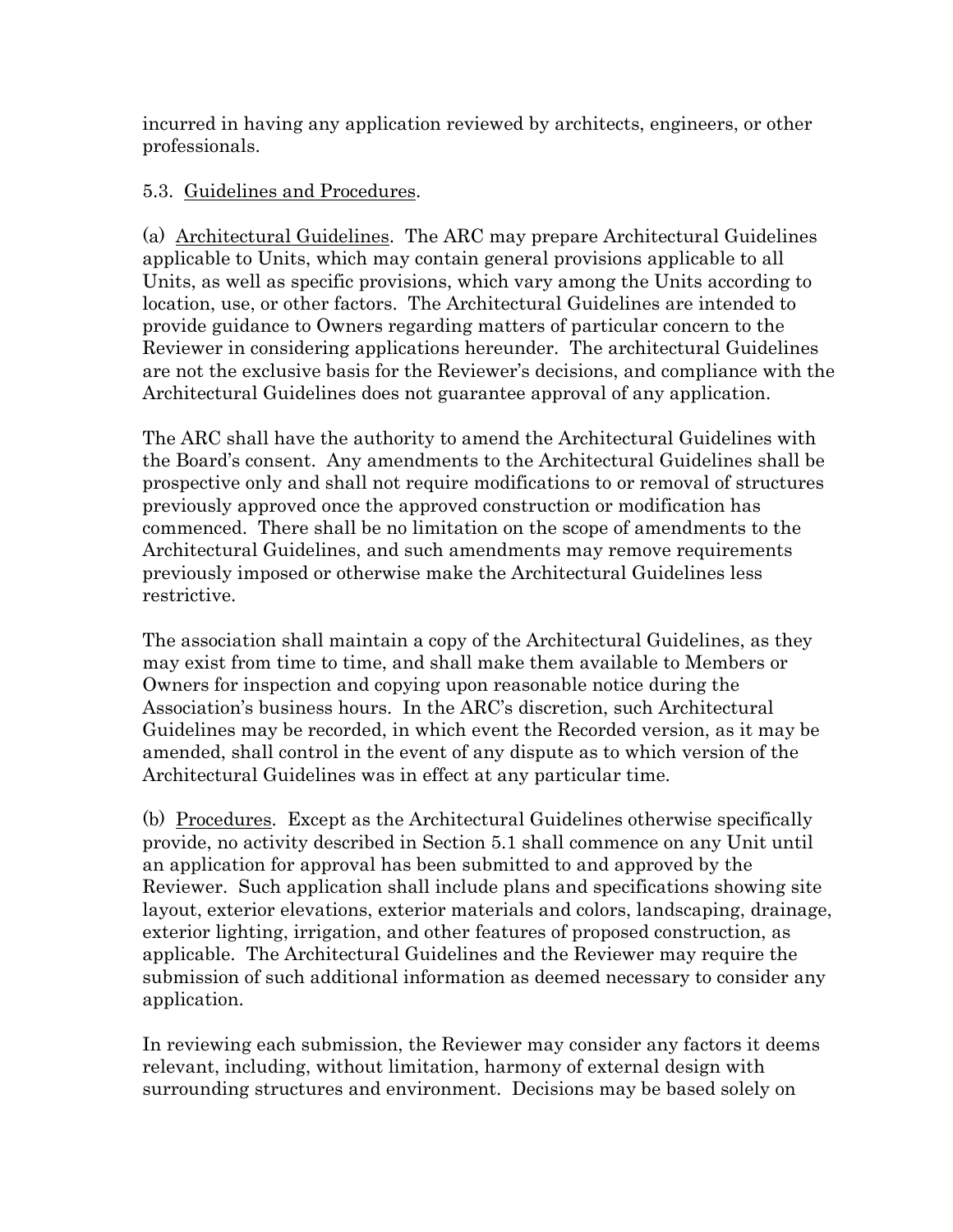aesthetic considerations. Each Owner acknowledges that determinations as to such matters are purely subjective and opinions may vary as to the desirability or attractiveness of particular improvements. The Reviewer shall have the sole discretion to make final, conclusive, and binding determinations on matters of aesthetic judgment. Such determinations shall not be subject to review so long as they are made in good faith and in accordance with the procedures described in this Article.

The Reviewer shall make a determination on each application within 30 days after receipt of a completed application and all required information. The Reviewer may (i) approve the application, with or without conditions; (ii) approve a portion of the application and disapprove other portions; or (iii) disapprove the application. The Reviewer may, but shall not be obligated to, specify the reasons for any objections or offer suggestions for curing any objections.

In any event, the Reviewer shall notify the applicant in writing of a final determination within 45 days after its receipt of a completed application and all required information. In the event that the Reviewer fails to respond in a timely manner, approval shall be assumed. However, no approval, whether expressly granted or deemed granted pursuant to the foregoing, shall be inconsistent with the Architectural Guidelines unless the Reviewer has granted a variance pursuant to Section 5.5. Notice shall be deemed to have been given at the time the envelope containing the response is deposited with U. S. Postal Service. Personal delivery of such written notice shall, however, be sufficient and shall be deemed in place at the time of delivery to the applicant.

If construction does not commence on a project for which plans have been approved within one year after the date of approval, such approval shall be deemed withdrawn, and it shall be necessary for the Owner to reapply for approval before commencing construction of any proposed improvements. Once construction is commenced, it shall be diligently pursued to completion. All work shall be completed within one year of commencement unless otherwise specified in the notice of approval or unless the Reviewer grants an extension in writing, which it shall not be obligated to do. If approved work is not completed within the required time, it shall be considered nonconforming and shall be subject to enforcement action by the Association or any aggrieved Member.

The Reviewer may be resolution exempt certain activities from the application and approval requirements of this Article, provided such activities are undertaken in strict compliance with the requirements of such resolution.

# 5.4 No Waiver of Future Approvals.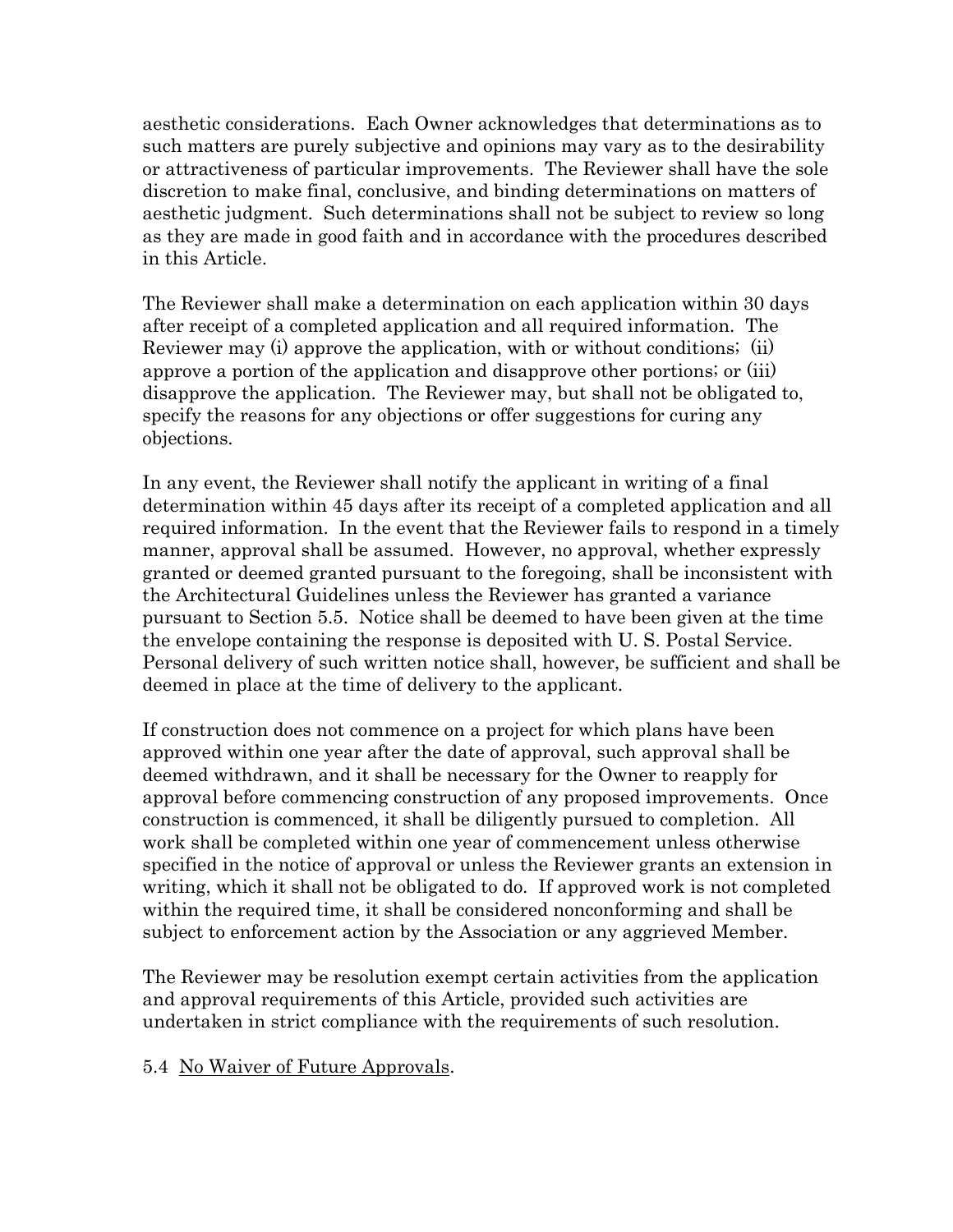Each Owner acknowledges that the Persons reviewing applications under this Article will change from time to time and that opinions on aesthetic matters, as well as interpretation and application of the Architectural Guidelines, may vary accordingly. In addition, each Owner acknowledges that it may not always be possible to identify objectionable features until work is completed, in which case if may be unreasonable to require changes to the improvements involved, but the Reviewer may refuse to approve similar proposals in the future. Approval of applications or plans, or in connection with any other matter requiring approval, shall not constitute a binding precedent in any other matter or waiver of the right to withhold approval as to any similar applications, plans or other matters subsequently or additionally submitted for approval.

#### 5.5. Variances.

The Reviewer may authorize variances from compliance with any of its guidelines and procedures when circumstances such as topography, obstructions, hardship, or aesthetic or environmental considerations require, but only in accordance with the rules and regulations. No variance shall (a) be effective unless in writing; (b) be contrary to this Declaration; or (c) stop the Reviewer from denying a variance in other circumstances. For purposes hereof, the inability to obtain approval of any governmental agency, the issuance of any permit, or the terms of any financing shall not be considered a hardship warranting a variance.

### 5.6 Limitation of Liability.

The standards and procedures this Article establishes are intended as a mechanism for maintaining and enhancing the overall aesthetics of the Community; they do not create any duty to any Person. Review and approval of any application pursuant to this Article may be based on aesthetic considerations only. The Reviewer shall not bear any responsibility for ensuring (a) the structural integrity or soundness of approved construction or modifications, (b) compliance with building codes and other governmental requirements, (c) that Units are of comparable quality, value, size, or of similar design, aesthetically pleasing, or otherwise acceptable to neighboring property owners, (d) that views from any other Units or the Area of Common Responsibility are protected, or (e) that no defects exist in approved construction.

The Association, the board, any committee, or any member thereof shall not be held liable for soil conditions, drainage, or other general site work; any defects in plans revised or approved hereunder; any loss or damage arising out of the actions, inaction, integrity, financial condition, or quality of work of any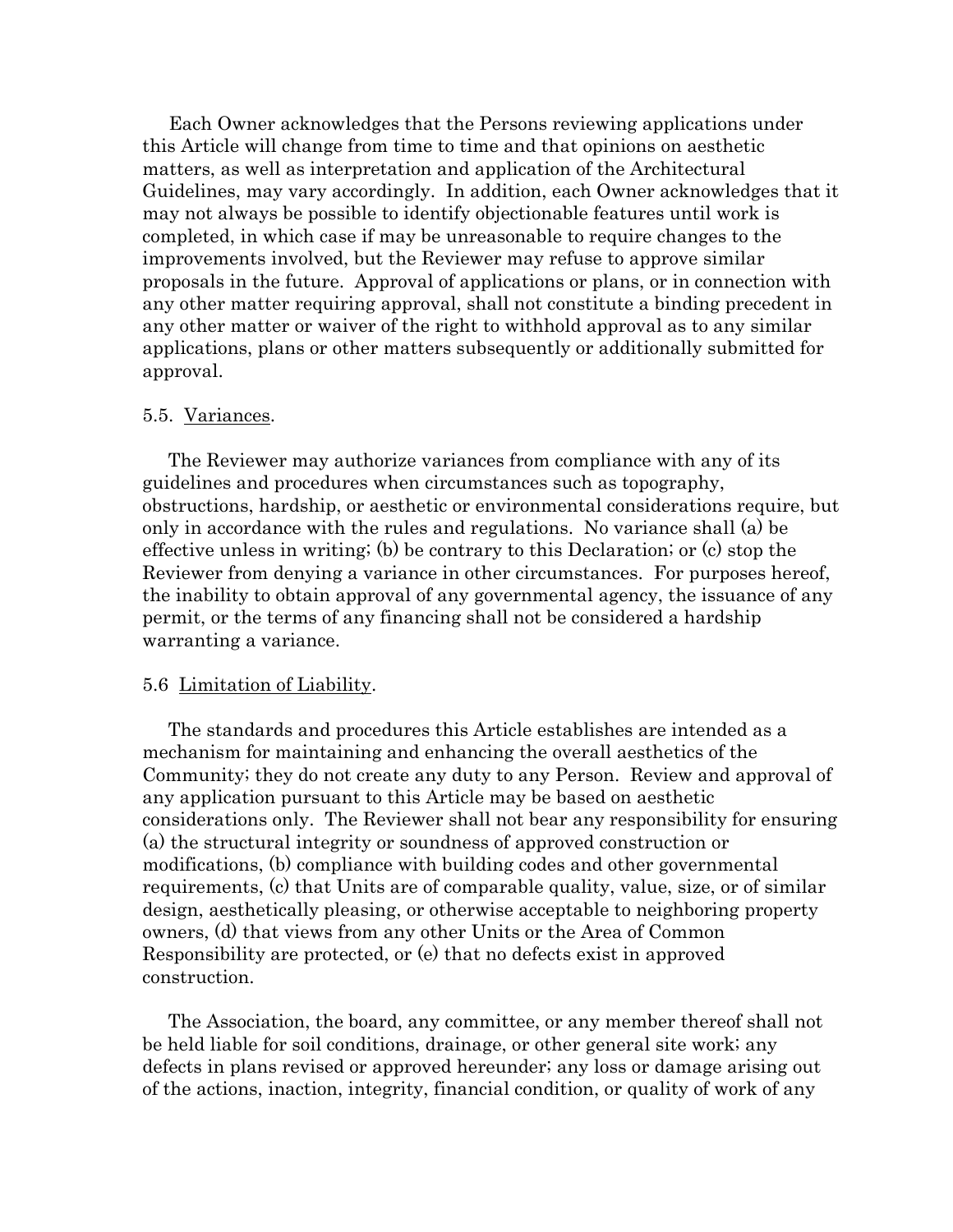contractor or its subcontractors, employees, or agents; or any injury, damages, or loss arising out of the manner or quality of approved construction on or modifications to any Unit. In all matters, the Association shall defend and indemnify the Board, the ARC, and any members thereof as provided in Section 8.7.

## 5.7. Certificate of Compliance.

Any Owner may request that the Reviewer issue a certificate of architectural compliance certifying that such Owner's Unit has no known violations of this Article or the Architectural Guidelines. The Association shall either grant or deny such request within 30 days after receipt of a written request and may charge a reasonable administrative fee for issuing such certificates. Issuance of such a certificate shall stop the Association from taking enforcement action with respect to any condition as to which the Association had notice as of the date of such certificate.

### 5.8. View Impairment.

The Association does not guarantee or represent that any view over and across any portion of the Community or any adjacent property will be preserved without impairment. Any additions or changes, whether occurring in the course of developing or maintaining the Community, may diminish or obstruct any view from Units and any express or implied easements for view purposes or for the passage of light and air are hereby expressly disclaimed.

# ARTICLE VI: MAINTENANCE AND REPAIR

# 6.1 Maintenance of Units.

Each Owner shall maintain his or her Unit and all landscaping, irrigation systems, and other improvements comprising the Unit in a manner consistent with the Governing Documents, the Community-Wide Standard, and all applicable covenants, unless the Association assumes such maintenance responsibility pursuant to any Supplemental Declaration or other declaration of covenants applicable to such Unit.

Except as provided in a Supplemental Declaration, each Owner shall also be responsible for maintaining and irrigating the landscaping within that portion of any adjacent Common Area or public right-of-way lying between the Unit boundary and any wall, fence, or curb located on the Common Area or right-ofway within 10 feet of the Unit boundary; however, there shall be no right to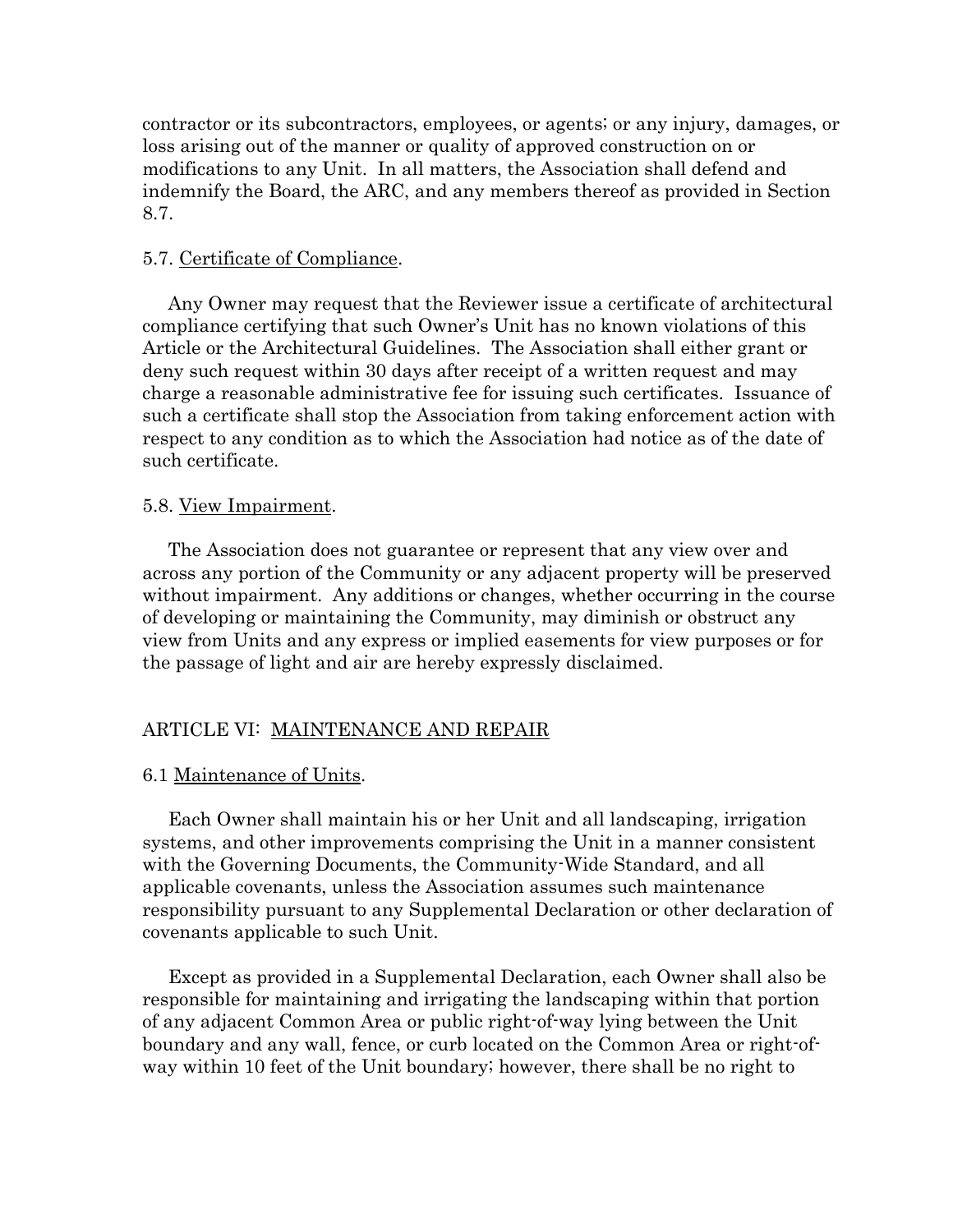remove trees, shrubs, or similar vegetation from this area without prior approval pursuant to Article V.

# 6.2. Responsibility for Repair and Replacement.

Unless the Governing Documents or other instruments creating and assigning maintenance responsibility specifically provide otherwise, responsibility for maintenance shall include responsibility for repair and replacement as necessary to maintain the property to a level consistent with the Community-Wide Standard.

By virtue of taking title to a Unit, each Owner covenants and agrees with all other Owners and with the Association to carry property insurance for the full replacement cost of all insurable improvements on his or her Unit, less a reasonable deductible. If the Association assumes responsibility for obtaining any insurance coverage on behalf of Owners, the premiums for such insurance shall be levied as a Specific Assessment against the benefited Unit and the Owner pursuant to Section 9.3.

Each Owner further covenants and agrees that in the event of damage to or destruction of structures on or comprising his Unit, the Owner shall proceed promptly to repair or to reconstruct such structures in a manner consistent with the original construction or such other plans and specifications as are approved in accordance with Article V. Alternatively, the Owner shall clear the damaged portions of the Unit and maintain the Unit in a neat and attractive, landscaped condition consistent with the Community-Wide Standard. The Owner shall pay any costs that are not covered by insurance proceeds.

#### ARTICLE VII: THE ASSOCIATION AND ITS MEMBERS

#### 7.1. Function of Association.

The Association is the entity responsible for management, maintenance, operation, and control of the Area of Common Responsibility. The Association is also the primary entity responsible for enforcing the Governing Documents. The Association shall perform its functions in accordance with the Governing Documents and South Carolina law.

### 7.2. Board of Directors.

The Board shall govern the Association as more particularly described in the By-Laws. Except as to matters specifically requiring Members' approval as set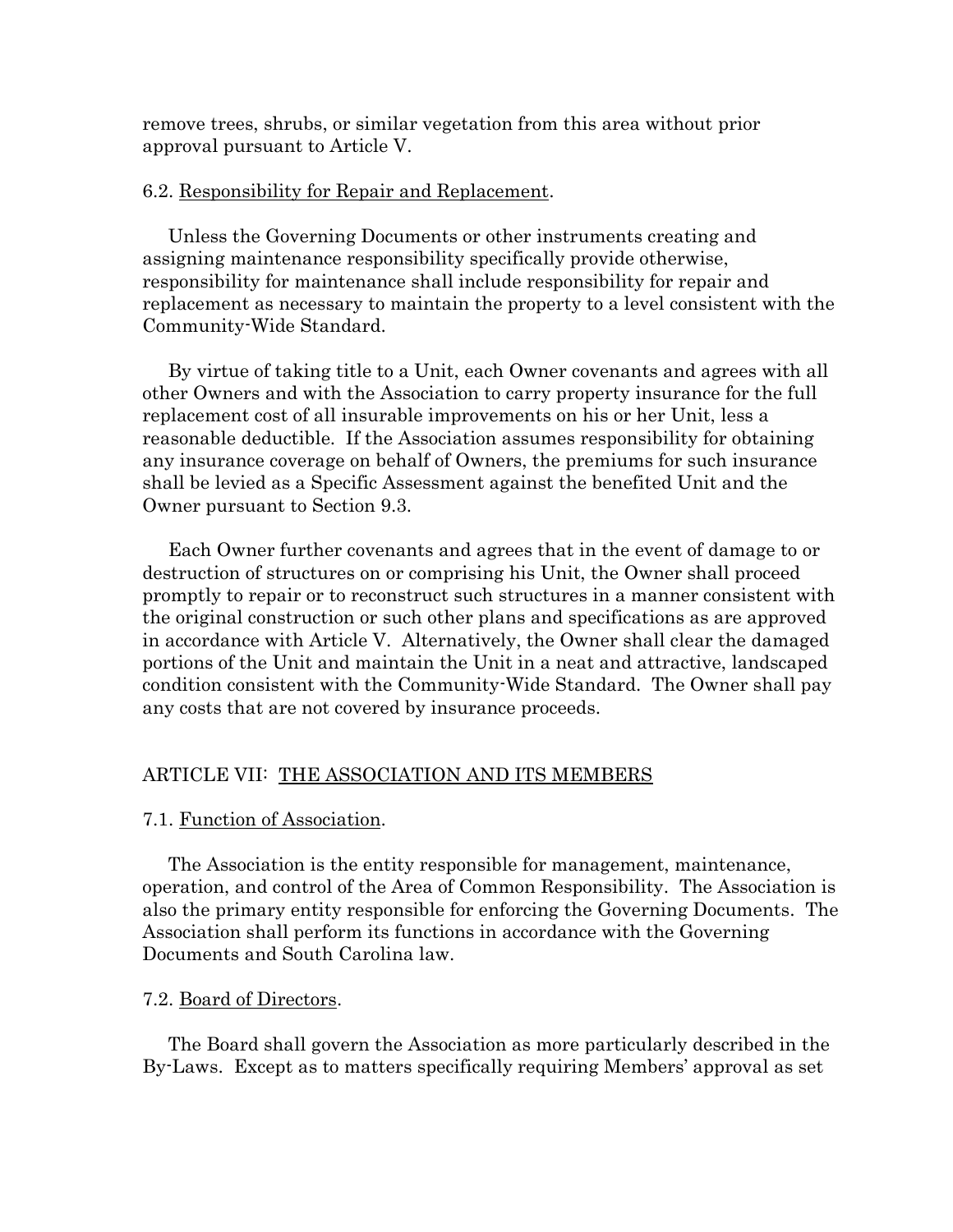forth in the Governing Documents, the Board may exercise all rights and powers granted to the Association without membership approval.

### 7.3. Membership.

(a) Qualification. Every Owner shall be a Member of the Association. There shall be only one membership per Unit. If a Unit is owned by more than one Person, all co-Owners shall share the privileges of such membership, subject to reasonable Board regulation and the restrictions on voting set forth in Section 7.3 (b) and in the By-Laws, and all such co-Owners shall be jointly and severally obligated to perform the responsibilities of Owners under this declaration and the other Governing Documents. The membership rights of an Owner that is not an individual may be exercised by any officer, director, partner, member, manager of a limited liability company, trustee, or by the individual designated from time to time by the Owner in a written instrument provided to the Secretary of the Association.

(b) Voting. As to all matters with respect to which Members are given the right to vote under the Governing documents, each Member shall be entitled to one vote for each Unit he or she owns. No vote shall be exercised for any property which is exempt from assessment under Section 9.9.

In any situation where a Member is entitled to exercise the vote for his or her Unit, and there is more than one Owner of such Unit, the vote for such Unit shall be exercised as the co-Owners determine among themselves and advise the Secretary of the Association in writing prior to the vote being taken. Absent such advice, the Unit's vote shall be suspended if more than one Person seeks to exercise it.

(c) Transfer of Membership. Membership in the Association is appurtenant to Unit ownership and shall not be assigned, transferred, pledged, hypothecated, conveyed, or alienated in any way except upon a transfer of title to such Unit, and then only to the transferee. Any prohibited transfer of an Association membership shall be void and of no force or effect. Any transfer of title or interest to a Unit shall operate automatically to transfer the appurtenant membership rights in the Association to the new Owner. Prior to any transfer of title to such a Unit, the transferring Owner shall give seven days prior written notice to the board of such transfer, which shall include the name and address of the acquiring Owner and the date of transfer.

# ARTICLE VII: ASSOCIATION POWERS AND RESPONSIBILITIES

### 8.1. Acceptance and Control of Association Property.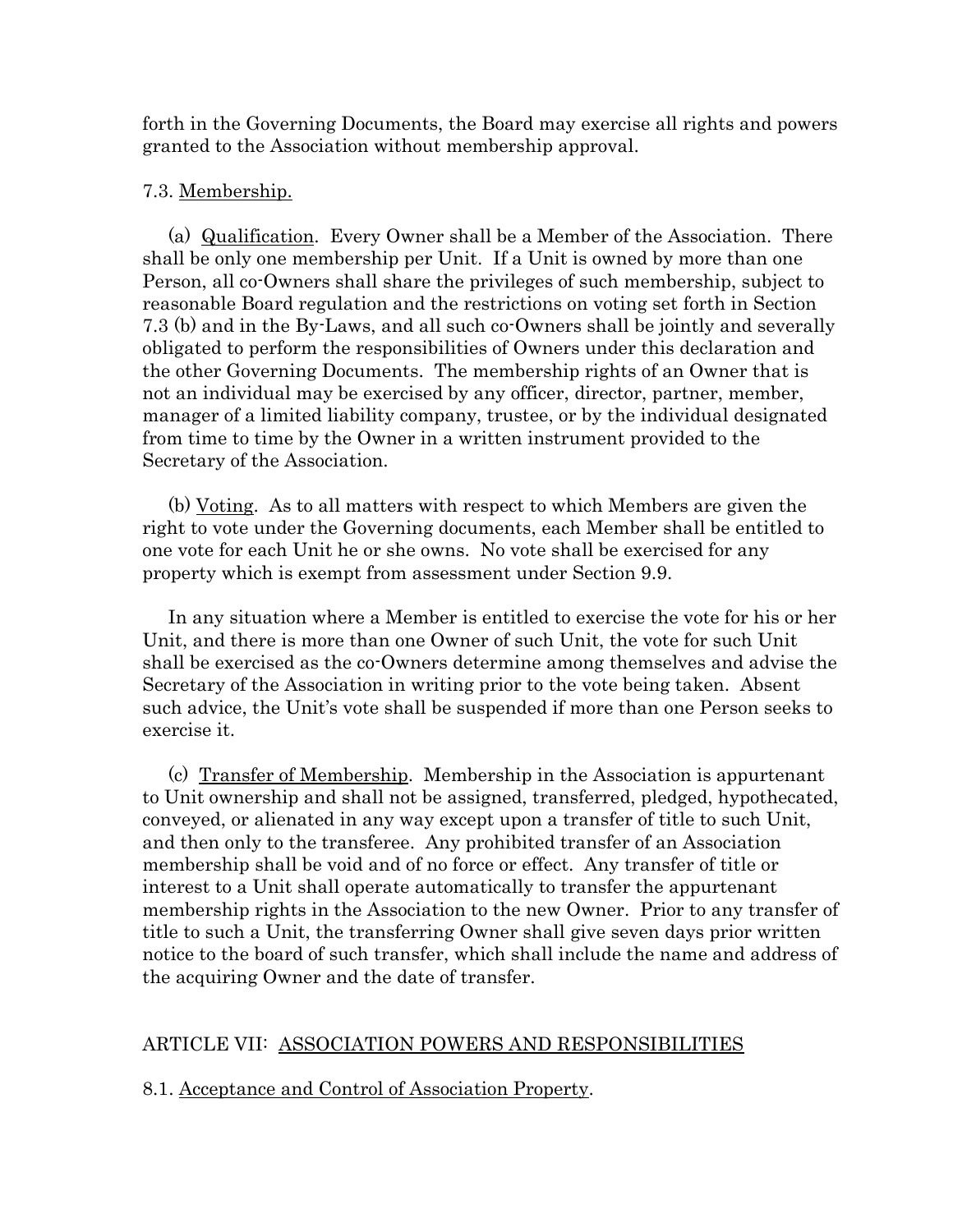(a) The Association may acquire, hold, and dispose of tangible and intangible personal property and real property, subject to the provisions of Sections 15.7 and 16.3.

(b) The Association shall be responsible for management, operation, and control of the Common area, subject to any covenants and restrictions set forth in the deed or other instrument transferring such property to the Association. The Board may adopt such reasonable rules regulating use of the Common Area, as it deems appropriate.

### 8.2. Maintenance of Area of Common Responsibility.

The association shall maintain, in accordance with the Community-Wide Standard, the area of Common Responsibility, which shall include, but need not be limited to:

(a) all portions of and structures situated on the Common Area, including but not limited to the private streets and gates serving Olde Tabby Park;

(b) landscaping within public rights-of-way within or abutting Olde Tabby Park;

(c ) such portions of any additional property included within the Area of Common Responsibility as may be dictated by this Declaration, any Supplemental Declaration, or any contract, covenant, or agreement for maintenance thereof entered into by, or for the benefit of, the Association;

(d) all lakes, ponds, streams, or wetlands located within Olde Tabby Park which serve as part of the storm water drainage system, and improvements and equipment installed therein or used in connection therewith;

(e) any part of the irrigation system for Olde Tabby Park, and all improvements and equipment used in connection therewith, including irrigation ditches, head gates, and siphons.

The Association may maintain other property which it does not own, including, without limitation, publicly-owned property, if the Board determines that such maintenance is necessary or desirable to maintain the Community-Wide Standard.

The Association does not guarantee that drainage will flow off the Area of Common Responsibility on the intended drainage course. The Association shall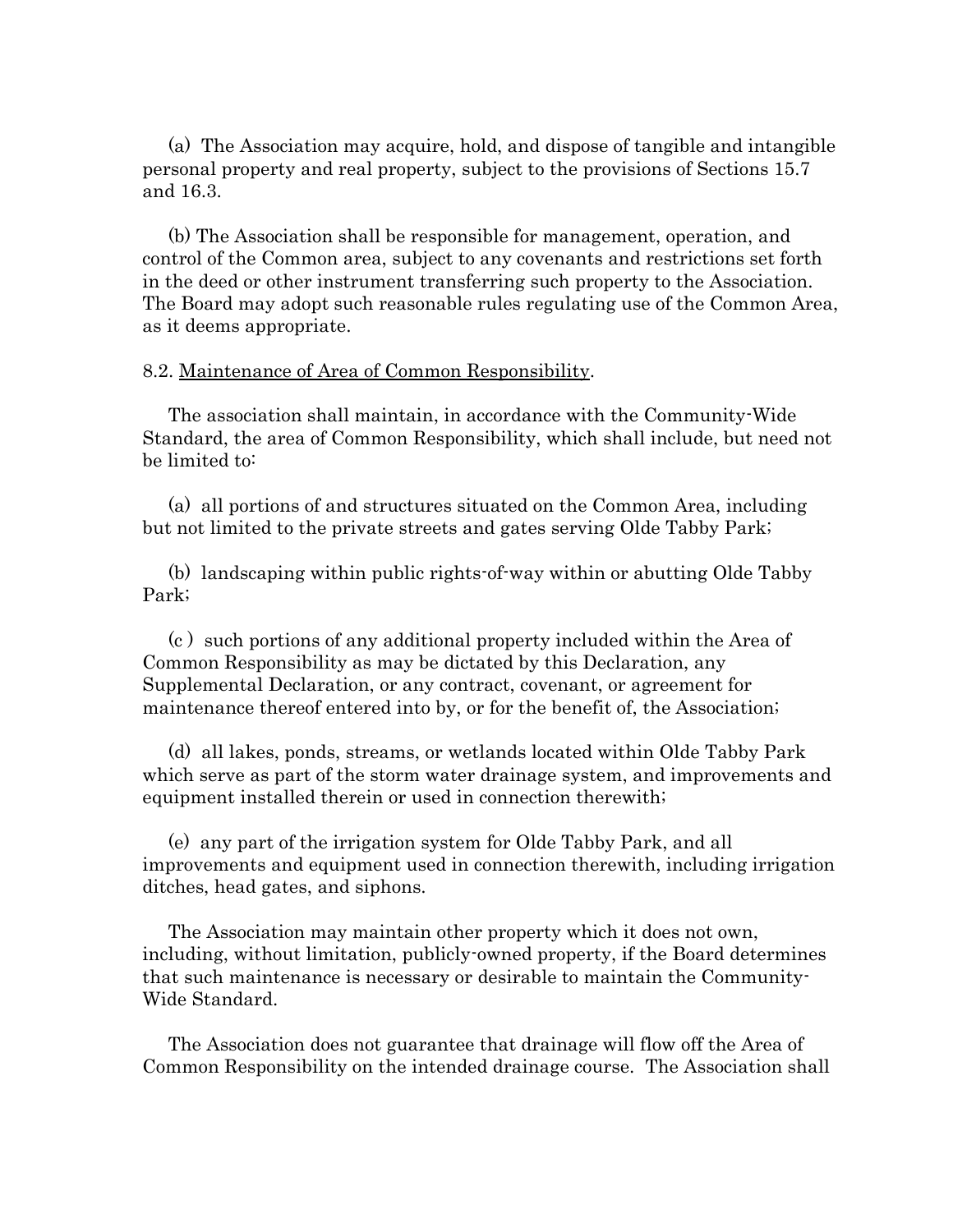not bear any responsibility for ensuring that drainage follows intended drainage patterns off of the Area of Common responsibility.

The Association shall not be liable for any damage or injury occurring on, or arising out of the condition of, property that it does not own except to the extent that it has been negligent in the performance of its maintenance responsibilities.

The Association shall maintain the facilities and equipment within the Area of Common Responsibility in continuous operation, except for any periods necessary, as determined in the Board's sole discretion, to perform required maintenance or repairs, unless Members representing at least 75% of the votes in the Association agree in writing to discontinue each operation.

Except as provided above, the Area of Common Responsibility shall not be reduced by amendment of this declaration.

The costs associated with maintenance, repair, and replacement of the Area of Common Responsibility shall be a Common Expense; provided, the Association may seek reimbursement from the owner(s) of, or other Persons responsible for, certain portions of the Area of Common Responsibility pursuant to this Declaration, other Recorded covenants, or agreements with the owner(s) thereof.

#### 8.3. Insurance.

(a) Required Coverages. The Association shall obtain and continue in effect the following types of insurance, if reasonably available, or if not reasonably available, the most nearly equivalent coverages as are reasonably available:

(i) blanket property insurance for all insurable improvements on the Common Area and within the Area of Common Responsibility to the extent that the Association has assumed responsibility in the event of a casualty, regardless of ownership. All property insurance policies the Association obtains shall have policy limits sufficient to cover the full replacement cost of the insured improvements under current building ordinances and codes. The Association shall be deemed trustee of all Members' interests in all insurance proceeds paid to the Association under any such policies and shall have full power to receive and to deal with such proceeds. The insurance proceeds shall be used by the Association for the repair or replacement of the property for which the insurance was carried, except as otherwise provided in this Section;

(ii) commercial general liability insurance on the Area of Common Responsibility. Coverage shall include, without limitation, liability for personal injuries and activities in connection with the ownership, operation,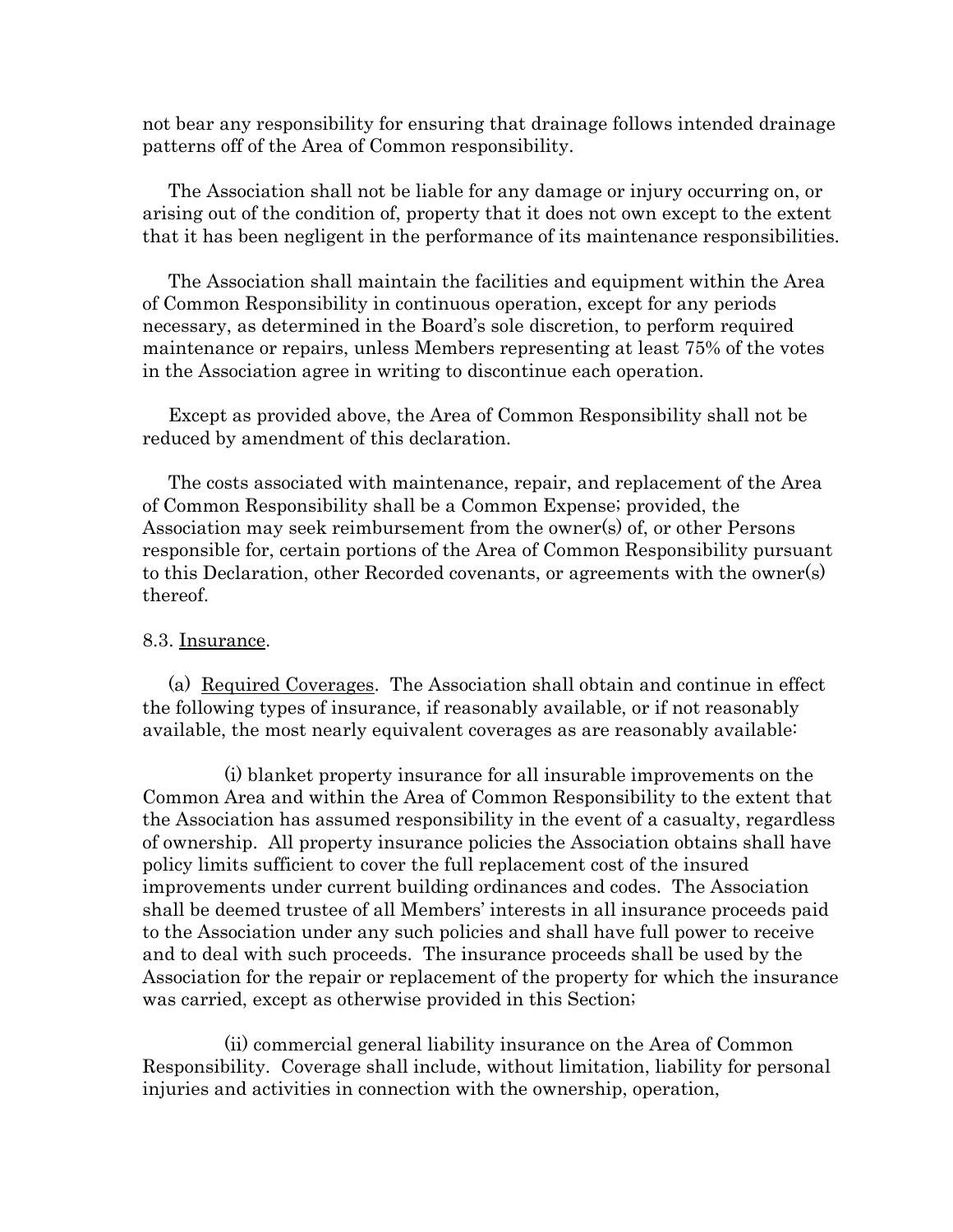maintenance, and other use of the Area of Common Responsibility. The Board shall use its business judgment in deciding upon per occurrence limits for such coverage, and shall consider any applicable secondary mortgage guidelines relating to such coverage. The liability insurance shall name, as separately protected insureds, any property manager, the Association, the board, the ARC, and their respective representatives, members, agents, and employees with respect to any liability arising out of the maintenance or use of the Area of Common Responsibility;

(iii) workers' compensation insurance and employers' liability insurance, if and to the extent required by law;

(iv) directors' and officers' liability coverage;

(v) commercial crime insurance, including fidelity insurance covering all Persons responsible for handling association funds in an amount determined in the Board's business judgment, but not less than an amount equal to onequarter of the annual Base Assessments on all Units plus reserves on hand. Fidelity insurance policies shall contain a waiver of all defenses based upon the exclusion of Persons serving without compensation; and

(vi) such additional insurance as the Board, in its business judgment, determines advisable.

Premiums for all insurance on the Area of Common Responsibility shall be Common Expenses unless the Board reasonably determines that other treatment of the premiums is more appropriate. The Association shall include such premiums in the assessments it levies. The Board shall review the limits of all Association insurance policies at least once a year and shall adjust the policy limits, as the Board deems necessary or appropriate.

(b) Policy Requirements. The Association shall arrange for a periodic review of the sufficiency of its insurance coverage by one or more qualified Persons, at least one of whom must be familiar with replacement costs in the Beaufort County area. All Association policies shall provide for a certificate of insurance to be furnished to the Association and upon request, to each Member insured.

The policies may contain a reasonable deductible. In the event of an insured loss, the deductible shall be treated as a Common Expense in the same manner as the premiums for the applicable insurance coverage. However, if the Board reasonably determines, after notice and an opportunity to be heard in accordance with the By-Laws, that the loss is the result of the negligence or willful misconduct of one or more Owners, their guests, invitees, or lessees, then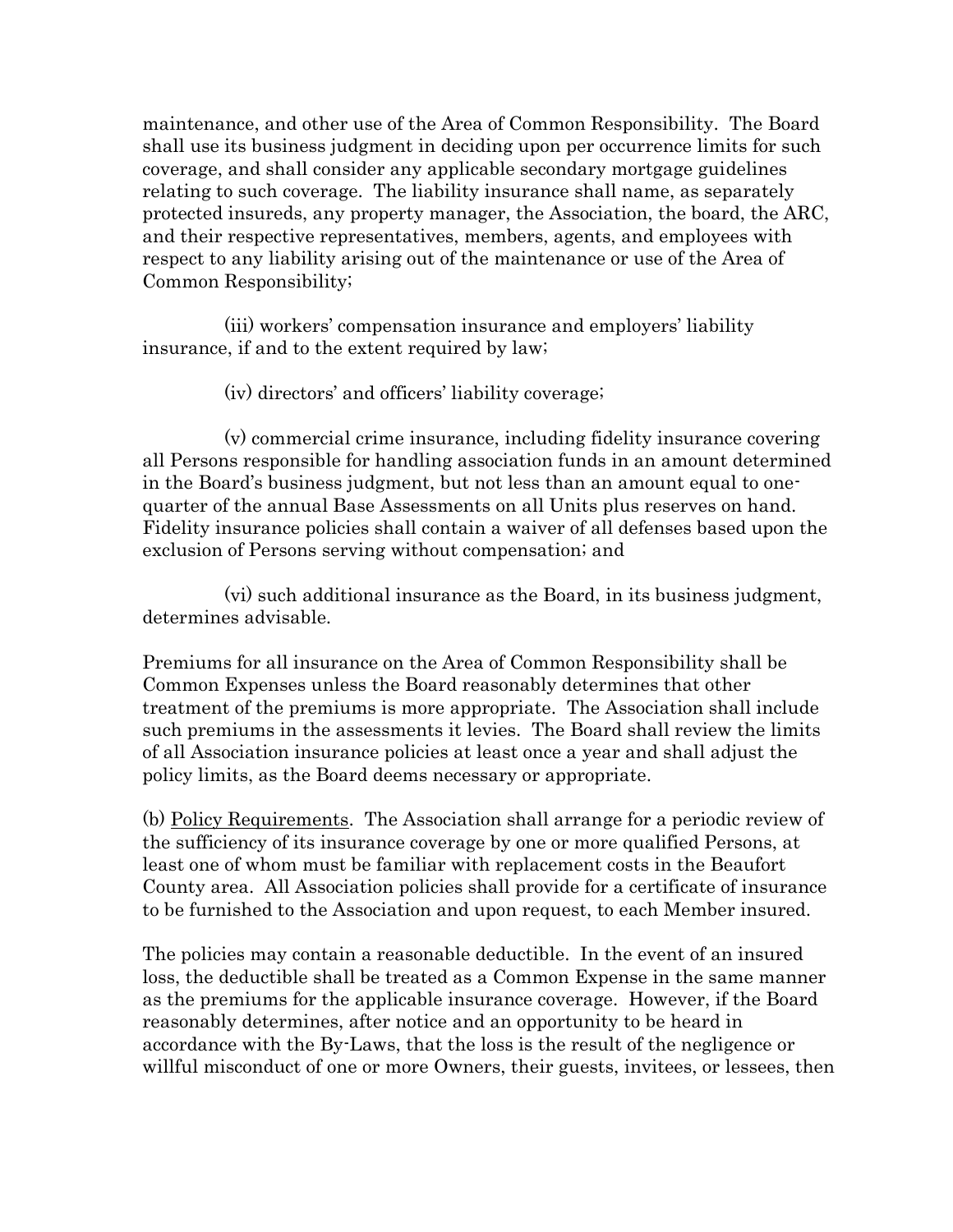the Board may assess the full amount of such deductible against such Owner (s) and their Units as a Specific Assessment pursuant to Section 9.3.

All insurance coverage obtained by the Board shall:

(i) be written with a company authorized to do business in South Carolina which satisfies the requirements of the Federal National Mortgage association, or such other secondary mortgage market agencies or federal agencies as the board deems appropriate;

(ii) be written in the name of the Association as trustee for the benefited parties. Policies on the common Areas shall be for the benefit of the Association and its Members;

(iii) not be brought into contribution with insurance purchased by Owners, occupants, or their Mortgagees individually;

(iv) contain an inflation guard endorsement;

(v) include an agreed amount endorsement, if the policy contains a coinsurance clause;

(vi) provide that each Owner is an insured person under the policy with respect to liability arising out of such Owner's membership in the Association or interest in the Common Area as a Member in the Association (provided, this provision shall not be construed as giving an Owner any interest in the common Area other than that of a Member);

(vii) include an endorsement precluding cancellation, invalidation, suspension, or non-renewal by the insurer conditioning recovery on account of an act or omission of any one or more Owners, or on account of any curable defect or violation without prior written demand to the Association to cure the defect or violation and allowance of a reasonable time to cure; and

(viii) include an endorsement precluding the insurer from denying a claim by an Owner or conditioning recovery under the policy based upon or due to the negligent acts or omissions of the Association or any other Owner.

(c ) In addition, the Board shall use reasonable efforts to secure insurance policies which list the Owners (as a class) as additional insureds for claims arising in connection with the ownership, existence, use, or management of the Common Area and provide: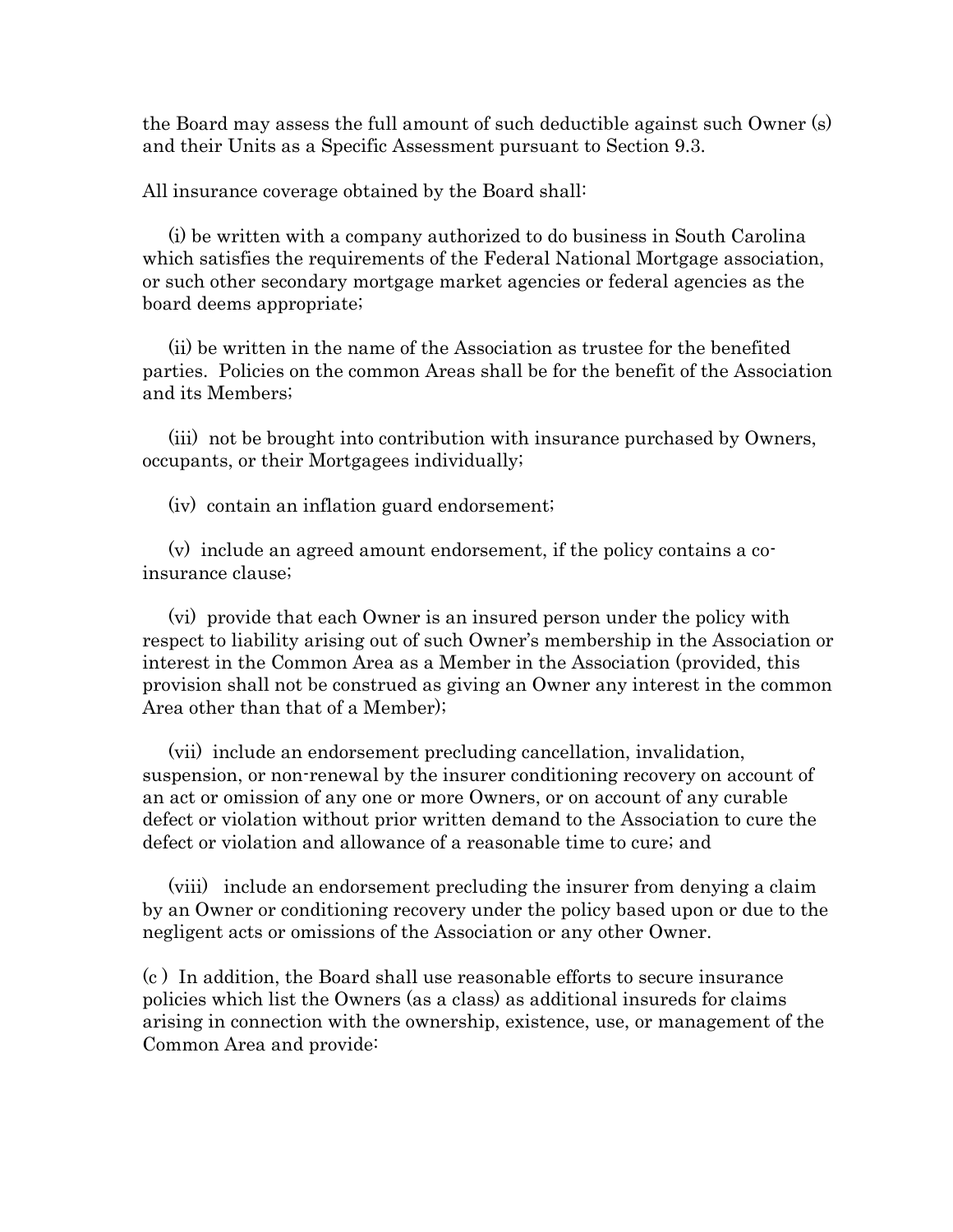(i) a waiver of subrogation as to any claims against the Association's board of directors, officers, employees, and its manager, the Owners and their tenants, servants, agents, and guests;

(ii) a waiver of the insurer's rights to repair and reconstruct instead of paying cash; and

(iii) an endorsement requiring at least 30 days' prior written notice to the association of any cancellation, substantial modification, or non-renewal.

#### 8.4 Repair and Reconstruction of Association Property.

The Association shall have the authority and the duty to repair or reconstruct Common Area or other property which the Association is obligated to insure ("Insured Property") that is damaged or destroyed unless such repair or reconstruction would be illegal under any state or local ordinance governing health or safety, or Members representing 75% of the total vote of the Association vote not to repair or reconstruct.

Except as otherwise provided in this Section the board diligently shall pursue to completion the repair or reconstruction of that part of the Insured Property damaged or destroyed. The Association may take all necessary or appropriate action to affect such repair or reconstruction. Such repair or reconstruction shall be in accordance with the original plans and specifications unless other plans are approved by a vote of Members representing at least 51% of the total vote of the Association and the Reviewer pursuant to Article V.

The proceeds of any insurance collected shall be available to the Association for the purpose of repair or reconstruction of Insured Property. If the proceeds of insurance are insufficient to pay the estimated or actual cost of such repair or reconstruction, then the Board, pursuant to Section 9.3, may levy in advance a Special Assessment to provide funds to pay such estimated or actual costs of repair or reconstruction. Such assessment shall be allocated and collected as provided in Article IX.

Further levies may be made in like manner if the amounts collected prove insufficient to complete the repair or reconstruction. The insurance proceeds held by the Association and the amounts received from the assessments provided for in Article IX constitute a fund for the payment for costs of repair or reconstruction after casualty. If a balance exists after payment of all costs of such repair or reconstruction, such balance shall be distributed to the Owners of the Units in proportion to the contributions made by each Owner to the Association.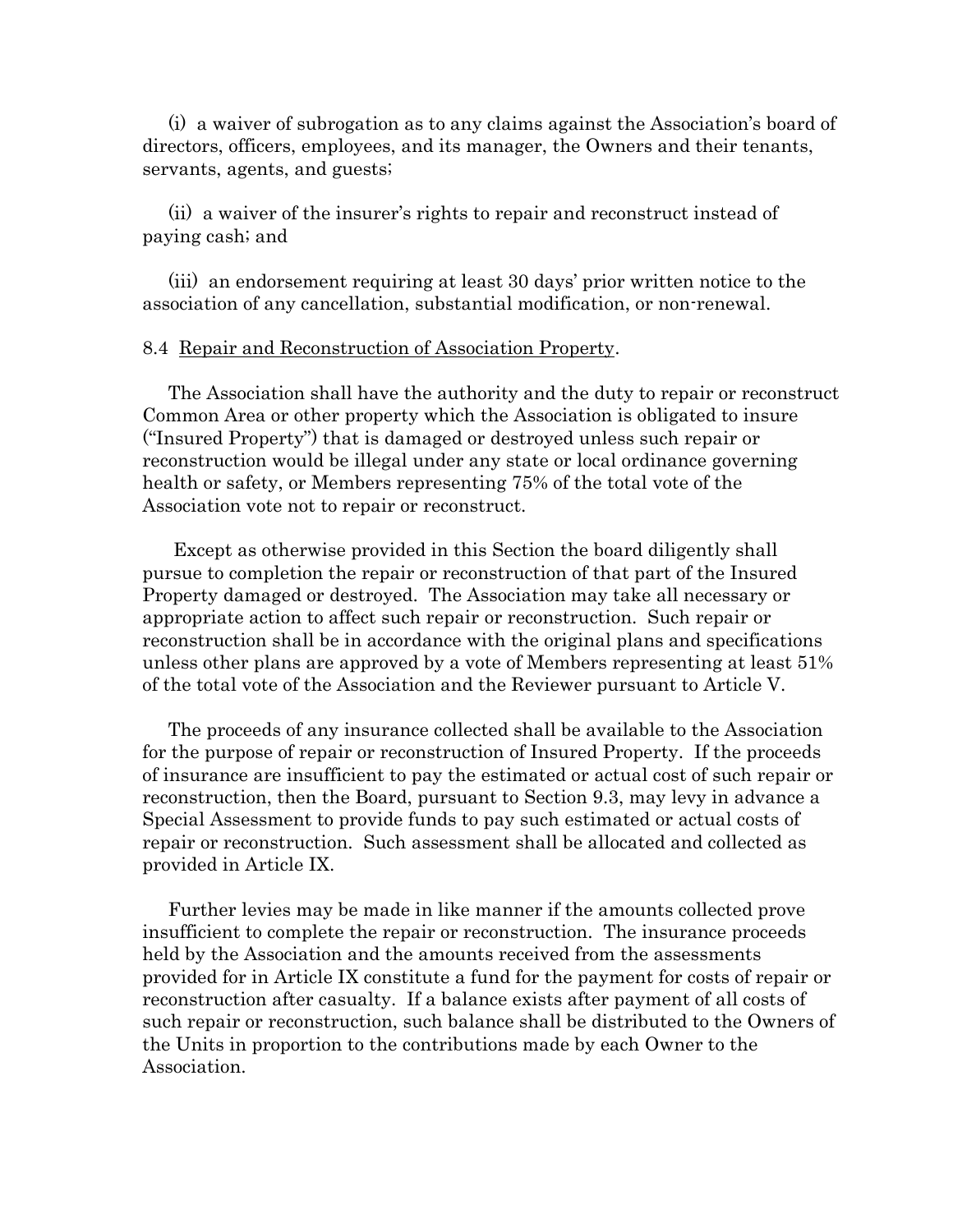If a decision is made not to restore the damaged improvements, and no alternative improvements are authorized, the Association shall clear the affected property of all debris and ruins and thereafter shall maintain such improvements in a neat and attractive, landscaped condition consistent with the Community-Wide Standard. The cost of removal and landscaping shall be paid for with insurance proceeds. The Association shall retain the remaining proceeds in its general or other funds or shall allocate or distribute such funds as the Board determines appropriate, provided any such distribution of insurance proceeds shall be proportionate to the Members' interests.

# 8.5. Compliance and Enforcement.

(a) Every Owner and occupant of a Unit shall comply with the Governing Documents. The Board may impose sanctions for violating the Governing Documents after notice and an opportunity for a hearing. Such sanctions may include, without limitation:

(i) imposing reasonable monetary fines which shall constitute a lien upon the violator's Unit. (In the event that any occupant, guest, or invitee of an Owner violates the Governing Documents and a fine is imposed, the fine shall first be assessed against the violator; however, if the violator does not pay the fine within the time period the Board sets, the Owner shall pay the fine upon notice from the Board);

(ii) suspending an Owner's right to vote;

(iii) suspending any services the Association provides to an Owner or the Owner's Unit if the Owner is more than 30 days delinquent in paying any assessment or other charge owed to the Association;

(iv) exercising self-help or taking action to abate any violation of the Governing documents in a non-emergency situation;

(v) requiring an Owner, at its own expense, to remove any structure or improvement on such Owner's Unit that violates Article V and to restore the Unit to its previous condition and, upon the Owner's failure to do so, the Board or its designee shall have the right to enter the property, remove the violation, restore the property to substantially the same condition as previously existed, and levy a Specific Assessment against the Owner's Unit in accordance with Section 9.4. Any such action shall not be deemed a trespass;

(vi) without liability to any Person, precluding any contractor, subcontractor, agent, employee, or other invitee of an Owner who fails to comply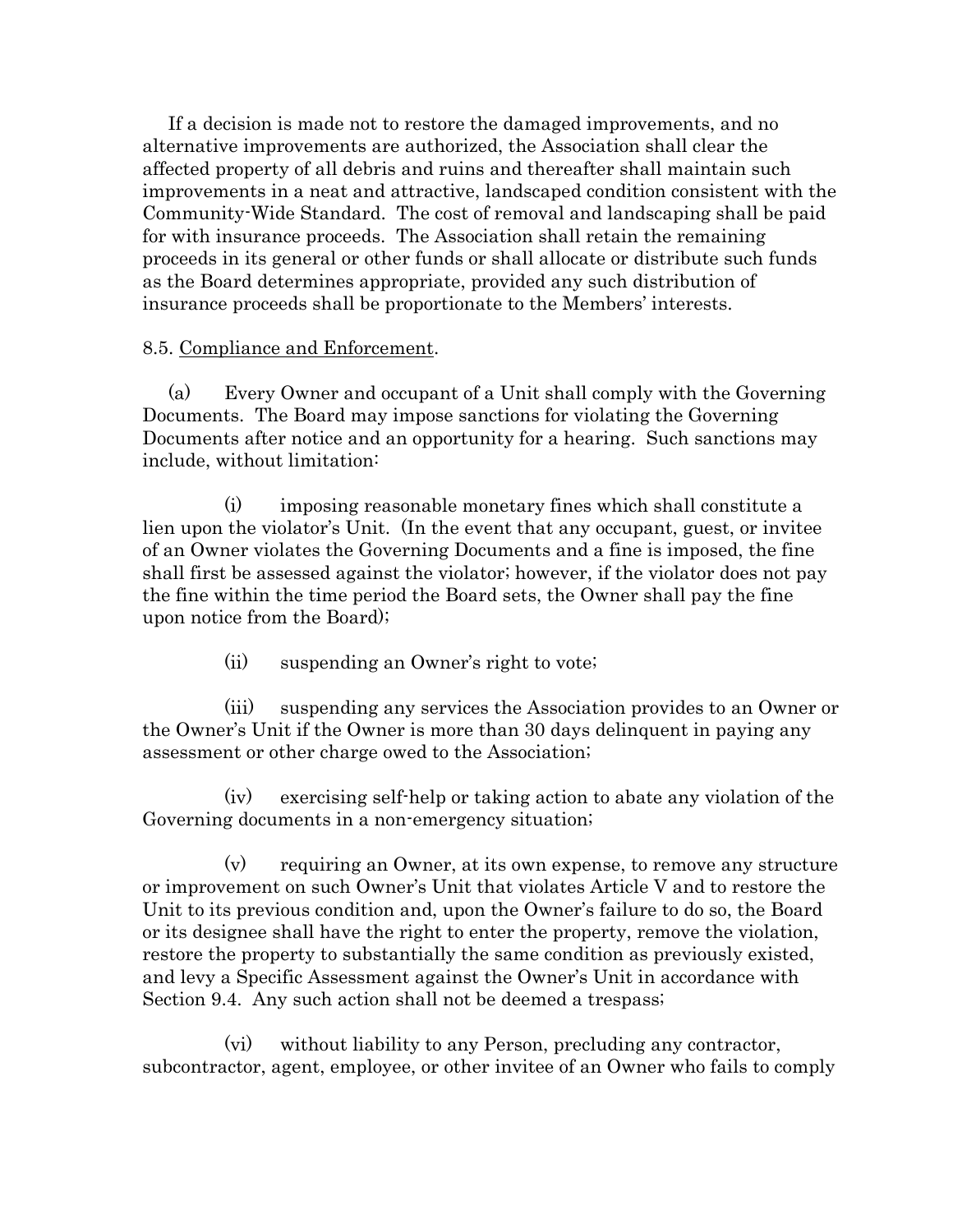with the terms and provisions of Article V and the Architectural Guidelines from continuing or performing any further activities in the Community; and

(viii) levying a Specific Assessment against an Owner in the manner provided in Section 9.4 to collect any costs the Association incurs in curing any violation, plus a reasonable administrative fee to discourage noncompliance, or to collect any fine that remains unpaid for a period of 10 days or more. In addition, the Board may take the following enforcement procedures to ensure Compliance with the Governing Documents: exercising self-help in any emergency situation (specifically including, but not limited to, the towing of vehicles that are in violation of parking rules and regulations); and bringing suit at law or in equity to enjoin any violation or to recover monetary damages or both.

In addition to any other enforcement rights, if an Owner fails to perform his or her maintenance responsibility properly, the Association may Record a notice of violation or perform such maintenance responsibilities and assess all costs the Association incurs against the Unit and the Owner as a Specific Assessment pursuant to Section 9.3. Except in an emergency situation, the Association shall provide the Owner reasonable notice and an opportunity to cure the problem prior to taking such enforcement action.

All remedies set forth in the Governing documents shall be cumulative of any remedies available at law or in equity. In any action to enforce the Governing documents, if the Association prevails, it shall be entitled to recover all costs, including, without limitation, attorneys' fees and court costs, reasonably incurred in such action.

(b) The decision to pursue enforcement action in any particular case shall be left to the Board's discretion, except that the Board shall not be arbitrary or capricious in taking enforcement action. Without limiting the generality of the foregoing sentence, the Board may determine that, under the circumstances of a particular case:

(i) the Association's position is not strong enough to justify taking any or further action;

(ii) the covenant, restriction, or rule being enforced is inconsistent with applicable law;

(iii) although a technical violation may exist or may have occurred, it is not of such a material nature as to be objectionable to a reasonable person or to justify expending the Association's resources; or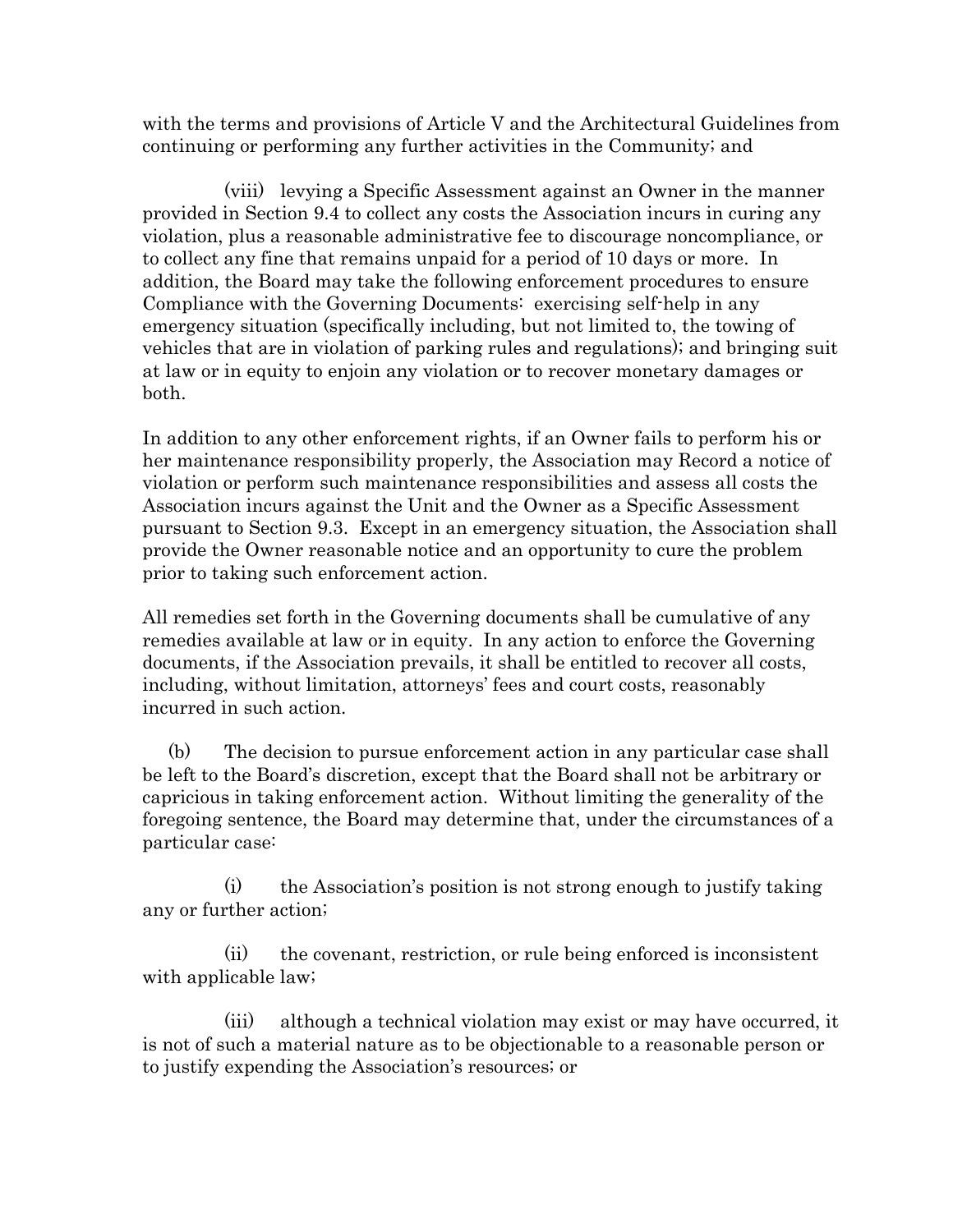(iv) that it is not in the Association's best interests, based upon hardship, expense, or other reasonable criteria, to pursue enforcement action.

Such a decision shall not be construed a waiver of the Association's right to enforce such provision at a later time under other circumstances or preclude the Association from enforcing any other covenant, restriction, or rule.

The Association, by contract or other agreement, may enforce applicable county ordinances and Beaufort County may enforce its ordinances within the Community.

### 8.6. Implied Rights; Board Authority.

The Association may exercise any right or privilege given to it expressly by the Governing Documents, or reasonably implied from the Governing Documents, or reasonably necessary to effectuate any such right or privilege.

The Board may institute, defend, settle, or intervene on the Association's behalf in mediation, binding or non-binding arbitration, litigation, or administrative proceedings in matters pertaining to the Area of Common Responsibility, enforcement of the Governing documents, or any other civil claim or action. However, the Governing Documents shall not be construed as creating any independent legal duty to institute litigation on behalf of or in the name of the Association or its Members.

### 8.7. Indemnification of Officers, Directors and Others.

Subject to South Carolina law, the Association shall indemnify every officer, director, and committee member against all damages and expenses, including attorneys' fees, reasonably incurred in connection with any action, suit, or other proceeding (including settlement of any suit or proceeding, if approved by the then Board of Directors) to which he or she may be a party by reason of being or having been an officer, director, or committee member, except that such obligation to indemnify shall be limited to those actions for which liability is limited under this Section.

The officers, directors, and committee members shall not be liable for any mistake of judgment, negligent or otherwise, except for their own individual willful misfeasance, malfeasance, misconduct, or bad faith. The officers and directors shall have no personal liability with respect to any contract or other commitment made or action taken in good faith on behalf of the Association (except to the extent that such officers or directors may also be Members). The Association shall indemnify and forever hold each such officer, director, and committee member harmless from any and all liability to others on account of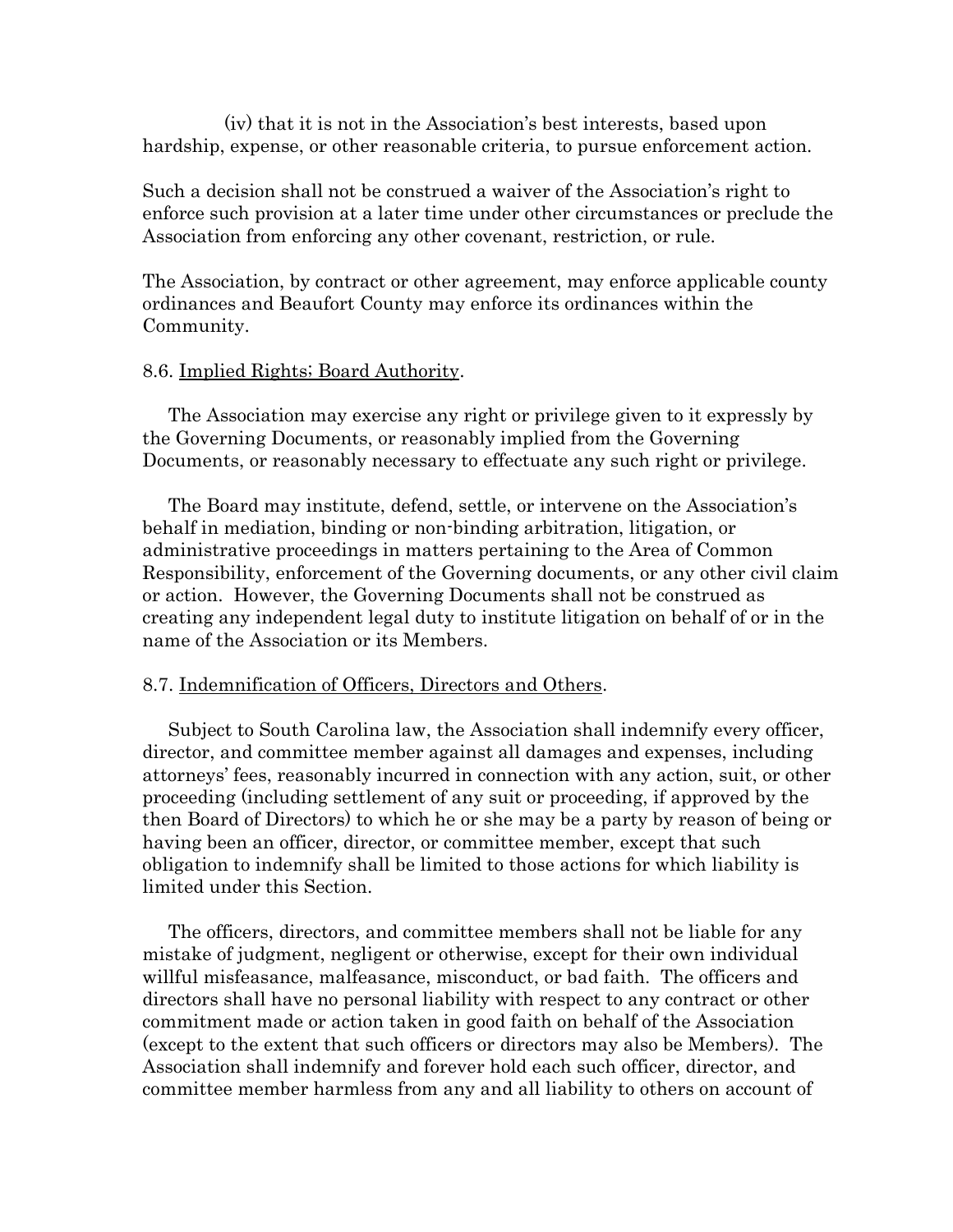any such contract, commitment, or action. This right to indemnification shall not be exclusive of any other rights to which any present or former officer, director, or committee member may be entitled. The Association shall, as a Common Expense, maintain adequate general liability and officers' and directors' liability insurance to fund this obligation, if such insurance is reasonably available.

Decisions whether to institute litigation are no different from other decisions directors make. There is no independent legal obligation to bring a civil action against another party.

#### 8.8. Security.

The Association may, but shall not be obligated to, maintain certain activities, structures, or devices within Olde Tabby Park designed to make it safer. The Association shall not in any way be considered insurers or guarantors of security within Olde Tabby Park, nor shall the Association be held liable for any loss or damage by reason of failure to provide adequate security within Olde Tabby Park, nor shall the Association be held liable for any loss or damage by reason of failure to provide adequate security or ineffectiveness of security measures undertaken. No representation or warranty is made that any systems or measures, including any mechanism or system for limiting access to Olde Tabby Park (e.g., a gated entry, guard house, etc.) cannot be compromised or circumvented, nor that any such systems or security measures undertaken will in all cases prevent loss or provide the detection or protection for which the system is designed or intended.

Each Owner acknowledges, understands, and covenants to inform its tenants and all occupants of its Unit that the Association, its board, and committees are not insurers of safety within Olde Tabby Park and that each Person using Olde Tabby Park assumes all risks of personal injury and loss or damage to property, including Units and the contents of Units, resulting from acts of third parties.

#### 8.9. Provision of Services.

The Association may provide or provide for services and facilities for the Members, their guests, lessees, and invitees, and shall be authorized to enter into and terminate contracts or agreements with other entities to provide such services and facilities. The Board may charge use and consumption fees for such services and facilities. By way of example, some services and facilities which might be offered include landscape maintenance, snow removal, pest control service, cable television service, security, caretaker services, transportation, fire protection, utilities, including access to fiber optics networks, and similar services and facilities. Nothing herein shall be construed as a representation by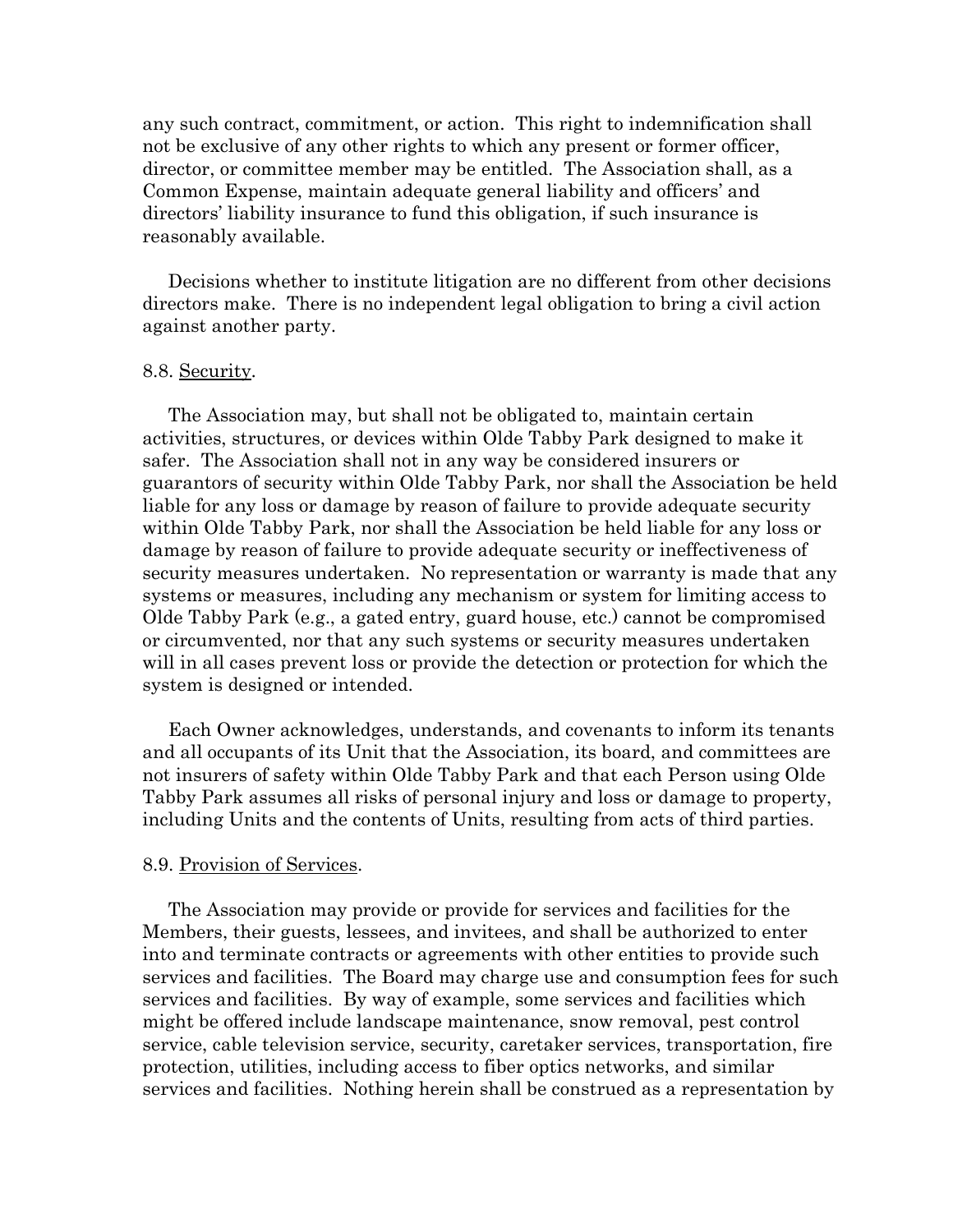the Association as to what, if any, services shall be provided. In addition, the Board, in its discretion, shall be permitted to modify or cancel existing services provided, unless otherwise required by the governing Documents. No Owner shall be exempt from the obligation to pay for such services, if provided to all Owners as a Common Expense, based upon non-use or any other reason.

### 8.10. Relations with other Properties.

The Association may enter into contractual agreements or covenants to share costs with any neighboring property to address issues of an area-wide concern. Examples of issues which may be addressed include road and right-of-way maintenance, drainage issues, open space, and to contribute funds for, among other things, shared or mutually beneficial property or services or a higher level of Common Area maintenance.

### ARTICLE IX: ASSOCIATION FINANCES

#### 9.1. Budgeting and Allocating Common Expenses.

Assessments for Common Expenses shall be levied at least annually in accordance with this Article.

At least 60 days before the beginning of each fiscal year, the Board shall prepare a budget of the estimated Common Expenses for the coming year. The budget shall include any contributions to be made to a reserve fund for repair and replacement of capital assets, based on a separate reserve budget which takes into account the number and nature of replaceable assets, the expected life of each asset, and each asset's expected repair or replacement cost. The budget shall reflect the sources and estimated amounts of funds to cover such expenses, which may include any surplus to be applied from prior years, any income expected from sources other than assessments levied against the Units, and the amount to be generated through the levy of Base Assessments and Special Assessments against the Units, as authorized in Section 9.4.

The Association is hereby authorized to levy Base Assessments equally against all Units subject to assessment under Section 9.4 to fund the Common Expenses. In determining the Base Assessment rate per Unit, the Board may consider any assessment income expected to be generated from any additional Units reasonably anticipated to become subject to assessment during the fiscal year.

The Board shall send a summary of the final budget, together with notice of the amount of the Base Assessment to be levied pursuant to such budget, to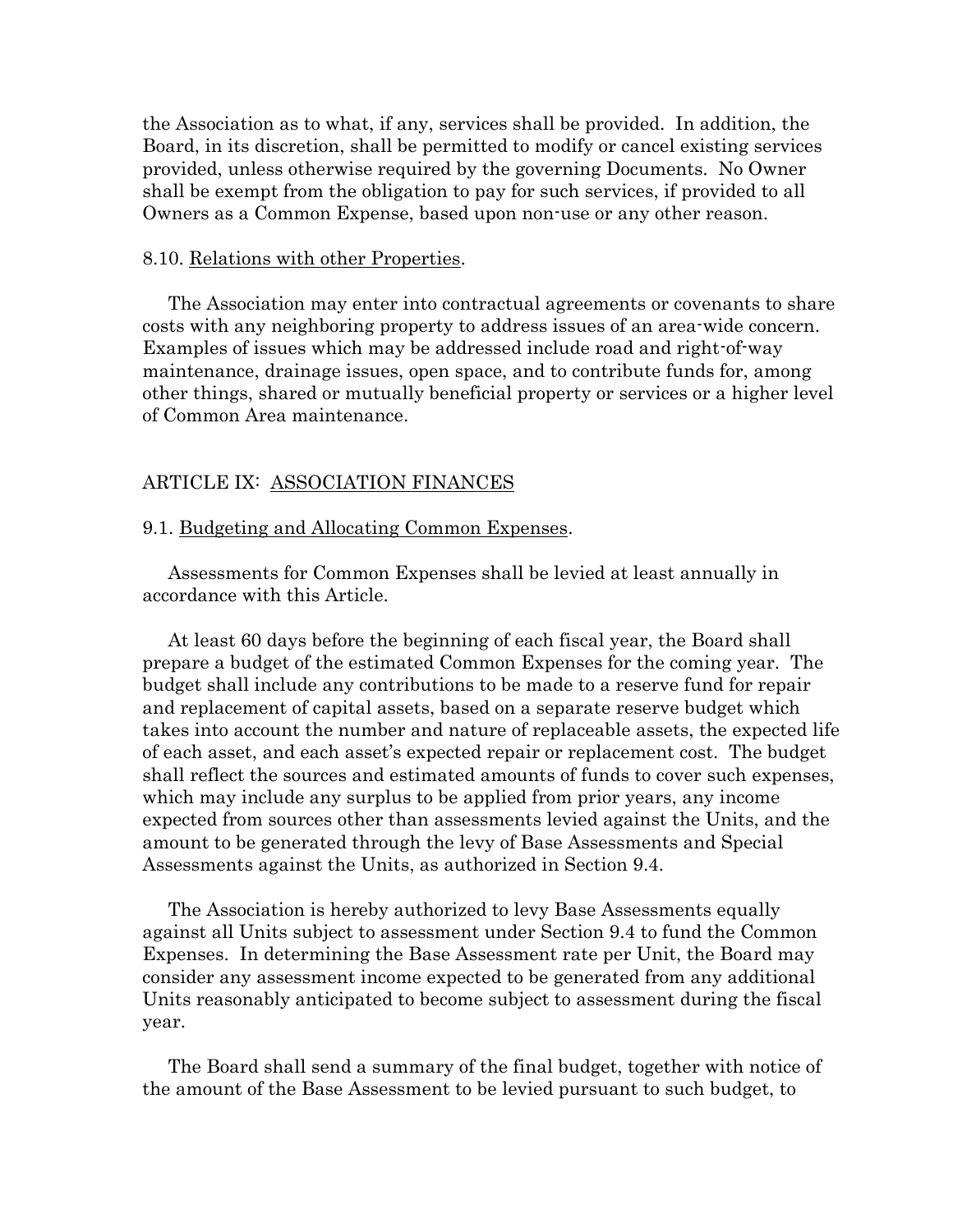each Owner within 30 days of adoption of the proposed budget and at least 30 days prior to the effective date of such budget. The notice shall set a date for a meeting of the Members to consider the budget, which shall be not less than 14 nor more than 30 days after mailing of the summary. The budget automatically shall become effective unless Members representing at least 75% of the votes in the Association disapprove such budget at a meeting.

If Members disapprove any proposed budget or the Board fails for any reason to determine the budget for any year, then the budget more recently in effect shall continue in effect until a new budget is determined.

The Board may revise the budget and adjust the Base Assessment from time to time during the year, subject to the notice requirements and the right of the Members to disapprove the revised budget as set forth above.

### 9.2. Special Assessments.

In addition to other authorized assessments, the Association may levy Special Assessments to cover unbudgeted expenses or expenses in excess of those budgeted. Any such Special Assessment may be levied against the entire membership. Except as otherwise specifically provided in this Declaration, any Special Assessment shall require the affirmative vote or written consent of Owners representing at least 51% of the total votes allocated to units subject to such Special Assessment. Special Assessments shall be payable in such manner and at such times as determined by the Board and may be payable in installments extending beyond the fiscal year in which the Special Assessment is approved.

### 9.3. Specific Assessments.

The Association shall have the power to levy Specific Assessments against a particular Unit as follows:

(a) to cover the costs, including overhead and administrative costs, of providing services to Units upon request of an Owner pursuant to any menu of special services which the Association may offer (which might include the items identified in Section 8.9). The Association may levy Specific Assessments for special services in advance of the provision of the requested service; and

(b) to cover costs incurred in bringing the Unit into compliance with the Governing documents, or costs incurred as a consequence of the conduct of the Owner or occupants of the Unit, their agents, contractors, employees, licensees, invitees, or guests; provided, the Board shall give the Unit Owner prior written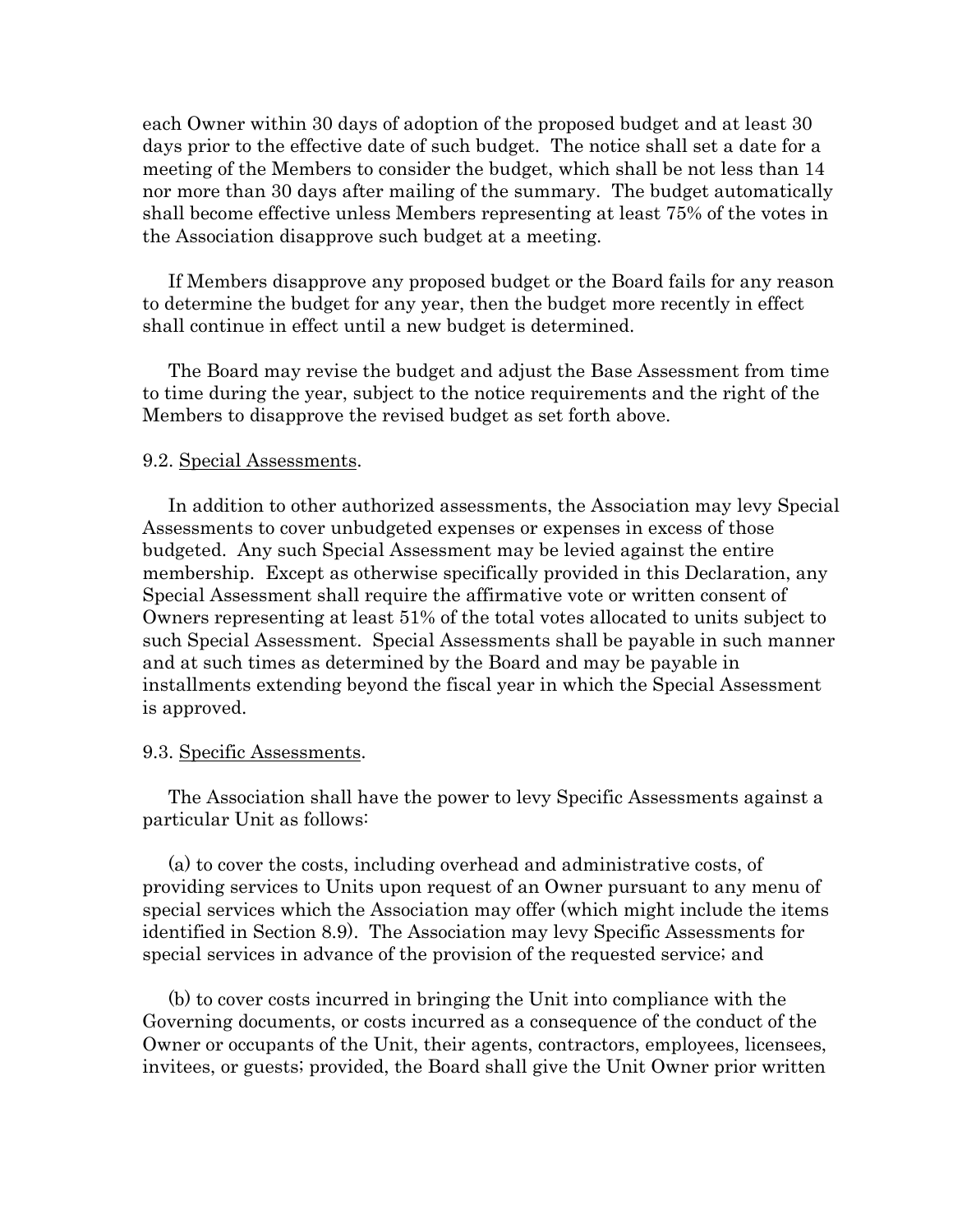notice and an opportunity for a hearing, in accordance with the By-Laws, before levying any Specific Assessment under this subsection (b).

### 9.4. Authority to Assess Owners; Time of Payment

The Association is hereby authorized to levy assessments as provided for in this Article and elsewhere in the Governing Documents. The obligation to pay assessments shall commence as to each Unit, on the first day of the month following the sale of a Unit and the issuance of a certificate of occupancy for a residential dwelling on such Unit. The first annual Base Assessment levied on each Unit, shall be adjusted according to the number of months remaining in the fiscal year at the time assessments commence on the Unit.

Assessments shall be paid in such manner and on such dates as the Board may establish. The Board may require advance payment of assessments at closing of the transfer of title to a Unit and impose special requirements for Owners with a history of delinquent payment. If the Board so elects, assessments may be paid in two or more installments. Unless the Board provides otherwise, the Base Assessment shall be due and payable in advance on the first day of each fiscal year. If any Owner is delinquent in paying any assessments or other charges levied on his Unit, the Board may require the outstanding balance on all assessments to be paid in full immediately.

#### 9.5. Personal Obligation for Assessments.

Each Owner, by accepting a deed or entering into a Recorded contract of sale for any portion of the Community, covenants and agrees to pay all assessments authorized in the Governing Documents. All assessments, together with interest (computed from its due date at a rate of 10% per annum or such higher rate as the Board may establish, subject to the limitations of South Carolina law), late charges as determined by Board resolution, costs, and reasonable attorneys' fees, shall be each Owner's personal obligation, and a lien upon each Unit until paid in full. Upon a transfer of title to a Unit, the grantee shall be jointly and severally liable for any assessments and other charges due at the time of conveyance.

The Board's failure to fix assessment amounts or rates or to deliver or mail each Owner an assessment notice shall not be deemed a waiver, modification, or a release of any Owner from the obligation to pay assessments. In such event, each Owner shall continue to pay Base Assessments on the same basis as during the last year for which an assessment was made, if any, until a new assessment is levied, at which time the Association may retroactively assess any shortfalls in collections.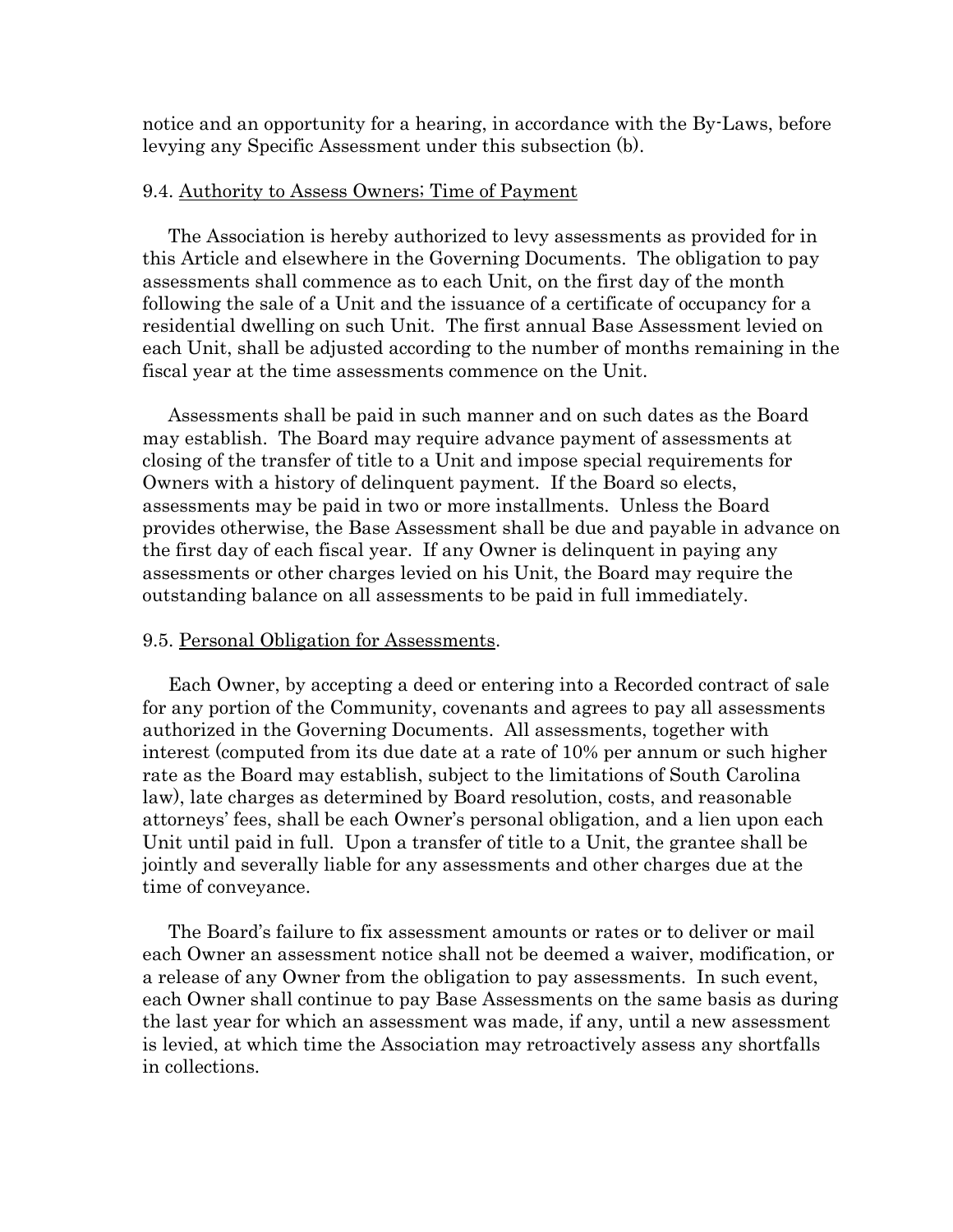No Owner may exempt himself from liability for assessments by non-use of Common Area, abandonment of his or her Unit, or any other means. The obligation to pay assessments is a separate and independent covenant on the part of each Owner. No diminution or abatement of assessments or set-off shall be claimed or allowed for any alleged failure of the Association or Board to take some action or perform some function required of it, or for inconvenience or discomfort arising from the making of repairs or improvements, or from any other action it takes.

#### 9.6. Statement of Account.

Upon written request of any Member, Mortgagee, prospective Mortgagee, or prospective purchaser of a Unit, the Association shall issue a written statement setting forth the amount of the unpaid assessments, if any, with respect to such Unit, the amount of the current periodic assessment and the date on which such assessment becomes or became due, and any credit for advanced payments or prepaid items. Such statement shall be delivered to the requesting Person personally or by certified mail, first-class postage prepaid, return receipt requested. The Association may require the payment of a reasonable processing fee for issuance of such statement.

Such statement shall bind the Association in favor of Persons who rely upon it in good faith. Provided such request is made in writing, if the request for a statement of account is not processed within 14 days of receipt of the request, all unpaid assessments that became due before the date of making such request shall be subordinate to the lien of a Mortgagee that acquired its interest after requesting such statement.

### 9.7. Lien for Assessments.

Subject to the limitations of any other applicable provisions of South Carolina law, the Association shall have a statutory lien against each Unit to secure payment of delinquent assessments, as well as interest, late charges and costs of collection (including attorneys' fees). Such lien shall be perfected upon the Recordation of this Declaration.

Such lien shall be superior to all other liens, except (a) the liens of all taxes, bonds, assessments, and other levies which by law would be superior; (b) the lien or charge of any Recorded First Mortgage made in good faith and for value; and (c) labor or material-men's liens, to the extent required by law.

Such lien, when delinquent, may be enforced in the same manner as provided for the foreclosure of Mortgages under South Carolina law. All such costs and expenses of any such foreclosure shall be secured by the lien being foreclosed.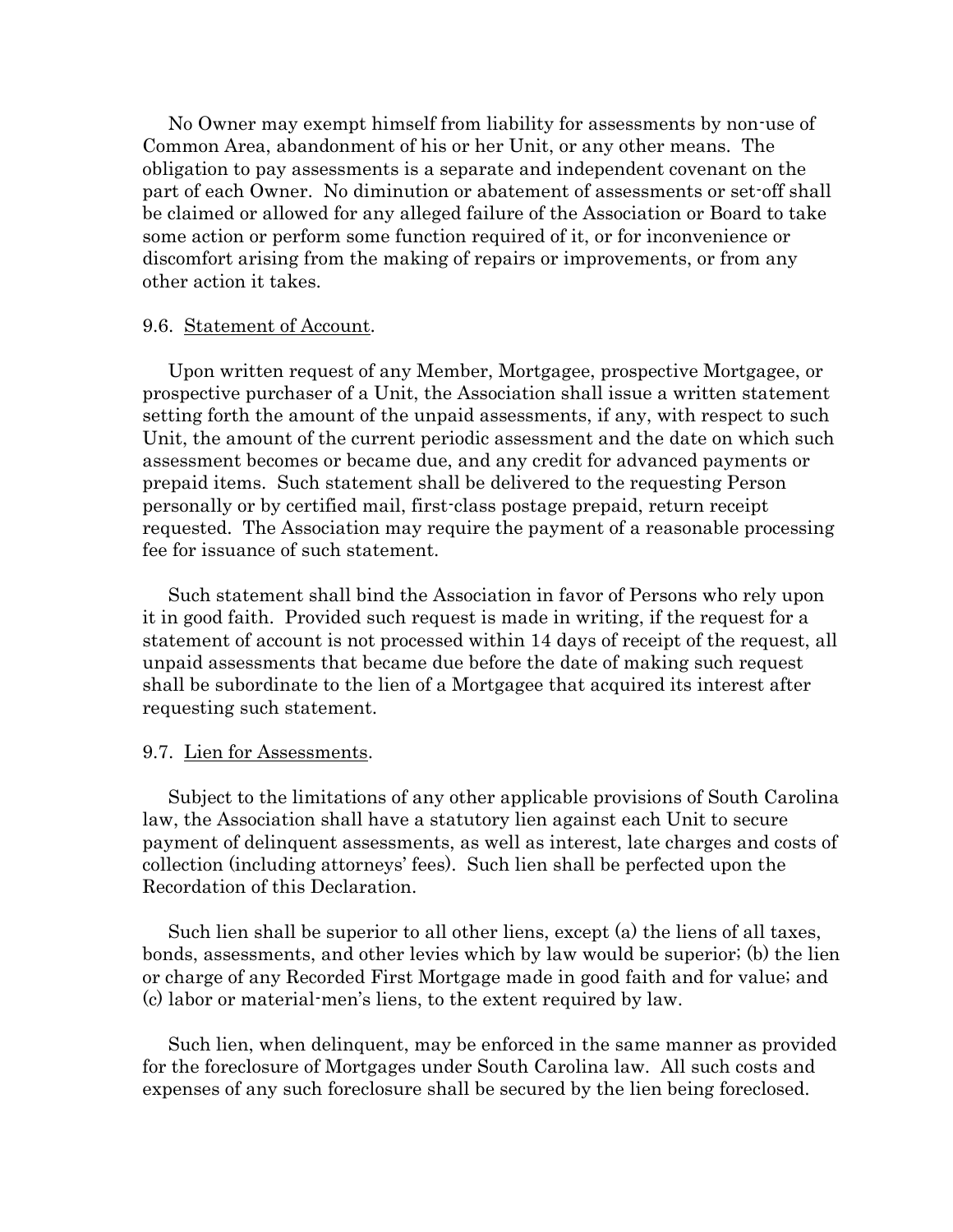The Association may bid for the Unit, as applicable, at the foreclosure sale and acquire, hold, lease, mortgage, and convey the Unit. While a Unit is owned by the Association following foreclosure: (a) no right to vote shall be exercised on its behalf; (b) no assessment shall be levied on it; and (c) each other Unit shall be charged; in addition to its usual assessment, its pro rata share of the assessment that would have been charged such Unit had the Association not acquired it. The Association may sue for unpaid assessments and other charges authorized hereunder without foreclosing or waiving the lien securing the same.

Sale or transfer of any unit shall not affect the assessment lien or relieve such Unit from the lien for any subsequent assessments. However, the sale or transfer of any Unit pursuant to foreclosure of the First Mortgage shall extinguish the lien as to any installments of such assessments due prior to the Mortgagee's foreclosure, except as otherwise provided in this Section. Uncollected assessments shall be deemed Common Expenses collectible from Owners of all Units subject to assessment under Section 9.4, including such acquirer, its successors, and assigns. The subsequent Owner of the foreclosed Unit shall not be personally liable for assessments on such Unit due prior to such acquisition of title. Such unpaid assessments shall be deemed to be Common Expenses collectible from Owners of all Units subject to assessment under Section 9.4, including such acquirer, its successors, and assigns.

### 9.8. Exempt Property.

The following property shall be exempt from payment of Base Assessments, Specific Assessments, and Special Assessments:

 (a) all Common Area and such portions of the property included in the Area of Common Responsibility; and

(b) any property dedicated to and accepted by any governmental authority or public utility.

#### 9.9. Capitalization of Association.

Upon acquisition of record title to a Unit by the first Owner thereof other than Declarant or builder, a contribution shall be made by or on behalf of the purchaser to the working capital of the Association in an amount equal to onesixth of the annual Base Assessment per Unit for that year. This amount shall be in addition to, not in lieu of, the annual Base Assessment and shall not be considered an advance payment of such assessment. This amount shall be deposited into the purchase and sales escrow and disbursed therefrom to the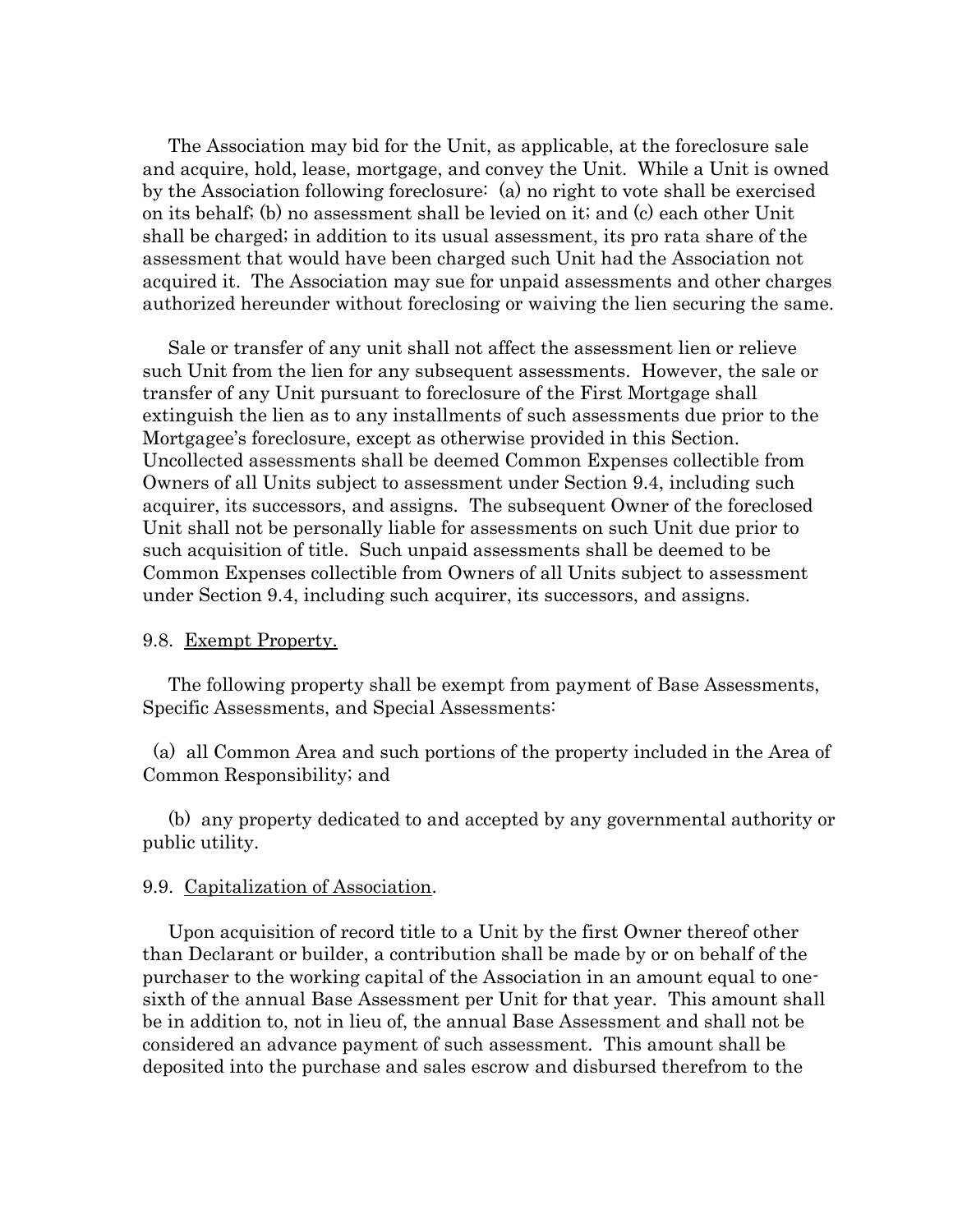Association for use in covering operating expenses and other expenses incurred by the Association pursuant to this Declaration and the By-Laws.

## 9.10. Transfer Fee.

(a) Authority. The Board shall have the authority to establish and collect a "Transfer Fee" from the transferring Owner upon each transfer of title to a Unit in the Community, which fee shall be payable to the Association at the closing of the transfer and shall be secured by the Association's lien for assessments under Section 9.7. A transferring Owner shall notify the Association's secretary of a pending title transfer at least seven days prior to the transfer. Such notice shall include the name of the buyer, the date of title transfer, and other information as may be required by the Board.

(b) Fee Limit. The Board shall have the sole discretion to determine the amount and method of determining any such Transfer Fee. The Board is authorized, but is not required, to determine the resale assessment based upon a sliding scale which varies in accordance with the "gross selling price" of the property or any other factor the Board determines. However, in no event shall any such resale assessment exceed 0.25% of the gross selling price of the Unit. For the purpose of determining the amount of the resale assessment, the gross selling price shall be the total cost to the purchaser of the Unit, excluding taxes and title fees as shown by the amount of tax imposed by Beaufort County, South Carolina.

(c ) Purpose. All Transfer Fees that the Association collects shall be deposited into a segregated account used for the maintenance of Common Area and roads within and adjacent to the Community.

(d) Exempt Transfers. Notwithstanding the above, no Transfer Fee shall be levied upon transfer of title to a Unit:

(i) by an owner purchasing the Unit from a builder who held title solely for the purpose of development and resale;

(ii) by a builder who held title solely for purposes of development and resale;

(iii) by a co-owner to any Person who was a co-owner immediately prior to such transfer;

(iv) to the Owner's estate, surviving spouse, or child upon the death of the Owner;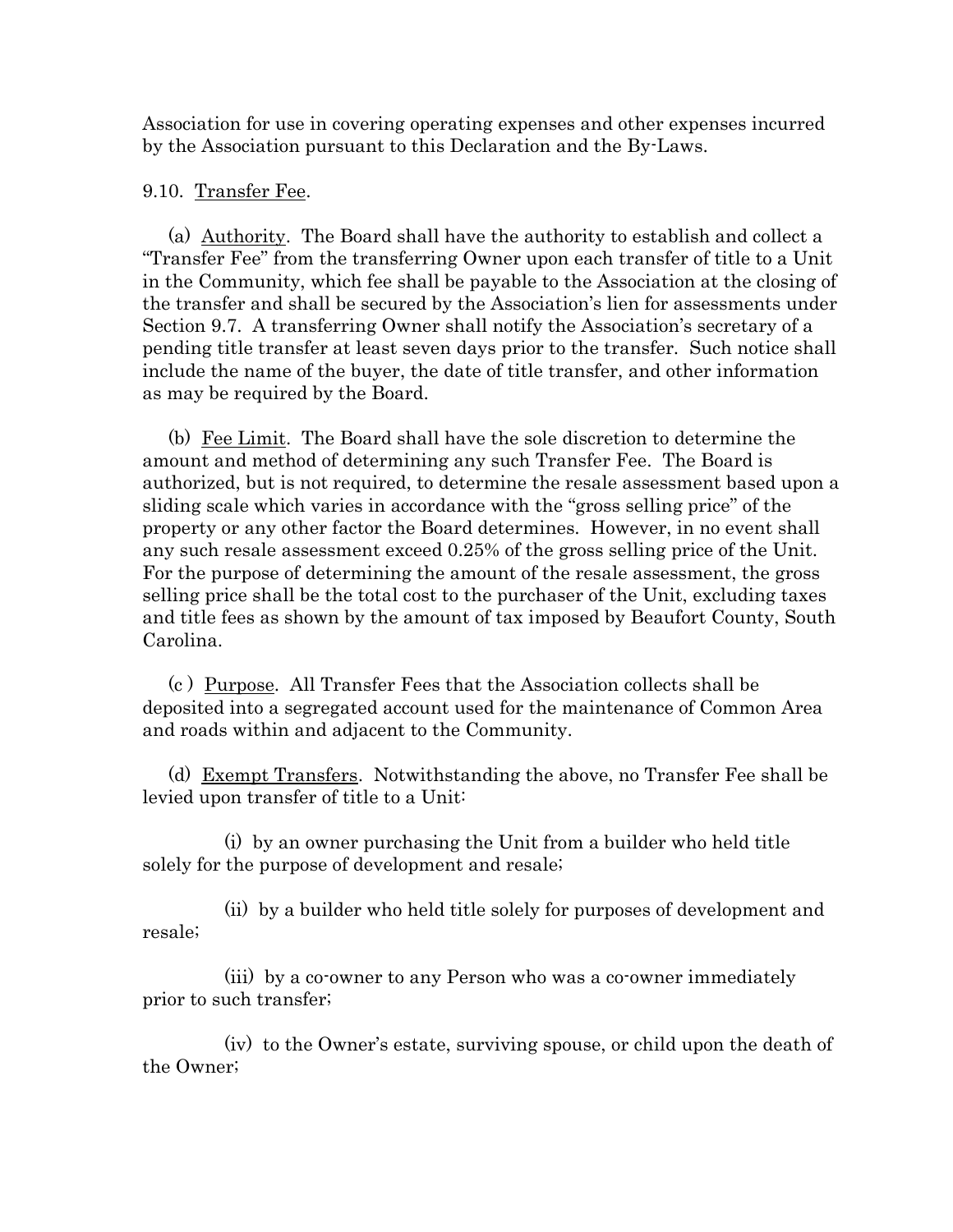(v) to an entity in which the grantor has at least a 51% ownership interest; provided, upon any subsequent transfer of an ownership interest in such entity, the resale assessment shall become due;

(vi) to an institutional lender pursuant to a Mortgage or upon foreclosure of a Mortgage.

### ARTICLE X: EXPANSION OF COMMUNITY

#### 10.1. Expansion by the Association.

The Association may subject any real property to the provisions of this Declaration with the consent of the owner of such property and an affirmative vote of Members representing 67% of the total votes in the Association. The Association shall subject such property by Recording a Supplemental Declaration describing the property being subjected. Any such Supplemental Declaration shall be signed by the President and the Secretary of the Association and by the owner of the subjected property. Any such subjection of property shall be effective upon Recording unless otherwise provided therein.

#### 10.2. Effect of Filing Supplemental Declaration.

A Supplemental Declaration shall be effective upon Recording unless such Supplemental Declaration specifies otherwise. On the effective date of the Supplemental Declaration, any additional property subjected to this Declaration shall be assigned voting rights in the Association and assessment liability in accordance with the provisions of this Declaration.

#### ARTICLE XI: EASEMENTS

11.1. Easements in Common Area.

The Association grants to each Owner a nonexclusive right and easement of use, access, and enjoyment in and to the Common Area, subject to:

(a) The Governing Documents and any other applicable covenants;

(b) Any restrictions or limitations contained in any deed conveying an interest in such property to the Association;

(c) The Board's right to: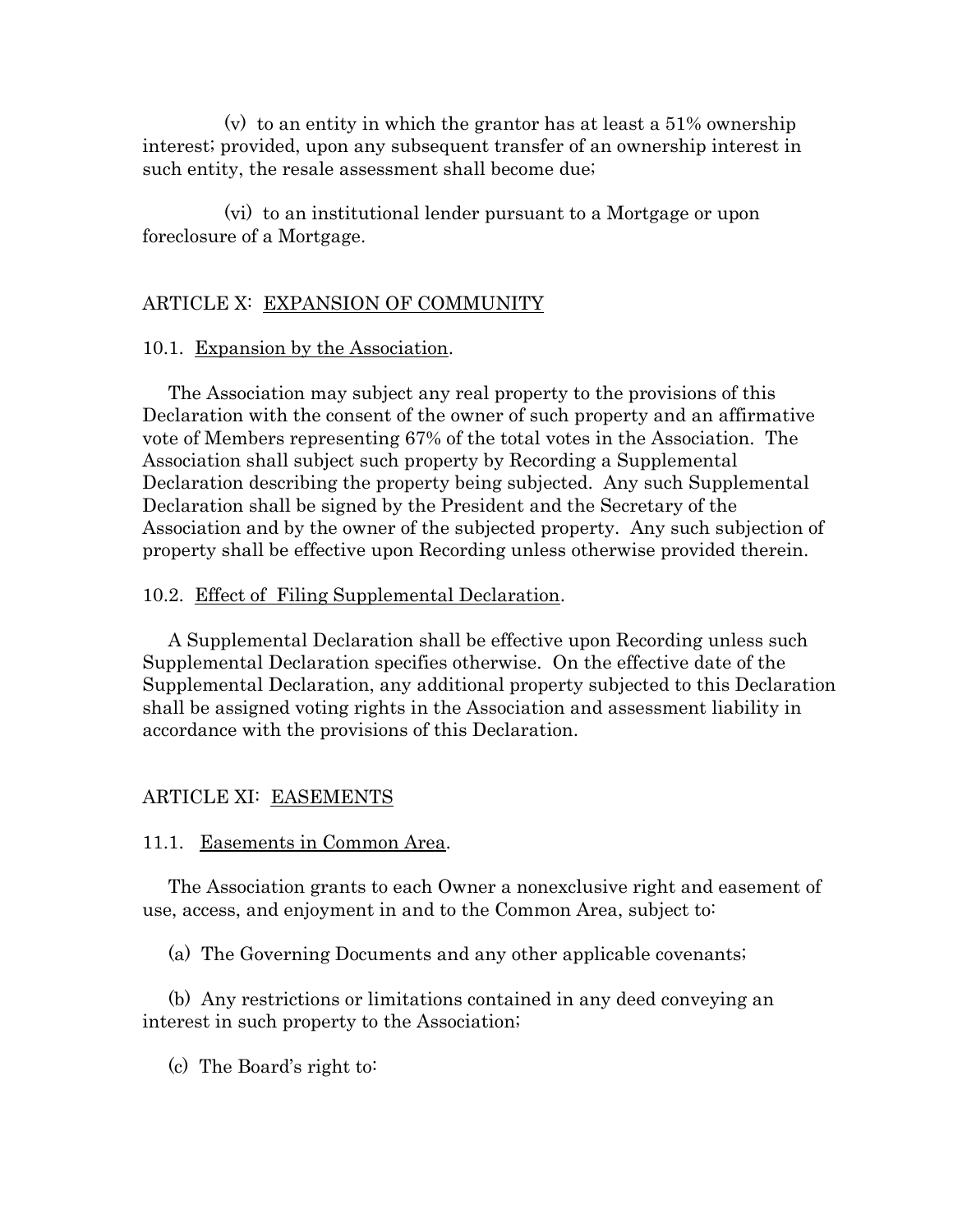(i) adopt and enforce rules regulating use and enjoyment of the Common Area;

(ii) dedicate or transfer all or any part of the Common Area, subject to such approval requirements as may be set forth in this Declaration;

(iii) mortgage, pledge, or hypothecate any or all of its real or personal property as security for money borrowed or debts incurred, subject to the approval requirements set forth in this Declaration; and

Any Owner may extend the Owner's right of use to the members of his or her family, lessees, and social invitees, as applicable, subject to reasonable regulation by the Board. An Owner who leases his or her Unit shall be deemed to have assigned all such rights to the lessee of such Unit for the period of the lease.

# 11.2. Easements of Encroachment.

The Association grants reciprocal appurtenant easements of encroachment, and for maintenance and use of any permitted encroachment, between each Unit and any adjacent Common Area and between adjacent Units due to the unintentional placement or settling of the improvements constructed, reconstructed, or altered thereon (in accordance with the terms of these restrictions) to a distance of not more than three feet, as measured from any point on the common boundary along a line perpendicular to such boundary. However, in no event shall an easement for encroachment exist if such encroachment occurred due to willful and knowing conduct on the part of, or with the knowledge and consent of, the Person claiming the benefit of such easement.

# 11.3. Easements To Serve Additional Property.

The Association hereby reserves, so long as it owns any property described in Exhibit "A", for itself and its duly authorized agents, successors, assigns, and mortgagees and their agents, employees, designees, invitees, and guests, an easement over the Common Area for the purposes of enjoyment, use, access, and development of property located adjacent to Common Area and owned by the Association, its successors, or assigns, whether or not such property is made subject to this Declaration. This easement includes, but is not limited to, a right of ingress and egress over the Common Area for construction of roads and for connecting and installing utilities on such property.

# 11.4. Easements for Maintenance, Emergency, and Enforcement.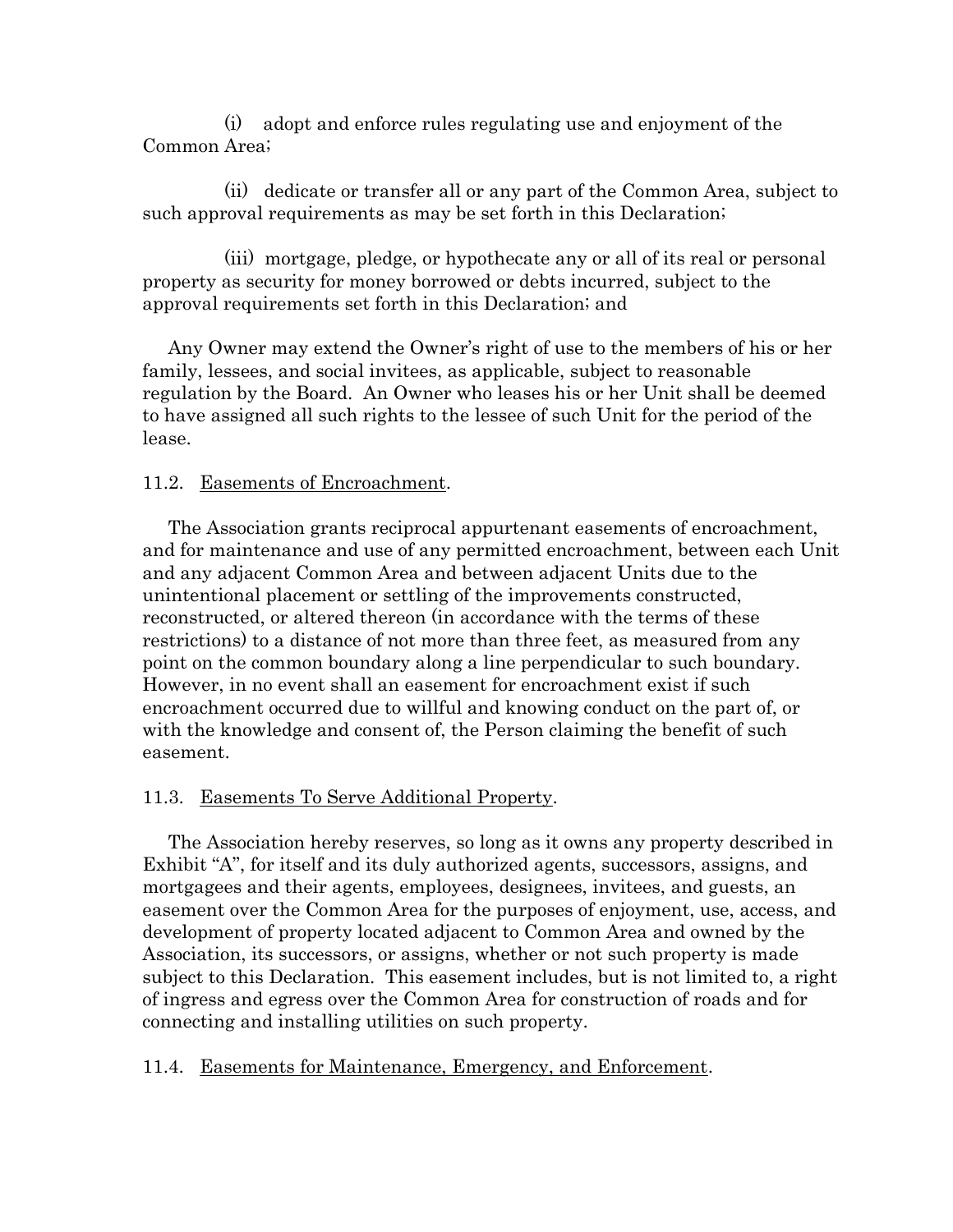The Association shall have a right of entry upon and easement of access through every Unit, but not through a structure, for the purpose of maintaining any property or improvement for which the Association has maintenance responsibility. The Association also shall have the right, but not the obligation, to enter upon any Unit for emergency, security, and safety reasons, to perform maintenance, and to inspect for the purpose of ensuring compliance with and enforce the Governing Documents. Such right may be exercised by any member of the Board and its duly authorized agents and assignees, and all emergency personnel in the performance of their duties. Except in any emergency situation, entry shall only be during reasonable hours and after notice to the Owner.

#### 11.5. Easements for Wetland Maintenance and Flood Water.

The Association and its successors, assigns, and designees have the nonexclusive right and easement, but not the obligation, to enter upon bodies of water and wetlands located within the Area of Common Responsibility to (a) install, operate, maintain, and replace pumps to supply irrigation water to the Area of Common Responsibility; (b) construct, maintain, and repair structures and equipment used for retaining water; and (c) maintain such areas in a manner consistent with the Community-Wide Standard. The Association and their successors, assigns, and designees shall have an access easement over and across any of Olde Tabby Park abutting or containing bodies of water or wetlands to the extent reasonably necessary to exercise their rights under this Section.

The Association further reserves for itself, its successors, assigns, and designees, so long as the Association owns any property described in Exhibit "A", a nonexclusive right and easement of access and encroachment over the Common Area and Units (but not the dwellings thereon) adjacent to or within 100 feet of bodies of water and wetlands within Olde Tabby Park, in order to (a) temporarily flood and back water upon and maintain water over such portions of Olde Tabby Park; (b) alter in any manner and generally maintain the bodies of water and wetlands within the Area of Common Responsibility; and (c) maintain and landscape the slopes and banks pertaining to such areas. All persons entitled to exercise these easements shall use reasonable care in and repair any damage resulting from the intentional exercise of such easements. Nothing herein shall be construed to make the Association or any other Person liable for damage resulting from flooding due to heavy rainfall or other natural occurrences.

No Person shall exercise an easement pursuant to this Section in violation of, or for any purpose that violates local, state, or federal laws or regulations.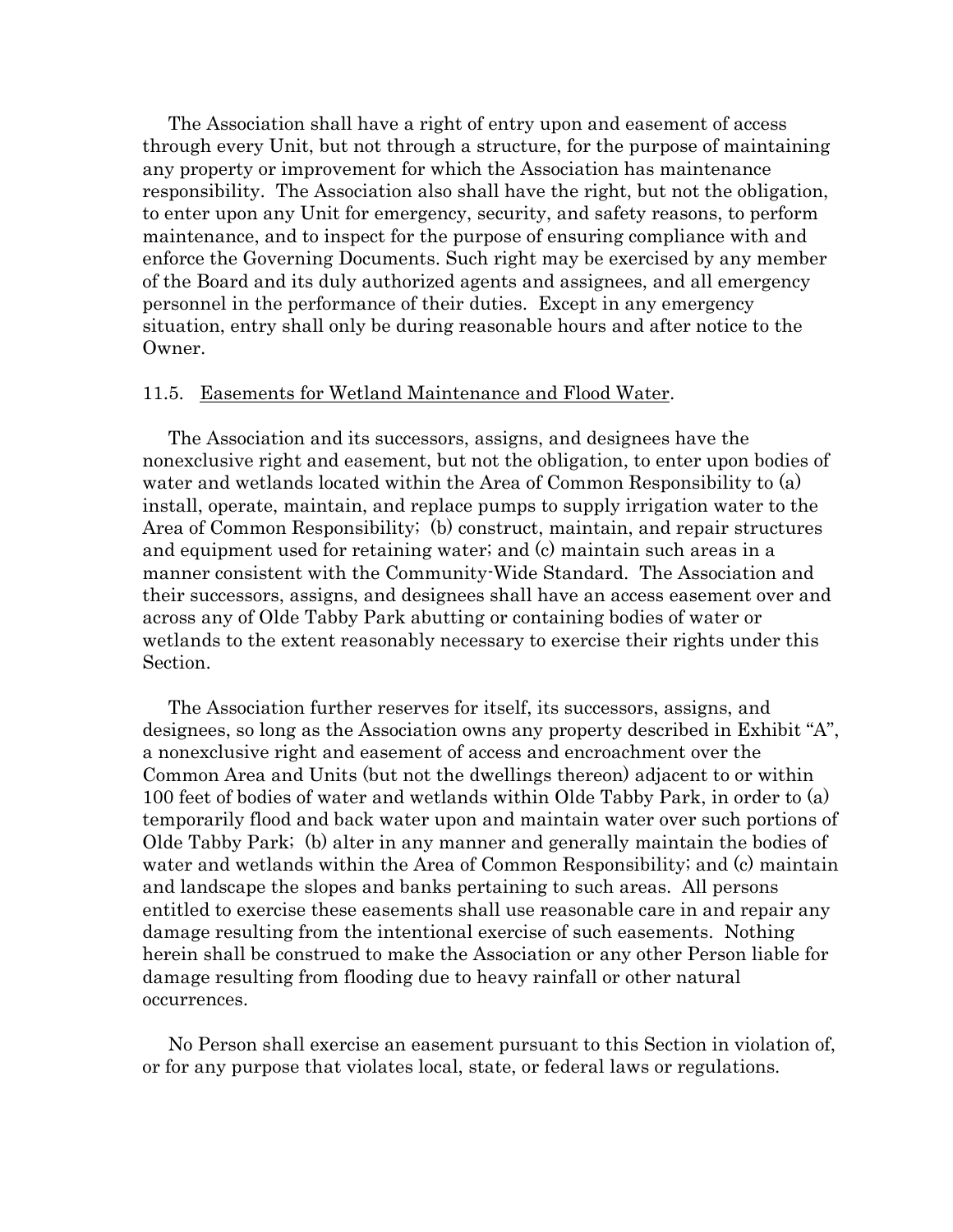### 11.6. Easements for Irrigation System.

The Association and its successors, assigns, and designees, reserves for itself the nonexclusive right and easement, but not the obligation, to enter upon every Unit and the Common Area to install, operate, maintain, and replace irrigation systems or portions thereof, including irrigation ditches, head gates, and siphons. The Association, and their successors, assigns, and designees shall have an access easement over and across any of Olde Tabby Park abutting or containing irrigation systems to the extent reasonably necessary to exercise their rights under this Section. Notwithstanding the above, Unit Owners are responsible for maintaining irrigation systems exclusively serving their Unit.

#### 11.7. Easements for Golf Course.

Every Unit and the Common Area are burdened with an easement permitting golf balls unintentionally to come upon such areas, and for golfers at reasonable times and in a reasonable manner to come upon the Common Area or the exterior portions of a Unit to retrieve errant golf balls. The existence of this easement shall not relieve golfer of liability for damage caused by errant golf balls. Under no circumstances shall any of the following Persons be held liable for any damage or injury resulting from the exercise of this easement: the Association or its Members (in their capacities as such); the owner of the golf course, its successors, successors-in-title, and assigns; any builder or contractor (in their capacity as such); any officer, director, or partner of any of the foregoing, or any officer or director of any partner.

The owner of any golf course within or adjacent to any portion of the Community, its agents, successors, and assigns, shall at all times have a right and non-exclusive easement of access and use over every Unit, but not through a structure, reasonably necessary to the operation, maintenance, repair, and replacement of its golf course.

Any portion of the Community immediately adjacent to any golf course is hereby burdened with a non-exclusive easement in favor of the adjacent golf course for overspray of water for the irrigation system serving such golf course. Under no circumstances shall the Association or the owner of such golf course be held liable for any damage or injury resulting from such overspray or the exercise of this easement. The owner of any golf course within or adjacent to any portion of the Community, its successors and assigns, shall have a perpetual, exclusive easement of access over the Community as necessary to retrieve golf balls from bodies of water within the Common Area lying reasonably within range of golf balls hit from its golf course. The easements established herein may be amended unilaterally by the Association if such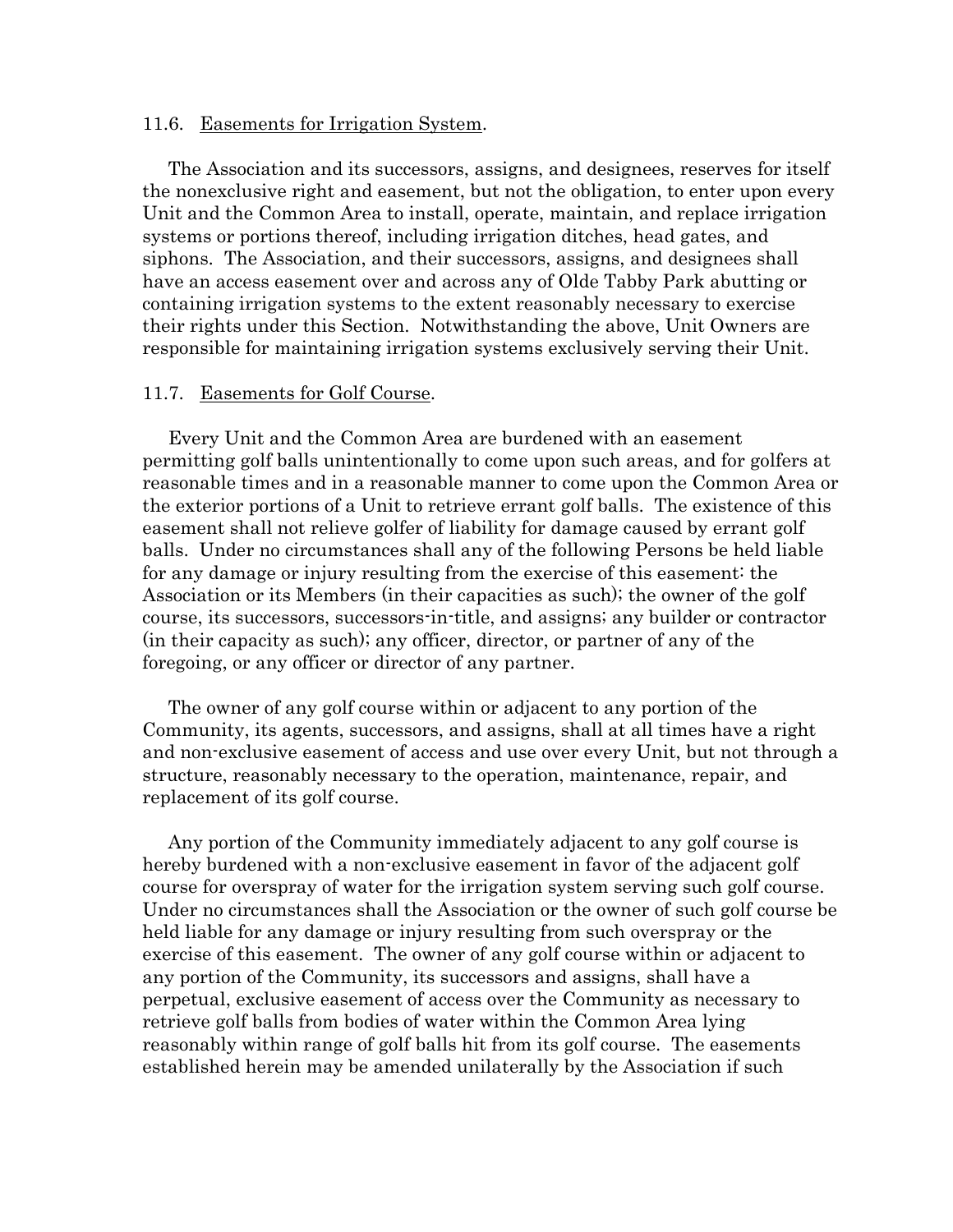amendment is necessary to bring any provision hereof into compliance with the restrictive covenants applicable to said golf courses.

# 11.8. Easement for Use of Private Streets.

The Association hereby creates a perpetual, nonexclusive easement for access, ingress, and egress over the private streets within the Community for law enforcement, fire fighting, paramedic, rescue, and other emergency vehicles, equipment, and personnel; for school buses; for U.S. Postal Service delivery vehicles and personnel; and for vehicles, equipment, and personnel providing garbage collection service to the Community; however, such easement shall not authorize any such Persons to enter the Community except while acting in their official capacities. The existence of this easement shall not preclude the Association from maintaining gates or other devices or systems designed to limit general vehicular access to the Community, provided that the Association at all times maintains systems and/or procedures to permit the uncontested entry of Persons authorized to exercise the easements granted in this Section without unreasonable interference or delay.

# ARTICLE XII: DISPUTE RESOLUTION AND LIMITATION ON LITIGATION

## 12.1. Consensus for Association Litigation.

Except as provided in this Section, the Association shall not commence a judicial or administrative proceeding without the approval of Members representing at least 75% of the total votes of the Association. This Section shall not apply, however, to (a) actions brought by the Association to enforce the Governing Documents (including, without limitation, the foreclosure of liens); (b) the collection of assessments; (c) proceedings involving challenges to ad valorem taxation; or (d) counterclaims brought by the Association in proceedings instituted against it. This Section shall not be amended unless such amendment is approved by the percentage of votes, and pursuant to the same procedures, necessary to institute proceedings as provided above.

# 12.2. Alternative Method for Resolving Disputes.

The Association, its officers, directors, and committee members, all Persons subject to this Declaration, any builder within Olde Tabby Park, and any Person not otherwise subject to this Declaration who agrees to submit to this Article (collectively, "Bound Parties") agree to encourage the amicable resolution of disputes involving Olde Tabby Park, without the emotional and financial costs of litigation. Accordingly, each Bound Party covenants and agrees to use good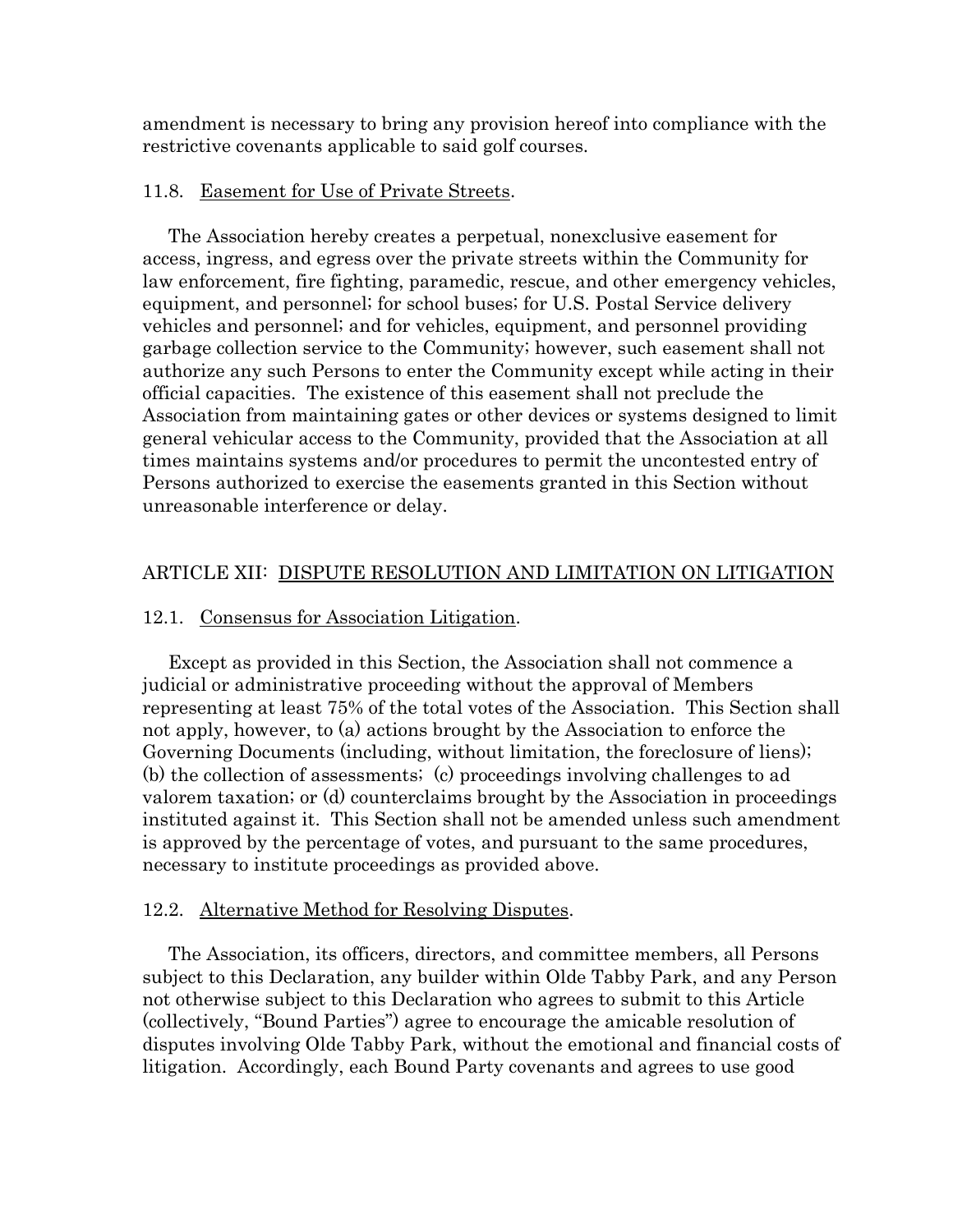faith efforts to resolve those claims, grievances, or disputes described in Sections 12.3 ("Claims") using the procedures set forth in Section 12.4.

### 12.3. Claims.

Unless exempted below, all Claims arising out of or relating to the interpretation, application, or enforcement of the Governing Documents, or the rights, obligations, and duties of any Bound Party under the Governing documents or relating to the design or construction of improvements on Olde Tabby Park (other than matters of aesthetic judgment under Article IV, which shall not be subject to review) shall be subject to the provisions of Sections 12.4.

Notwithstanding the above, unless all parties thereto otherwise agree, the following shall not be Claims and shall not be subject to the provisions of Section 12.4:

(a) any suit by the Association against any Bound Party to enforce the provisions of Article IX;

( b) any suit by the Association to obtain a temporary restraining order (or equivalent emergency equitable relief) and such other ancillary relief as the court may deem necessary in order to maintain the status quo and preserve the Association's ability to enforce the provisions of Article III; Article IV, and Article V;

(c) any suit between Owners, not including the Association as a party, that asserts a Claim constituting a cause of action independent of the Governing Documents;

(d) any suit in which any indispensable party is not a Bound Party; and

(e) any suit as to which any applicable statute of limitations would expire within 180 days of giving the Notice required by Section 12.4 (a) unless the party or parties against who the claim is made agree to toll the statute of limitations as to such claim for such period as may reasonably be necessary to comply with this Article.

With the consent of all parties thereto, any of the above may be submitted to the alternative dispute resolution procedures set forth in Section 12.4.

12.4. Mandatory Procedures.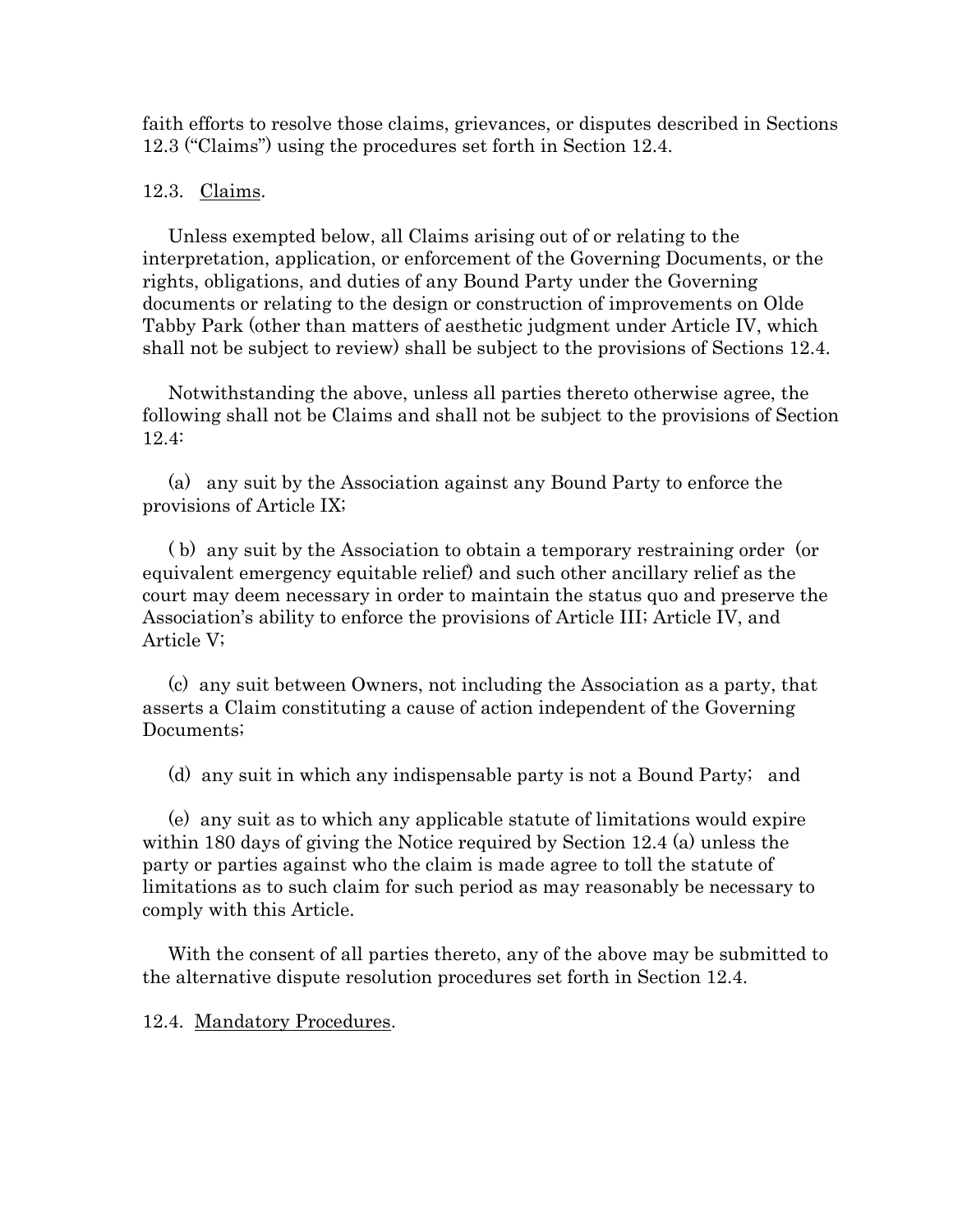(a) Notice. Any Bound Party having a Claim ("Claimant") against any other Bound Party ("Respondent") (collectively, the "Parties") shall notify each Respondent in writing (the "Notice"), stating plainly and concisely:

(i) the nature of the Claim, including the Persons involved and Respondent's role in the Claim;

(ii) the legal basis of the Claim (i.e., the specific authority out of which the Claim arises);

(iii) Claimant's proposed remedy; and

(iv) that Claimant will meet with Respondent to discuss in good faith ways to resolve the Claim.

# (b) Negotiation and Mediation.

(i) The Parties shall make every reasonable effort to meet in person and confer to resolve the Claim by good faith negotiation. If requested in writing, accompanied by a copy of the Notice, the Board may appoint a representative to assist the Parties in negotiation.

(ii) If the Parties do not resolve the Claim within 30 days of the date of the Notice ( or within such other period as may be agreed upon by the Parties) ("Termination of Negotiations"), Claimant shall have 30 additional days to submit the claim to mediation under an independent agency providing dispute resolution services in Beaufort County or surrounding areas.

(iii) If Claimant does not submit the Claim to mediation within such time, or does not appear for the mediation, Claimant shall be deemed to have waived the Claim, and Respondent shall be released and discharged from any and all liability to Claimant on account of such Claim; however, nothing herein shall release or discharge Respondent from any liability to any Person other than the Claimant.

(iv) Any settlement of the Claim through mediation shall be documented in writing by the mediator and signed by the parties. If the Parties do not settle the Claim within 30 days after submission of the matter to the mediation, or within such time as determined by the mediator, the mediator shall issue a notice of termination of the mediation proceedings ("Termination of Mediation"). The Termination of Mediation notice shall set forth that the Parties are at an impasse and the date that mediation was terminated.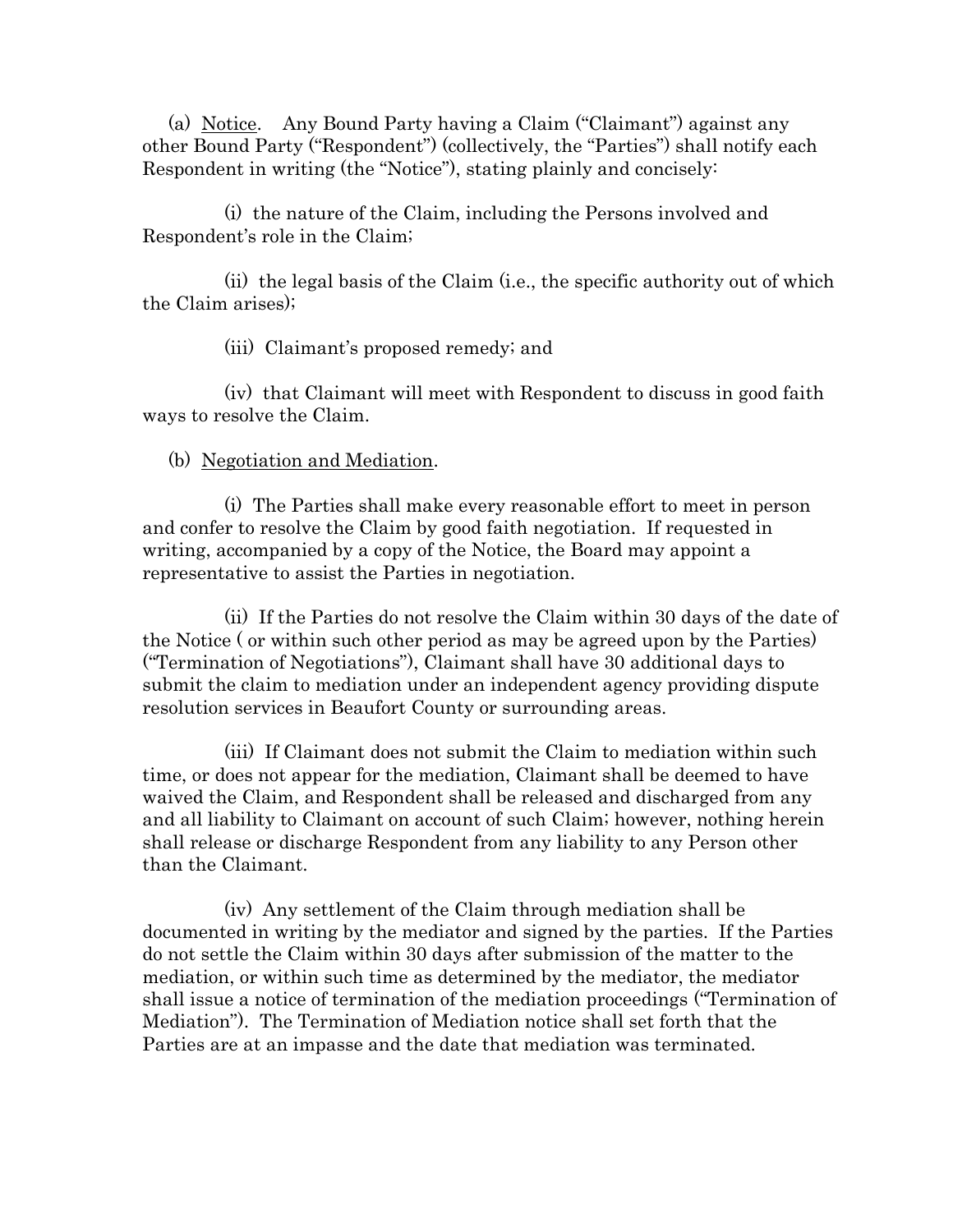(v) Within five days of the Termination of Mediation, the Claimant shall make a final written demand ("Settlement Demand") to the Respondent, and the Respondent shall make a final written settlement offer ("Settlement Offer") to the Claimant. If the Claimant fails to make a Settlement Demand, Claimants' original Notice shall constitute the Settlement Demand. If the Respondent fails to make a Settlement Offer, Respondent shall be deemed to have made a "zero" or "take nothing" Settlement Offer.

# (c) Final and Binding Arbitration.

(i) If the Parties do not agree in writing to a settlement of the Claim within 15 days of the Termination of Mediation, the Claimant shall have 15 additional days to submit the Claim to arbitration in accordance with such rules of arbitration as may be required by the agency providing the arbitrator. If not timely submitted to arbitration or if the Claimant fails to appear for the arbitration proceeding, the Claim shall be deemed abandoned, and Respondent shall be released and discharged from any and all liability to Claimant arising out of such Claim; however, nothing herein shall release or discharge Respondent from any liability to Persons other than Claimant.

(ii) This subsection (c) is an agreement to arbitrate and is specifically enforceable under any applicable arbitration laws of the State of South Carolina. The arbitration award ("Award") shall be final and binding, and judgment may be entered upon it in any court of competent jurisdiction to the fullest extent permitted under the laws of the state of South Carolina.

# 12.5. Allocation of Costs of Resolving Claims.

(a) Subject to Section 12.5 (b), each Party shall bare its own costs, including attorney's fees, and share equally charges rendered by the mediator(s) and all costs of conducting the arbitration proceeding ("Post Mediation Costs").

(b) Any award which is equal to or more favorable to Claimant than Claimant's Settlement Demand shall add Claimant's Post Mediation Costs to the Award, such costs to be borne equally by all Respondents. Any award which is equal to or less favorable to Claimant than any Respondents' Settlement Offer shall award such respondent its Post Mediation Costs.

# 12.6. Enforcement of Resolution.

If the Parties agree to a resolution of any Claim through negotiation or mediation in accordance with Section 12.4 and any Party thereafter fails to abide by the terms of such agreement, or if any Party fails to comply with an Award, then any other Party may file suit or initiate administrative proceedings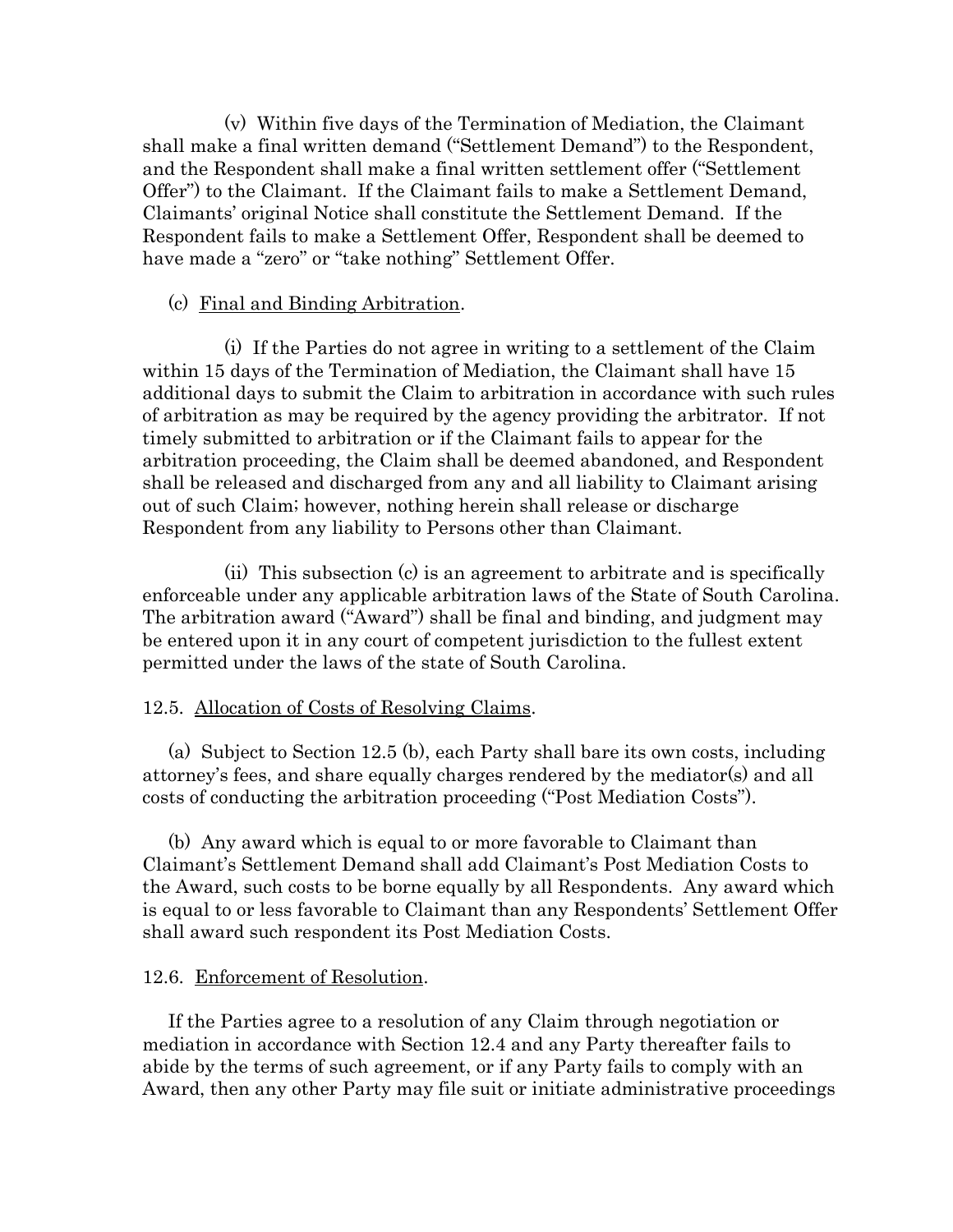to enforce such agreement without the need to again comply with the procedures set forth in section 12.4. In such event, the Party taking action to enforce the agreement shall be entitled to recover from the non-complying Party (or if more than one non-complying Party, from all such Parties pro rata) all costs incurred in enforcing such agreement, including attorney's fees and court costs.

### ARTICLE XIII: PRIVATE AMENITIES

### 13.1. General.

Neither membership in the Association nor ownership or occupancy of a Unit shall confer any ownership interest in or right to use any Private Amenity. Rights to use the Private Amenities will be granted only to such persons, and on such terms, as may be determined from time to time by the respective owners of the Private Amenities. The owners of the Private Amenities shall have the right in their sole discretion and without notice, to amend or waive the terms and conditions of use of their respective Private Amenities, including, without limitation, eligibility for and duration of use rights, categories of use and extent of use privileges, and number of users, and shall also have the right to reserve use rights and to terminate use rights, subject to the terms of any written agreements with their respective members.

### 13.2. Conveyance of Private Amenities.

All Persons, including all Owners, are hereby advised that no representations or warranties have been or are made by the Association, any builder, or by any Person acting on behalf of any of the foregoing, with regard to the continuing ownership or operation of any Private Amenity. No purported representation or warranty in such regard, either written or oral, shall be effective unless specifically set forth in a written instrument executed by the record owner of the Private Amenity. The ownership or operation of the Private Amenity may change at any time by virtue of, but without limitation, (a) the sale to or assumption of operations of any Private Amenity by a Person other than the current owner or operator, or (b) the establishment of, or conversion of the membership structure to, an "equity" club or similar arrangement whereby the members of the Private Amenity or an entity owned or controlled by its members become the owner(s) and/or operator(s) of the Private Amenity. Consent of the Association or any Owner shall not be required to effectuate any change in ownership or operation of any Private Amenity, for or without consideration and subject to or free of any mortgage, covenant, lien, or other encumbrance.

### 13.3. Shared Costs.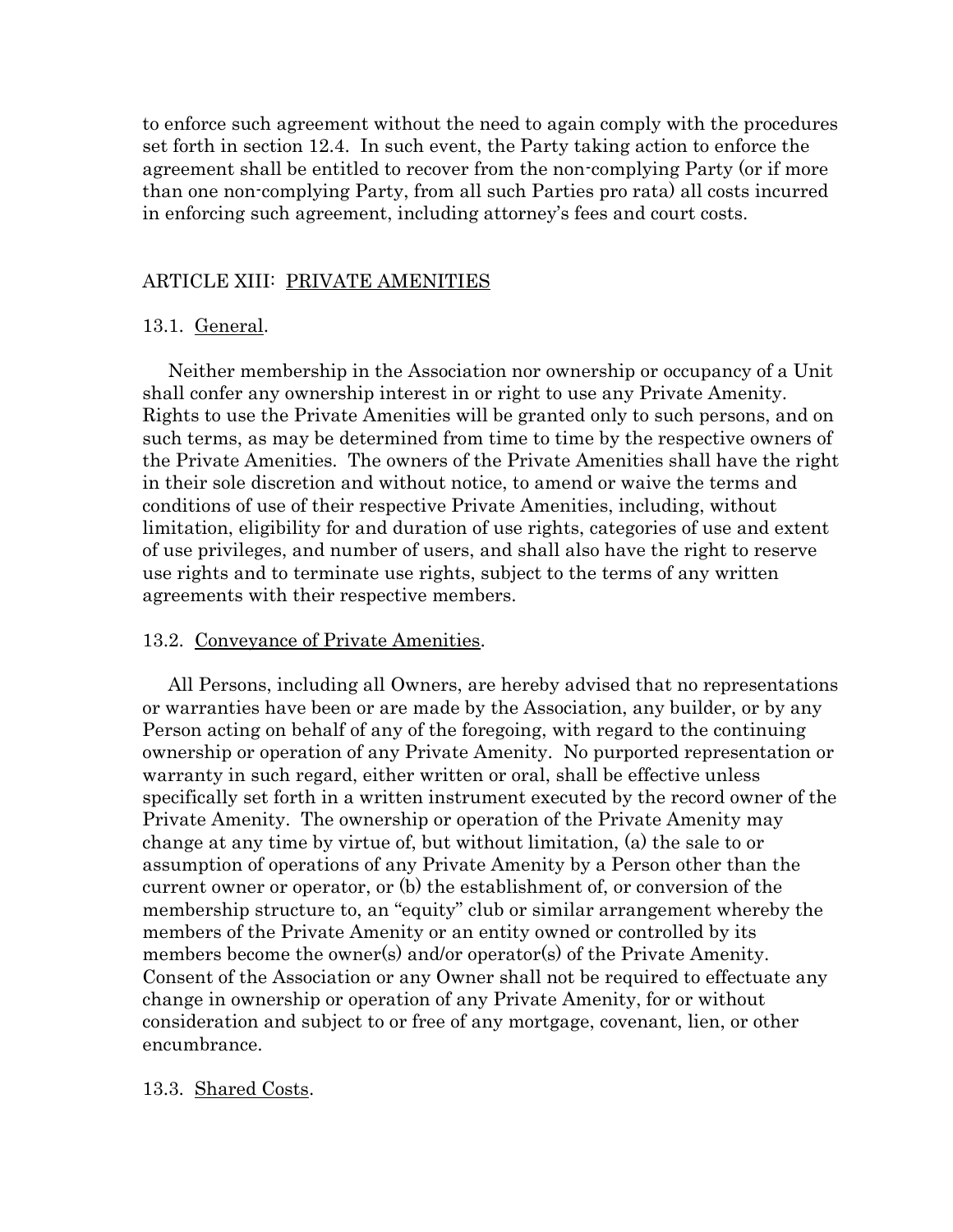In consideration of the fact that the Private Amenity will benefit from maintenance of the roads, rights-of-way, and Common areas within Olde Tabby Park, the Association may enter into a contractual arrangement or covenant to share costs with any Private Amenity obligating the Private Amenity to contribute funds for, among other things, shared property or services and/or a higher level of Common area maintenance.

# ARTICLE XIV: MORTGAGEE PROVISIONS

The following provisions are for the benefit of holders, insurers, and guarantors of First Mortgages on Units in Olde Tabby Park. The provisions of this Article apply to both this Declaration and to the By-Laws, notwithstanding any other provisions contained therein.

### 14.1. Notices of Action.

An institutional holder, insurer, or guarantor of a First Mortgage which provides a written request to the Association (such request to state the name and address of such holder, insurer, or guarantor and the street address of the Unit to which its Mortgage relates, thereby becoming an "Eligible Holder"), shall be entitled to timely written notice of:

(a) any condemnation loss or any casualty loss which affects a material portion of Olde Tabby Park or which affects any Unit on which there is a First Mortgage held, insured, or guaranteed by such Eligible Holder;

(b) any delinquency in the payment of assessments or charges owed by a Unit subject to the Mortgage of such Eligible Holder, where such delinquency has continued for a period of 60 days, or any other violation of the Governing Documents relating to such Unit or the Owner or occupant which is not cured within 60 days;

(c) any lapse, cancellation, or material modification of any insurance policy the Association maintains; or

(d) any proposed action which would require the consent of a specified percentage of Eligible Holders.

# 14.2. Other Provisions for First Lien Holders.

To the extent not inconsistent with South Carolina law: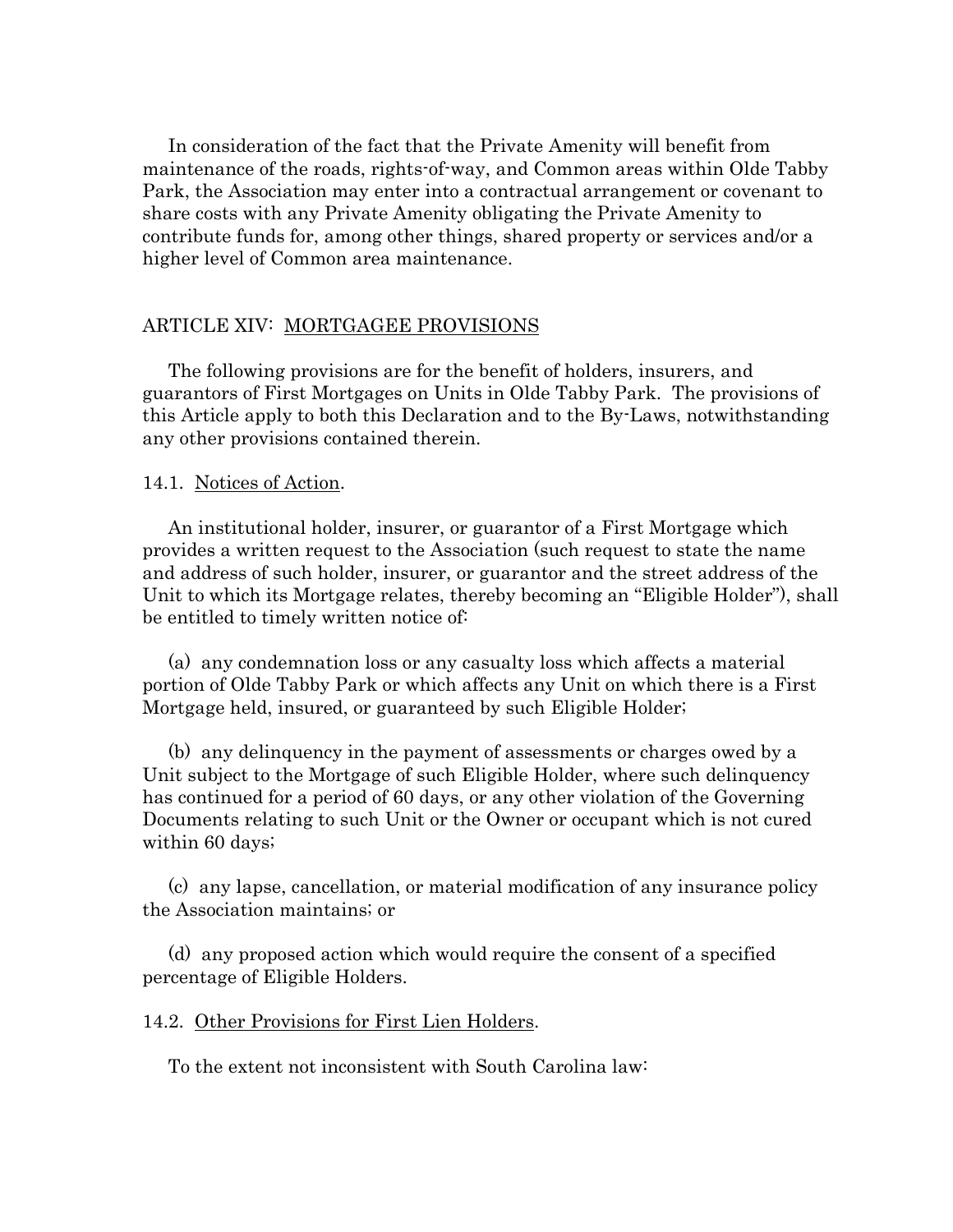(a) any restoration or repair of Olde Tabby Park after a partial condemnation or damage due to an insurable hazard shall be performed substantially in accordance wit this Declaration and the original plans and specifications unless Eligible Holders representing at least 50% of the votes of Units subject to Mortgages held by Eligible Holders elect otherwise; and

(b) termination of the Association after substantial destruction or a substantial taking in condemnation shall require the approval of the Eligible holders representing at least 50% of the votes of Units subject to Mortgages held by Eligible Holders.

# 14.3. No Priority.

No provision of this Declaration or the By-Laws gives or shall be construed as giving any Owner or other party priority over any rights of the First Mortgagee of any Unit in the case of distribution to such Owner of insurance proceeds or condemnation awards for losses to or a taking of the Common Area.

# 14.4. Notice to Association.

Upon request, each Owner shall be obligated to furnish to the Association the name and address of the holder of any Mortgage encumbering such Owner's Unit.

# 14.5. Failure of Mortgagee to Respond.

Any Mortgagee who receives a written request from the Board to respond to or consent to any action shall be deemed to have approved such action if the association does not receive a written response from the Mortgagee within 30 days of the date of the Association's request, provided such request is delivered to the Mortgagee by certified or registered mail, return receipt requested.

# 14.6. Construction of Article XIV.

Nothing contained in this Article shall be construed to reduce the percentage vote that must otherwise be obtained under this Declaration, the By-Laws, or South Carolina law for any of the acts set out in this Article.

# ARTICLE XV: CHANGES IN COMMON AREA

15.1. Condemnation.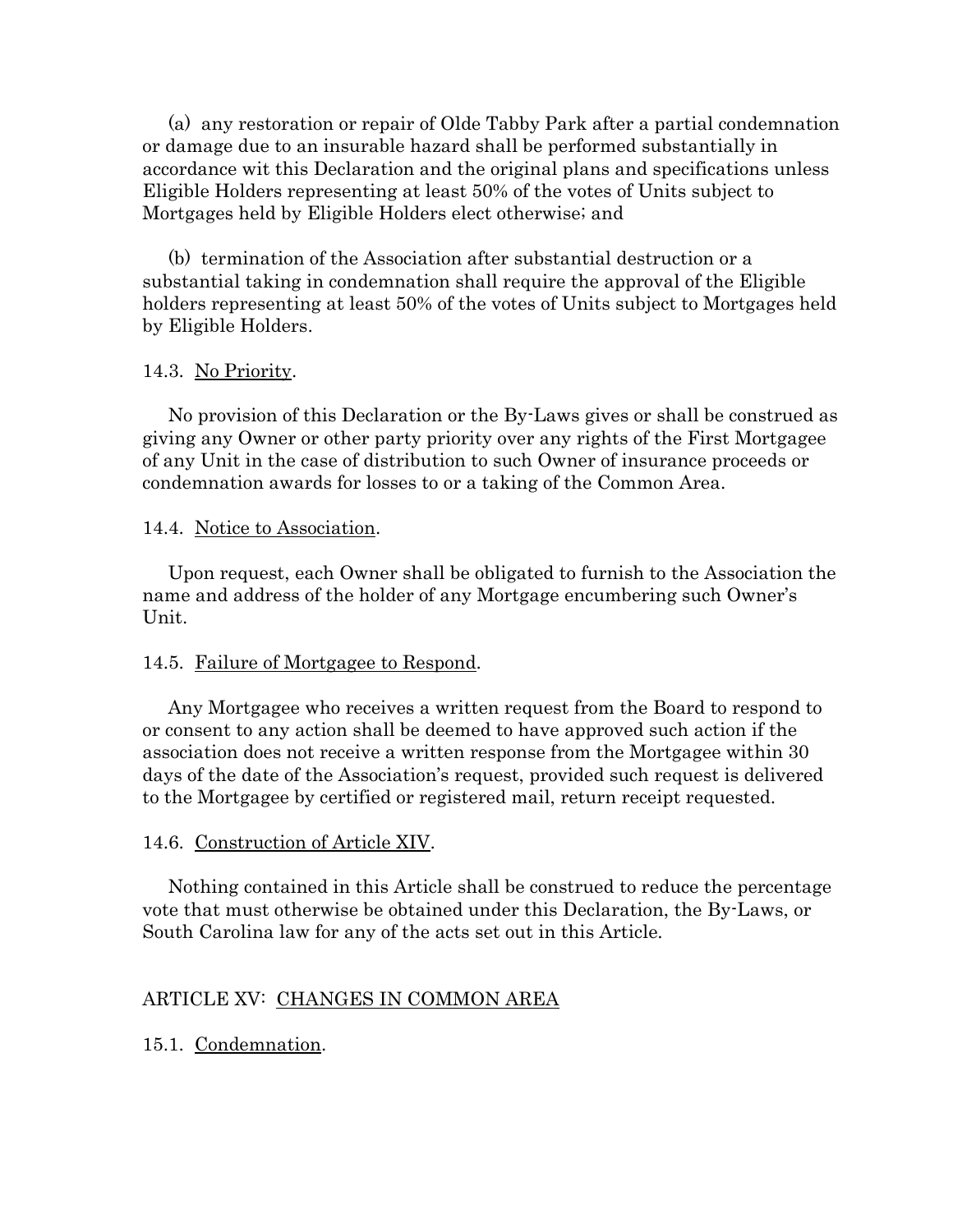If a Unit or portion thereof shall be taken by eminent domain, compensation and the Owner's interests in the Common Area shall be evenly allocated. If any part of the Common Area shall be taken (or conveyed in lieu of and under threat of condemnation by the Board acting on the written direction of Members representing at least 67% of the total votes in the Association) by any authority having the power of condemnation or eminent domain, each Owner shall be entitled to written notice of such taking or conveyance prior to disbursement of any condemnation award or proceeds from such conveyance. Such award or proceeds from such conveyance. Such award or proceeds shall be payable to the Association to be disbursed as follows:

If the taking or conveyance involves a portion of the Common Area on which improvements have been constructed, the Association shall restore or replace such improvements on the remaining Common Area to the extent available, unless within 60 days after such taking Members representing at least 75% of the total votes in the Association shall otherwise agree. Any such construction shall be in accordance with plans approved by the Board. The provisions of Section 8.4 regarding funds for restoring improvements shall apply.

If the taking or conveyance does not involve any improvements on the Common Area, or if a decision is made not to repair or restore, or if net funds remain after any such restoration or replacement is complete, then such award or net funds shall be disbursed to the Association and used for such purposes as the Board shall determine.

### 15.2. Transfer, Partition, or Encumbrance of Common Area.

(a) Except as this Declaration otherwise specifically provides, the Common Area shall not be judicially partitioned or subdivided into Units, nor shall the ownership of the Common Area be otherwise divided or encumbered in any manner after conveyance to the Association, except upon the approval of Members representing at least 80% of the total votes in the Association.

(b) The Association shall have the authority, subject to approval of Members representing a majority of the total votes in the Association, to transfer portions of the Common area and improvements thereon to appropriate governmental entities or tax-exempt organizations for the maintenance, operation, and preservation thereof; provided, that any such transfer shall not relieve such Common Area from the rights and benefits of the Association and the Members as provided in this Declaration and shall otherwise be subject to the provisions of this Declaration.

### ARTICLE XVI: Amendment.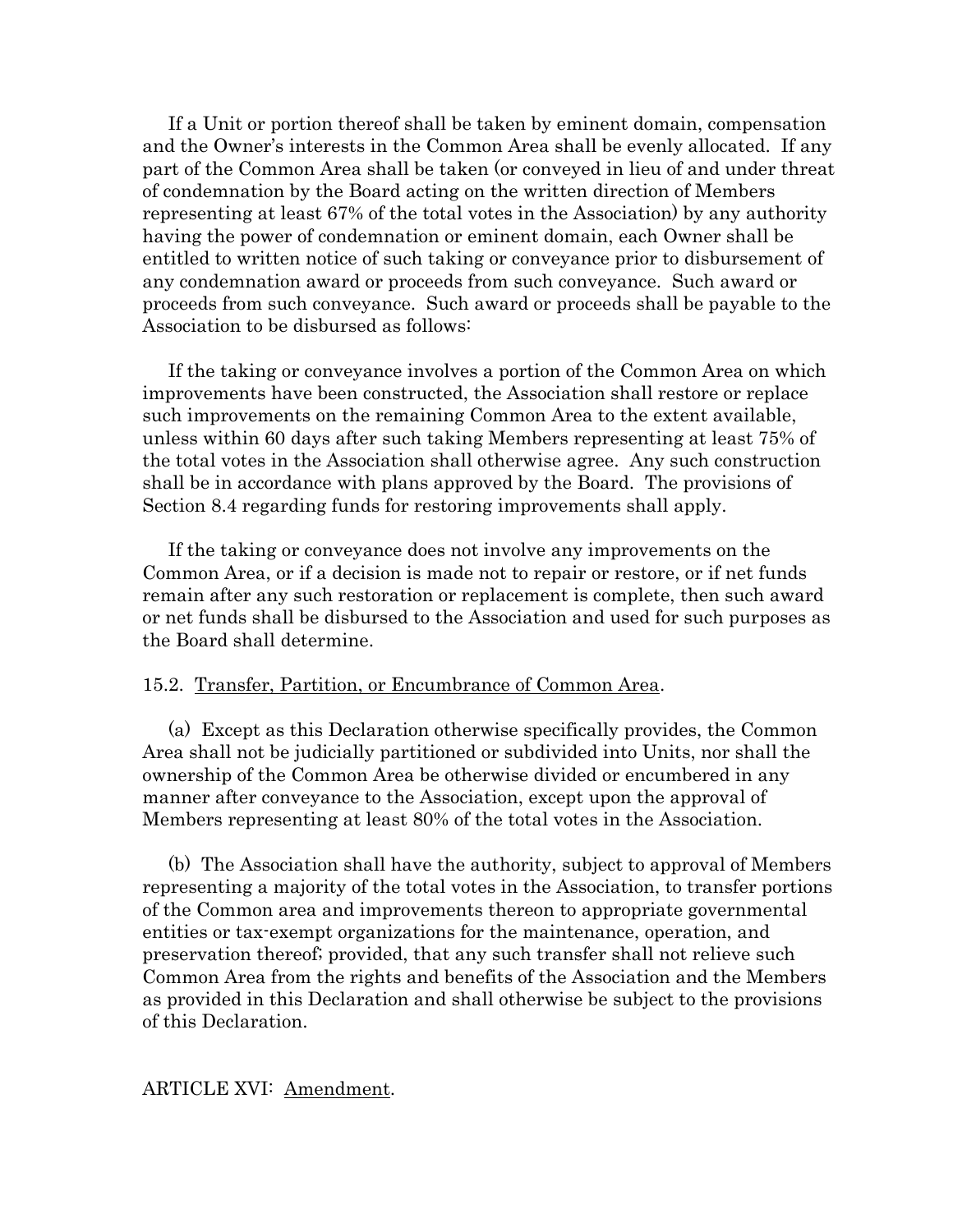### 16.1. Amendment.

This Declaration may be amended unilaterally at any time by the board (a) if such amendment is necessary to bring any provision hereof into compliance with any applicable governmental statute, rule or regulation, or judicial determination which shall be in conflict therewith; (b) if such amendment is necessary to enable any title insurance company to issue title insurance coverage with respect to the Units subject to this Declaration; (c) if such amendment is required by an institutional or governmental lender or purchaser of mortgage loans, including, for example, the Federal National Mortgage Association, the Department of Housing and Urban Development, the Veterans Administration, or Federal Home Loan Mortgage Corporation, to enable such lender or purchaser to make or purchase Mortgage loans on Units subject to this Declaration; or (d) if such amendment is necessary to enable any governmental agency or private insurance company to insure or guarantee Mortgage loans on the Units subject to this Declaration; provided, however, that no such amendment shall render title to any Unit unmarketable.

In addition, this Declaration may be amended upon the affirmative vote or written consent, or any combination thereof, of the Owners of at least two-thirds of the Units.

### 16.2. Validity and Effective Date of Amendment.

If an Owner consents to any amendment to this Declaration or the By-Laws, it shall be conclusively presumed that such Owner has the authority to consent, and no contrary provision in any Mortgage or contract between the Owner and a third party shall affect the validity of such amendment.

Any amendment shall become effective upon Recording, unless it specifies a later effective date. Any procedural challenge to an amendment must be made within one year of its Recordation or such amendment shall be presumed to have been validly adopted. In no event shall a change of conditions or circumstances operate to amend any provisions of this Declaration.

### 16.3. Exhibits.

Exhibit "A" attached to this Declaration is incorporated by this reference and amendment of such exhibit shall be governed by this Article. Exhibit "C" is incorporated by this reference and may be amended in accordance with Article IV or this Article. Exhibit "D" is attached for informational purposes and may be amended as provided therein.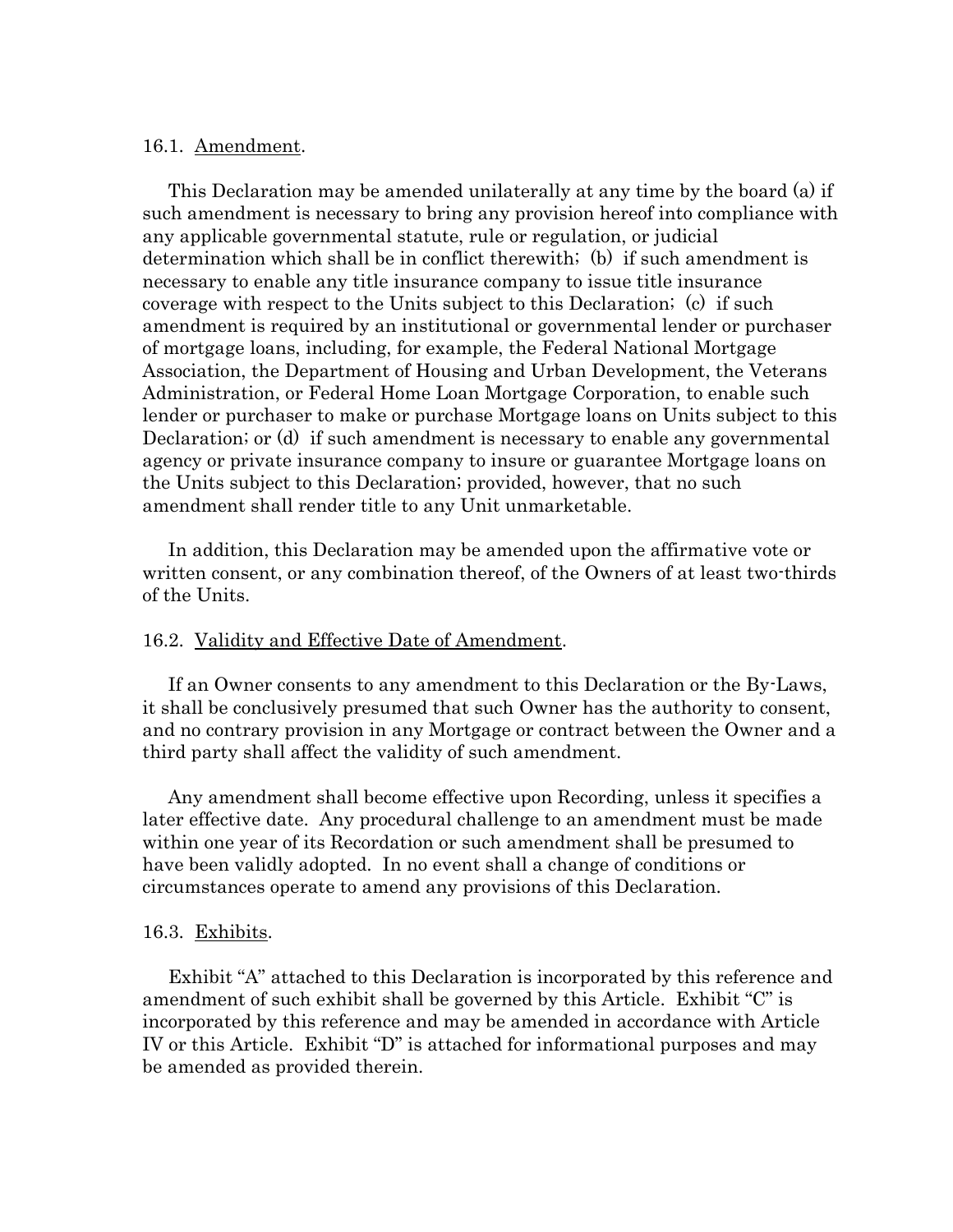IN WITNESS WHEREOF, Declarant has affixed its Hand and Seal this \_\_\_\_\_ day of July, 2000,

| SIGNED, SEALED AND DELIVERED |
|------------------------------|
| IN THE PRESENCE OF:          |

\_\_\_\_\_\_\_\_\_\_\_\_\_\_\_\_\_\_\_\_\_\_\_\_\_\_\_\_\_\_\_\_

SCN Group, L.L.C.

 $\qquad \qquad \text{By:}\qquad$ 

Ken L. Willis Its Authorized Member

 $\rm\,Byi$ 

David H. Hornsby Its Authorized Member

STATE OF SOUTH CAROLINA ) COUNTY OF BEAUFORT (20)

) PROBATE

\_\_\_\_\_\_\_\_\_\_\_\_\_\_\_\_\_\_\_\_\_\_\_\_\_

PERSONALLY appeared before me undersigned witness and made oath that s/he saw SCN Group, L.L.C., by its authorized members sign, seal, and as its act and deed, deliver the within-written DECLARATION OF COVENANTS, CONDITIONS, AND RESTRICTIONS, and that s/he with the second witness witnessed the execution thereof.

SWORN to before me as of the 28th day July, 2000.

Notary Public of South Carolina My Commission Expires: \_\_\_\_\_\_\_\_\_\_\_\_\_\_\_\_\_\_\_\_\_\_